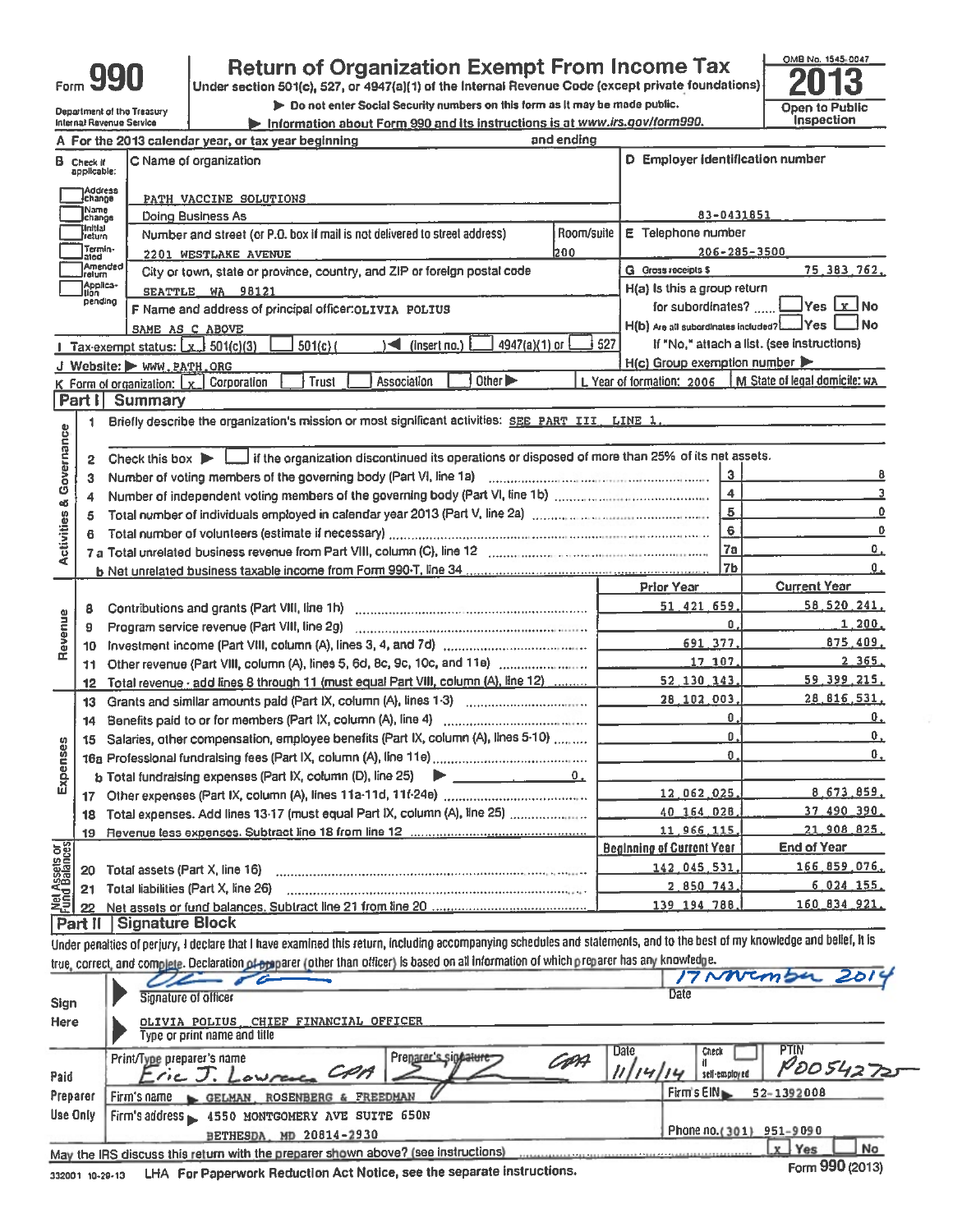|                | PATH VACCINE SOLUTIONS<br>Form 990 (2013)<br>Part III   Statement of Program Service Accomplishments                                                                                    | 83-0431851      | $Page$ 2                          |
|----------------|-----------------------------------------------------------------------------------------------------------------------------------------------------------------------------------------|-----------------|-----------------------------------|
|                |                                                                                                                                                                                         |                 | $\mathbf X$                       |
| 1              | Briefly describe the organization's mission:                                                                                                                                            |                 |                                   |
|                | THE MISSION OF PATH VACCINE SOLUTIONS (PVS) IS TO IMPROVE THE HEALTH                                                                                                                    |                 |                                   |
|                | OF CHILDREN IN LOW-INCOME COUNTRIES BY ACCELERATING THE DEVELOPMENT OF                                                                                                                  |                 |                                   |
|                | VACCINES THAT WILL BE EFFECTIVE AND AFFORDABLE FOR THOSE WHO NEED THEM                                                                                                                  |                 |                                   |
|                | MOST. FROM INITIAL DISCOVERY THROUGH CLINICAL TRIALS, PVS WORKS WITH                                                                                                                    |                 |                                   |
| 2              | Did the organization undertake any significant program services during the year which were not listed on                                                                                |                 |                                   |
|                | the prior Form 990 or 990-EZ?                                                                                                                                                           |                 | $\Box$ Yes $\boxed{\text{x}}$ No  |
|                | If "Yes," describe these new services on Schedule O.                                                                                                                                    |                 | $\gamma$ es $\boxed{\text{x}}$ No |
| 3              | Did the organization cease conducting, or make significant changes in how it conducts, any program services?                                                                            |                 |                                   |
| 4              | If "Yes," describe these changes on Schedule O.<br>Describe the organization's program service accomplishments for each of its three largest program services, as measured by expenses. |                 |                                   |
|                | Section 501(c)(3) and 501(c)(4) organizations are required to report the amount of grants and allocations to others, the total expenses, and                                            |                 |                                   |
|                | revenue, if any, for each program service reported.                                                                                                                                     |                 |                                   |
| 4a             | 28,816,531.) (Revenue \$<br>37, 490, 390. including grants of \$<br>(Code:<br>) (Expenses \$                                                                                            |                 | 1,200.                            |
|                | PVS WORKS TO PREVENT DEATHS FROM PNEUMONIA, INFLUENZA, RESPIRATORY                                                                                                                      |                 |                                   |
|                | SYNCYTIAL VIRUS, POLIO, AND DIARRHEA AMONG CHILDREN AROUND THE WORLD.                                                                                                                   |                 |                                   |
|                | WE ACCELERATE THE DEVELOPMENT OF SAFE, EFFICACIOUS, AND AFFORDABLE                                                                                                                      |                 |                                   |
|                | VACCINES IN PARTNERSHIP WITH PUBLIC AND PRIVATE GROUPS.                                                                                                                                 |                 |                                   |
|                |                                                                                                                                                                                         |                 |                                   |
|                | IN 2013 PVS MADE ADDITIONAL PROGRESS IN ADVANCING RESEARCH AND                                                                                                                          |                 |                                   |
|                | DEVELOPMENT OF A NUMBER OF PROMISING PNEUMOCOCCAL VACCINE CANDIDATES                                                                                                                    |                 |                                   |
|                | AND RELATED TECHNOLOGIES. WE ANALYZED THE RESULTS OF A PHASE 1 TRIAL OF                                                                                                                 |                 |                                   |
|                | A PNEUMOCOCCAL WHOLE CELL VACCINE WE ARE DEVELOPING IN PARTNERSHIP WITH                                                                                                                 |                 |                                   |
|                | BOSTON CHILDREN'S HOSPITAL AND PREPARED FOR A PHASE 1 AND 2 STUDY IN                                                                                                                    |                 |                                   |
|                | ADULTS AND TODDLERS IN KENYA. WE ALSO ADVANCED A PNEUMOCOCCAL CONJUGATE<br>VACCINE CONTAINING TEN SEROTYPES (PCV-10) IN PARTNERSHIP WITH THE SERUM                                      |                 |                                   |
| 4b             | (Code:<br>) (Expenses \$<br>including grants of \$<br>(Revenue \$                                                                                                                       |                 |                                   |
|                |                                                                                                                                                                                         |                 |                                   |
|                |                                                                                                                                                                                         |                 |                                   |
|                |                                                                                                                                                                                         |                 |                                   |
|                |                                                                                                                                                                                         |                 |                                   |
|                |                                                                                                                                                                                         |                 |                                   |
|                | (Code:<br>including grants of \$<br>) (Revenue \$                                                                                                                                       |                 |                                   |
|                | ) (Expenses \$                                                                                                                                                                          |                 |                                   |
|                |                                                                                                                                                                                         |                 |                                   |
|                |                                                                                                                                                                                         |                 |                                   |
|                |                                                                                                                                                                                         |                 |                                   |
|                |                                                                                                                                                                                         |                 |                                   |
|                |                                                                                                                                                                                         |                 |                                   |
|                |                                                                                                                                                                                         |                 |                                   |
|                |                                                                                                                                                                                         |                 |                                   |
|                |                                                                                                                                                                                         |                 |                                   |
|                |                                                                                                                                                                                         |                 |                                   |
|                |                                                                                                                                                                                         |                 |                                   |
|                |                                                                                                                                                                                         |                 |                                   |
|                |                                                                                                                                                                                         |                 |                                   |
|                | Other program services (Describe in Schedule O.)                                                                                                                                        |                 |                                   |
|                | (Expenses \$<br>including grants of \$<br>(Revenue \$                                                                                                                                   |                 |                                   |
| 4с<br>4d<br>4е | 37,490,390.<br>Total program service expenses                                                                                                                                           |                 |                                   |
| 332002         |                                                                                                                                                                                         | Form 990 (2013) |                                   |
| $10 - 29 - 13$ | SEE SCHEDULE O FOR CONTINUATION(S)<br>2                                                                                                                                                 |                 |                                   |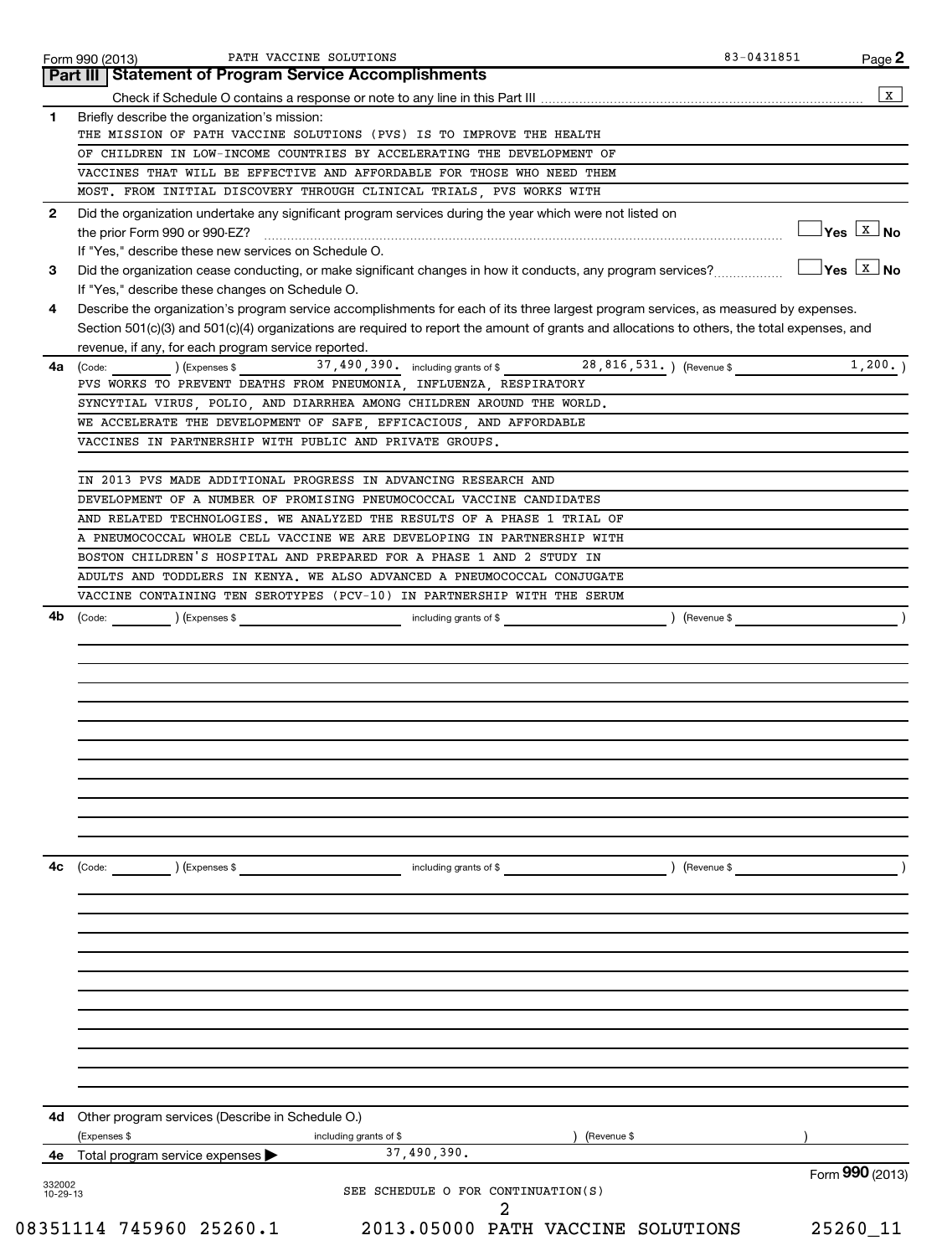Form 990 (2013) Page PATH VACCINE SOLUTIONS 83

**Part IV Checklist of Required Schedules**

|  | $3 - 0431851$ |  |  |
|--|---------------|--|--|
|--|---------------|--|--|

|     |                                                                                                                                                                                                                                                                                                                                                                      |                 | Yes                | No |
|-----|----------------------------------------------------------------------------------------------------------------------------------------------------------------------------------------------------------------------------------------------------------------------------------------------------------------------------------------------------------------------|-----------------|--------------------|----|
| 1.  | Is the organization described in section $501(c)(3)$ or $4947(a)(1)$ (other than a private foundation)?                                                                                                                                                                                                                                                              | 1.              | Х                  |    |
| 2   |                                                                                                                                                                                                                                                                                                                                                                      | $\overline{2}$  | x                  |    |
| 3   | Did the organization engage in direct or indirect political campaign activities on behalf of or in opposition to candidates for                                                                                                                                                                                                                                      |                 |                    |    |
|     |                                                                                                                                                                                                                                                                                                                                                                      | 3               |                    | x  |
| 4   | Section 501(c)(3) organizations. Did the organization engage in lobbying activities, or have a section 501(h) election in effect                                                                                                                                                                                                                                     |                 |                    |    |
|     |                                                                                                                                                                                                                                                                                                                                                                      | 4               |                    | x  |
| 5   | Is the organization a section 501(c)(4), 501(c)(5), or 501(c)(6) organization that receives membership dues, assessments, or                                                                                                                                                                                                                                         | 5               |                    | x  |
| 6   | Did the organization maintain any donor advised funds or any similar funds or accounts for which donors have the right to                                                                                                                                                                                                                                            |                 |                    |    |
|     | provide advice on the distribution or investment of amounts in such funds or accounts? If "Yes," complete Schedule D, Part I                                                                                                                                                                                                                                         | 6               |                    | x  |
| 7   | Did the organization receive or hold a conservation easement, including easements to preserve open space,                                                                                                                                                                                                                                                            |                 |                    |    |
|     |                                                                                                                                                                                                                                                                                                                                                                      | $\overline{7}$  |                    | x  |
| 8   | Did the organization maintain collections of works of art, historical treasures, or other similar assets? If "Yes," complete<br>Schedule D, Part III <b>Marting Community Contract Contract Contract Contract Contract Contract Contract Contract Contract Contract Contract Contract Contract Contract Contract Contract Contract Contract Contract Contract Co</b> | 8               |                    | x  |
| 9   | Did the organization report an amount in Part X, line 21, for escrow or custodial account liability; serve as a custodian for                                                                                                                                                                                                                                        |                 |                    |    |
|     | amounts not listed in Part X; or provide credit counseling, debt management, credit repair, or debt negotiation services?<br>If "Yes," complete Schedule D, Part IV                                                                                                                                                                                                  | 9               |                    | x  |
| 10  | Did the organization, directly or through a related organization, hold assets in temporarily restricted endowments, permanent                                                                                                                                                                                                                                        |                 |                    |    |
|     |                                                                                                                                                                                                                                                                                                                                                                      | 10              |                    | x  |
| 11  | If the organization's answer to any of the following questions is "Yes," then complete Schedule D, Parts VI, VII, VIII, IX, or X                                                                                                                                                                                                                                     |                 |                    |    |
|     | as applicable.<br>a Did the organization report an amount for land, buildings, and equipment in Part X, line 10? If "Yes," complete Schedule D,                                                                                                                                                                                                                      |                 |                    |    |
|     | Part VI                                                                                                                                                                                                                                                                                                                                                              | 11a             | x                  |    |
|     | <b>b</b> Did the organization report an amount for investments - other securities in Part X, line 12 that is 5% or more of its total                                                                                                                                                                                                                                 |                 |                    |    |
|     |                                                                                                                                                                                                                                                                                                                                                                      | 11b             |                    | x  |
|     | c Did the organization report an amount for investments - program related in Part X, line 13 that is 5% or more of its total                                                                                                                                                                                                                                         |                 |                    |    |
|     |                                                                                                                                                                                                                                                                                                                                                                      | 11c             |                    | х  |
|     | d Did the organization report an amount for other assets in Part X, line 15 that is 5% or more of its total assets reported in                                                                                                                                                                                                                                       |                 |                    |    |
|     |                                                                                                                                                                                                                                                                                                                                                                      | 11d             |                    | х  |
|     |                                                                                                                                                                                                                                                                                                                                                                      | 11e             |                    | X  |
|     | f Did the organization's separate or consolidated financial statements for the tax year include a footnote that addresses                                                                                                                                                                                                                                            |                 |                    |    |
|     | the organization's liability for uncertain tax positions under FIN 48 (ASC 740)? If "Yes," complete Schedule D, Part X                                                                                                                                                                                                                                               | 11f             |                    | x  |
|     | 12a Did the organization obtain separate, independent audited financial statements for the tax year? If "Yes," complete<br>Schedule D, Parts XI and XII                                                                                                                                                                                                              | 12a             |                    | x  |
|     | <b>b</b> Was the organization included in consolidated, independent audited financial statements for the tax year?                                                                                                                                                                                                                                                   |                 |                    |    |
|     | If "Yes," and if the organization answered "No" to line 12a, then completing Schedule D, Parts XI and XII is optional <i>maniman</i>                                                                                                                                                                                                                                 | 12b             | X                  |    |
| 13  |                                                                                                                                                                                                                                                                                                                                                                      | 13              |                    | х  |
| 14a | Did the organization maintain an office, employees, or agents outside of the United States?                                                                                                                                                                                                                                                                          | 14a             | х                  |    |
|     | <b>b</b> Did the organization have aggregate revenues or expenses of more than \$10,000 from grantmaking, fundraising, business,                                                                                                                                                                                                                                     |                 |                    |    |
|     | investment, and program service activities outside the United States, or aggregate foreign investments valued at \$100,000                                                                                                                                                                                                                                           |                 |                    |    |
|     |                                                                                                                                                                                                                                                                                                                                                                      | 14b             | х                  |    |
| 15  | Did the organization report on Part IX, column (A), line 3, more than \$5,000 of grants or other assistance to or for any                                                                                                                                                                                                                                            |                 |                    |    |
|     |                                                                                                                                                                                                                                                                                                                                                                      | 15              | х                  |    |
| 16  | Did the organization report on Part IX, column (A), line 3, more than \$5,000 of aggregate grants or other assistance to                                                                                                                                                                                                                                             |                 |                    | х  |
|     |                                                                                                                                                                                                                                                                                                                                                                      | 16              |                    |    |
| 17  | Did the organization report a total of more than \$15,000 of expenses for professional fundraising services on Part IX,                                                                                                                                                                                                                                              | 17              |                    | х  |
| 18  | Did the organization report more than \$15,000 total of fundraising event gross income and contributions on Part VIII, lines                                                                                                                                                                                                                                         |                 |                    |    |
|     |                                                                                                                                                                                                                                                                                                                                                                      | 18              |                    | х  |
| 19  | Did the organization report more than \$15,000 of gross income from gaming activities on Part VIII, line 9a? If "Yes,"                                                                                                                                                                                                                                               |                 |                    |    |
|     | complete Schedule G, Part III                                                                                                                                                                                                                                                                                                                                        | 19              |                    | х  |
|     | 20a Did the organization operate one or more hospital facilities? If "Yes," complete Schedule H                                                                                                                                                                                                                                                                      | 20a             |                    | X  |
|     |                                                                                                                                                                                                                                                                                                                                                                      | 20 <sub>b</sub> | $T_{2}$ 000 (0010) |    |

Form (2013) **990**

332003 10-29-13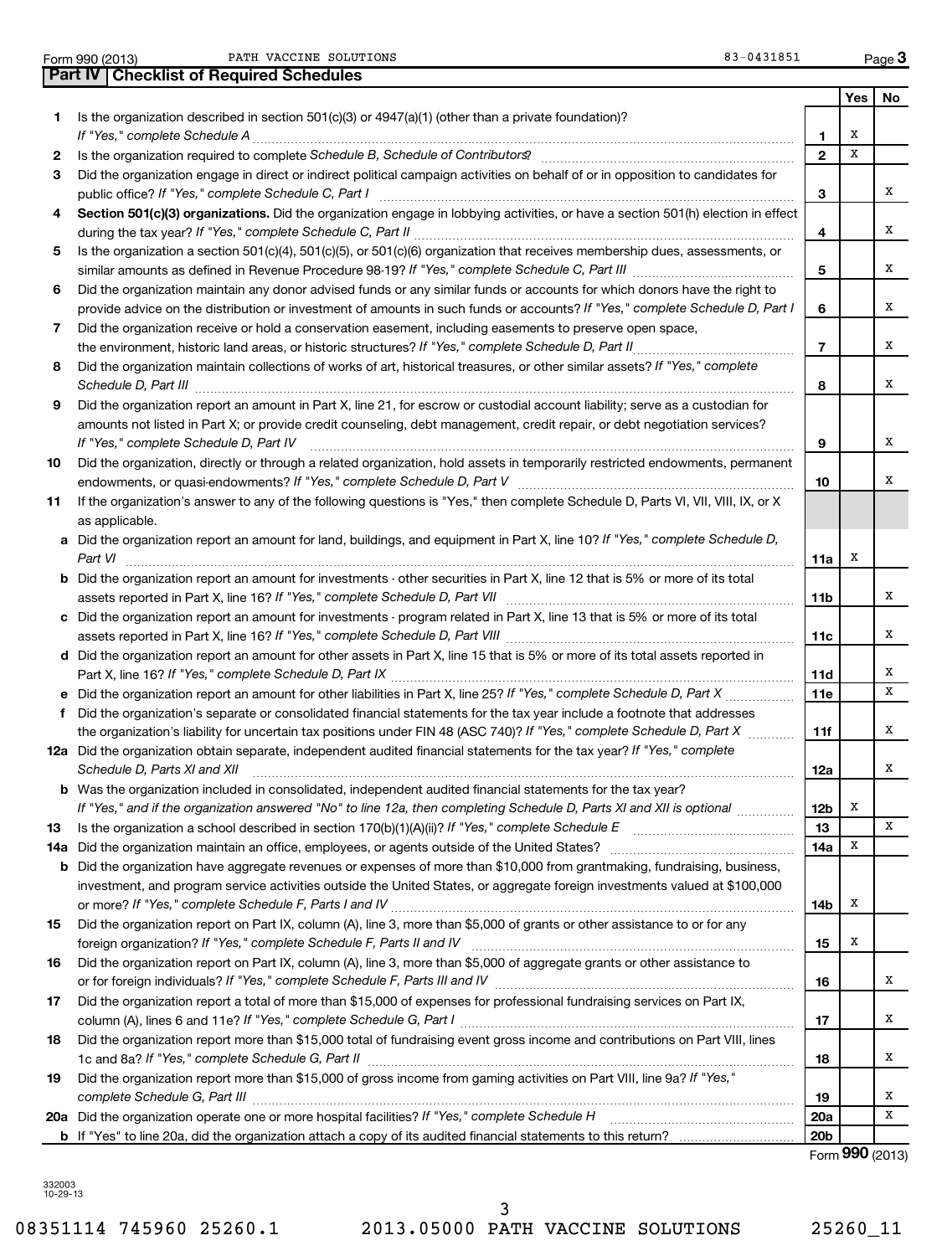Form 990 (2013) PATH VACCINE SOLUTIONS (1999) 1995 (2013-0431851 Page

|    | <b>Part IV   Checklist of Required Schedules (continued)</b>                                                                                                                                                                                                                                                                                           |                 |     |    |
|----|--------------------------------------------------------------------------------------------------------------------------------------------------------------------------------------------------------------------------------------------------------------------------------------------------------------------------------------------------------|-----------------|-----|----|
|    |                                                                                                                                                                                                                                                                                                                                                        |                 | Yes | No |
| 21 | Did the organization report more than \$5,000 of grants or other assistance to any domestic organization or                                                                                                                                                                                                                                            |                 |     |    |
|    | government on Part IX, column (A), line 1? If "Yes," complete Schedule I, Parts I and II                                                                                                                                                                                                                                                               | 21              | х   |    |
| 22 | Did the organization report more than \$5,000 of grants or other assistance to individuals in the United States on Part IX,                                                                                                                                                                                                                            |                 |     |    |
|    |                                                                                                                                                                                                                                                                                                                                                        | 22              |     | x  |
| 23 | Did the organization answer "Yes" to Part VII, Section A, line 3, 4, or 5 about compensation of the organization's current                                                                                                                                                                                                                             |                 |     |    |
|    | and former officers, directors, trustees, key employees, and highest compensated employees? If "Yes," complete<br>Schedule J <b>Exercise Contract Contract Contract Contract Contract Contract Contract Contract Contract Contract Contract Contract Contract Contract Contract Contract Contract Contract Contract Contract Contract Contract Con</b> | 23              | х   |    |
|    | 24a Did the organization have a tax-exempt bond issue with an outstanding principal amount of more than \$100,000 as of the                                                                                                                                                                                                                            |                 |     |    |
|    | last day of the year, that was issued after December 31, 2002? If "Yes," answer lines 24b through 24d and complete                                                                                                                                                                                                                                     |                 |     |    |
|    | Schedule K. If "No", go to line 25a                                                                                                                                                                                                                                                                                                                    | 24a             |     | x  |
|    |                                                                                                                                                                                                                                                                                                                                                        | 24 <sub>b</sub> |     |    |
|    | c Did the organization maintain an escrow account other than a refunding escrow at any time during the year to defease                                                                                                                                                                                                                                 |                 |     |    |
|    |                                                                                                                                                                                                                                                                                                                                                        | 24c             |     |    |
|    |                                                                                                                                                                                                                                                                                                                                                        | 24d             |     |    |
|    | 25a Section 501(c)(3) and 501(c)(4) organizations. Did the organization engage in an excess benefit transaction with a                                                                                                                                                                                                                                 |                 |     |    |
|    |                                                                                                                                                                                                                                                                                                                                                        | 25a             |     | x  |
|    | b Is the organization aware that it engaged in an excess benefit transaction with a disqualified person in a prior year, and                                                                                                                                                                                                                           |                 |     |    |
|    | that the transaction has not been reported on any of the organization's prior Forms 990 or 990-EZ? If "Yes," complete                                                                                                                                                                                                                                  |                 |     |    |
|    | Schedule L, Part I                                                                                                                                                                                                                                                                                                                                     | 25b             |     | x  |
| 26 | Did the organization report any amount on Part X, line 5, 6, or 22 for receivables from or payables to any current or                                                                                                                                                                                                                                  |                 |     |    |
|    | former officers, directors, trustees, key employees, highest compensated employees, or disqualified persons? If so,                                                                                                                                                                                                                                    |                 |     |    |
|    |                                                                                                                                                                                                                                                                                                                                                        | 26              |     | x  |
| 27 | Did the organization provide a grant or other assistance to an officer, director, trustee, key employee, substantial                                                                                                                                                                                                                                   |                 |     |    |
|    | contributor or employee thereof, a grant selection committee member, or to a 35% controlled entity or family member                                                                                                                                                                                                                                    |                 |     |    |
|    |                                                                                                                                                                                                                                                                                                                                                        | 27              |     | x  |
| 28 | Was the organization a party to a business transaction with one of the following parties (see Schedule L, Part IV                                                                                                                                                                                                                                      |                 |     |    |
|    | instructions for applicable filing thresholds, conditions, and exceptions):                                                                                                                                                                                                                                                                            |                 |     |    |
|    | a A current or former officer, director, trustee, or key employee? If "Yes," complete Schedule L, Part IV                                                                                                                                                                                                                                              | 28a             |     | х  |
|    | <b>b</b> A family member of a current or former officer, director, trustee, or key employee? If "Yes," complete Schedule L, Part IV                                                                                                                                                                                                                    | 28b             |     | X  |
|    | c An entity of which a current or former officer, director, trustee, or key employee (or a family member thereof) was an officer,                                                                                                                                                                                                                      |                 |     |    |
|    | director, trustee, or direct or indirect owner? If "Yes," complete Schedule L, Part IV                                                                                                                                                                                                                                                                 | 28c             |     | х  |
| 29 |                                                                                                                                                                                                                                                                                                                                                        | 29              |     | х  |
| 30 | Did the organization receive contributions of art, historical treasures, or other similar assets, or qualified conservation                                                                                                                                                                                                                            |                 |     |    |
|    |                                                                                                                                                                                                                                                                                                                                                        | 30              |     | х  |
| 31 | Did the organization liquidate, terminate, or dissolve and cease operations?                                                                                                                                                                                                                                                                           |                 |     |    |
|    | If "Yes," complete Schedule N, Part I                                                                                                                                                                                                                                                                                                                  | 31              |     | х  |
| 32 | Did the organization sell, exchange, dispose of, or transfer more than 25% of its net assets? If "Yes," complete                                                                                                                                                                                                                                       |                 |     |    |
|    | Schedule N, Part II                                                                                                                                                                                                                                                                                                                                    | 32              |     | х  |
| 33 | Did the organization own 100% of an entity disregarded as separate from the organization under Regulations                                                                                                                                                                                                                                             |                 |     |    |
|    | sections 301.7701-2 and 301.7701-3? If "Yes," complete Schedule R, Part I [1] [1] [1] [1] [1] [1] sections 301.7701-2 and 301.7701-3? If "Yes," complete Schedule R, Part I                                                                                                                                                                            | 33              |     | х  |
| 34 | Was the organization related to any tax-exempt or taxable entity? If "Yes," complete Schedule R, Part II, III, or IV, and                                                                                                                                                                                                                              |                 |     |    |
|    | Part V, line 1                                                                                                                                                                                                                                                                                                                                         | 34              | Х   |    |
|    |                                                                                                                                                                                                                                                                                                                                                        | 35a             |     | x  |
|    | <b>b</b> If "Yes" to line 35a, did the organization receive any payment from or engage in any transaction with a controlled entity                                                                                                                                                                                                                     |                 |     |    |
|    |                                                                                                                                                                                                                                                                                                                                                        | 35b             |     |    |
| 36 | Section 501(c)(3) organizations. Did the organization make any transfers to an exempt non-charitable related organization?                                                                                                                                                                                                                             |                 |     | х  |
|    |                                                                                                                                                                                                                                                                                                                                                        | 36              |     |    |
| 37 | Did the organization conduct more than 5% of its activities through an entity that is not a related organization                                                                                                                                                                                                                                       | 37              |     | х  |
| 38 | Did the organization complete Schedule O and provide explanations in Schedule O for Part VI, lines 11b and 19?                                                                                                                                                                                                                                         |                 |     |    |
|    |                                                                                                                                                                                                                                                                                                                                                        | 38              | х   |    |
|    |                                                                                                                                                                                                                                                                                                                                                        |                 |     |    |

Form (2013) **990**

332004 10-29-13

**4**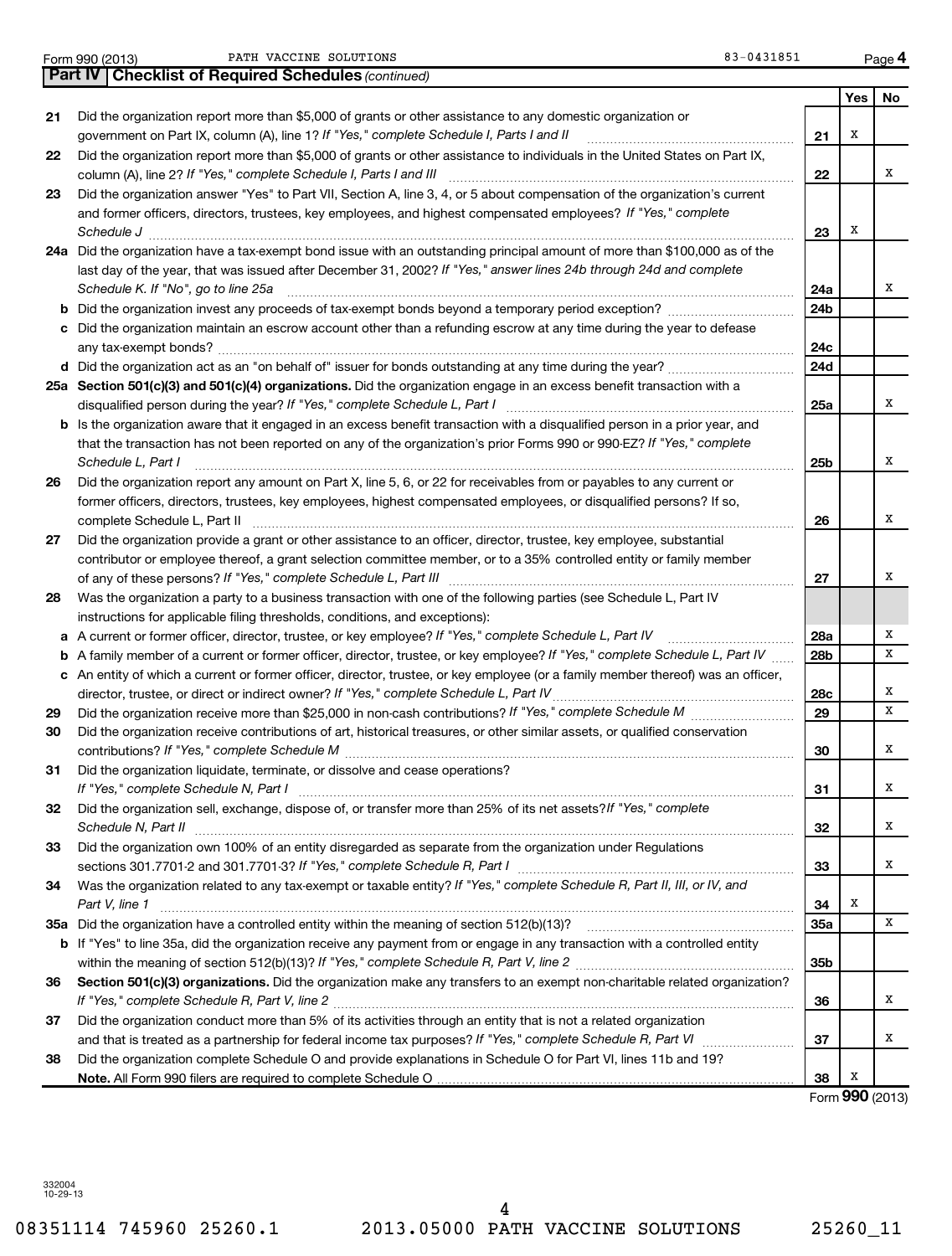|               | 83-0431851<br>PATH VACCINE SOLUTIONS<br>Form 990 (2013)                                                                                         |                |     | $Page$ <sup>5</sup> |
|---------------|-------------------------------------------------------------------------------------------------------------------------------------------------|----------------|-----|---------------------|
| <b>Part V</b> | <b>Statements Regarding Other IRS Filings and Tax Compliance</b>                                                                                |                |     |                     |
|               | Check if Schedule O contains a response or note to any line in this Part V                                                                      |                |     |                     |
|               |                                                                                                                                                 |                | Yes | No                  |
|               | 1a                                                                                                                                              |                |     |                     |
| b             | 1 <sub>b</sub><br>Enter the number of Forms W-2G included in line 1a. Enter -0- if not applicable                                               |                |     |                     |
|               | Did the organization comply with backup withholding rules for reportable payments to vendors and reportable gaming                              |                |     |                     |
|               |                                                                                                                                                 | 1c             |     |                     |
|               | 2a Enter the number of employees reported on Form W-3, Transmittal of Wage and Tax Statements,                                                  |                |     |                     |
|               | 0<br>filed for the calendar year ending with or within the year covered by this return<br>2a                                                    |                |     |                     |
|               |                                                                                                                                                 | 2 <sub>b</sub> |     |                     |
|               |                                                                                                                                                 |                |     |                     |
|               | 3a Did the organization have unrelated business gross income of \$1,000 or more during the year?                                                | 3a             |     | х                   |
|               |                                                                                                                                                 |                |     |                     |
|               | 4a At any time during the calendar year, did the organization have an interest in, or a signature or other authority over, a                    |                |     |                     |
|               | financial account in a foreign country (such as a bank account, securities account, or other financial account)?                                | 4a             |     | x                   |
|               | <b>b</b> If "Yes," enter the name of the foreign country:                                                                                       |                |     |                     |
|               | See instructions for filing requirements for Form TD F 90-22.1, Report of Foreign Bank and Financial Accounts.                                  |                |     |                     |
|               |                                                                                                                                                 | 5a             |     | х                   |
|               |                                                                                                                                                 | 5 <sub>b</sub> |     | х                   |
|               |                                                                                                                                                 | 5 <sub>c</sub> |     |                     |
|               | 6a Does the organization have annual gross receipts that are normally greater than \$100,000, and did the organization solicit                  |                |     |                     |
|               |                                                                                                                                                 | 6а             |     | х                   |
|               | b If "Yes," did the organization include with every solicitation an express statement that such contributions or gifts                          |                |     |                     |
|               |                                                                                                                                                 | 6b             |     |                     |
| 7             | Organizations that may receive deductible contributions under section 170(c).                                                                   |                |     |                     |
| a             | Did the organization receive a payment in excess of \$75 made partly as a contribution and partly for goods and services provided to the payor? | 7a             |     | х                   |
|               |                                                                                                                                                 | 7b             |     |                     |
|               | c Did the organization sell, exchange, or otherwise dispose of tangible personal property for which it was required                             |                |     |                     |
|               |                                                                                                                                                 | 7c             |     | х                   |
|               | <b>7d</b>                                                                                                                                       |                |     |                     |
|               |                                                                                                                                                 | 7е             |     | x                   |
|               | Did the organization, during the year, pay premiums, directly or indirectly, on a personal benefit contract?                                    | 7f             |     | x                   |
| g             | If the organization received a contribution of qualified intellectual property, did the organization file Form 8899 as required?                | 7g             |     |                     |
|               | h If the organization received a contribution of cars, boats, airplanes, or other vehicles, did the organization file a Form 1098-C?            | 7h             |     |                     |
| 8             | Sponsoring organizations maintaining donor advised funds and section 509(a)(3) supporting organizations. Did the supporting $N/A$               |                |     |                     |
|               | organization, or a donor advised fund maintained by a sponsoring organization, have excess business holdings at any time during the year?       | 8              |     |                     |
| 9             | Sponsoring organizations maintaining donor advised funds.                                                                                       |                |     |                     |
| а             | N/A                                                                                                                                             | 9а             |     |                     |
| b             | N/A                                                                                                                                             | 9b             |     |                     |
| 10            | Section 501(c)(7) organizations. Enter:                                                                                                         |                |     |                     |
| а             | 10a                                                                                                                                             |                |     |                     |
| b             | Gross receipts, included on Form 990, Part VIII, line 12, for public use of club facilities<br>10b                                              |                |     |                     |
| 11            | Section 501(c)(12) organizations. Enter:                                                                                                        |                |     |                     |
| а             | N/A<br>11a                                                                                                                                      |                |     |                     |
|               | <b>b</b> Gross income from other sources (Do not net amounts due or paid to other sources against                                               |                |     |                     |
|               | amounts due or received from them.)<br>11b                                                                                                      |                |     |                     |
|               | 12a Section 4947(a)(1) non-exempt charitable trusts. Is the organization filing Form 990 in lieu of Form 1041?                                  | 12a            |     |                     |
|               | <b>b</b> If "Yes," enter the amount of tax-exempt interest received or accrued during the year $\ldots$ $\frac{N}{A}$ .<br>12b                  |                |     |                     |
| 13            | Section 501(c)(29) qualified nonprofit health insurance issuers.                                                                                |                |     |                     |
|               | N/A<br>a Is the organization licensed to issue qualified health plans in more than one state?                                                   | 1За            |     |                     |
|               | Note. See the instructions for additional information the organization must report on Schedule O.                                               |                |     |                     |
|               | <b>b</b> Enter the amount of reserves the organization is required to maintain by the states in which the                                       |                |     |                     |
|               | 13b                                                                                                                                             |                |     |                     |
|               | 13c                                                                                                                                             |                |     |                     |
|               | 14a Did the organization receive any payments for indoor tanning services during the tax year?                                                  | 14a            |     | х                   |
|               | <b>b</b> If "Yes," has it filed a Form 720 to report these payments? If "No," provide an explanation in Schedule O                              | 14b            |     |                     |
|               |                                                                                                                                                 |                |     | Form 990 (2013)     |

| 332005   |
|----------|
|          |
| 10-29-13 |
|          |

5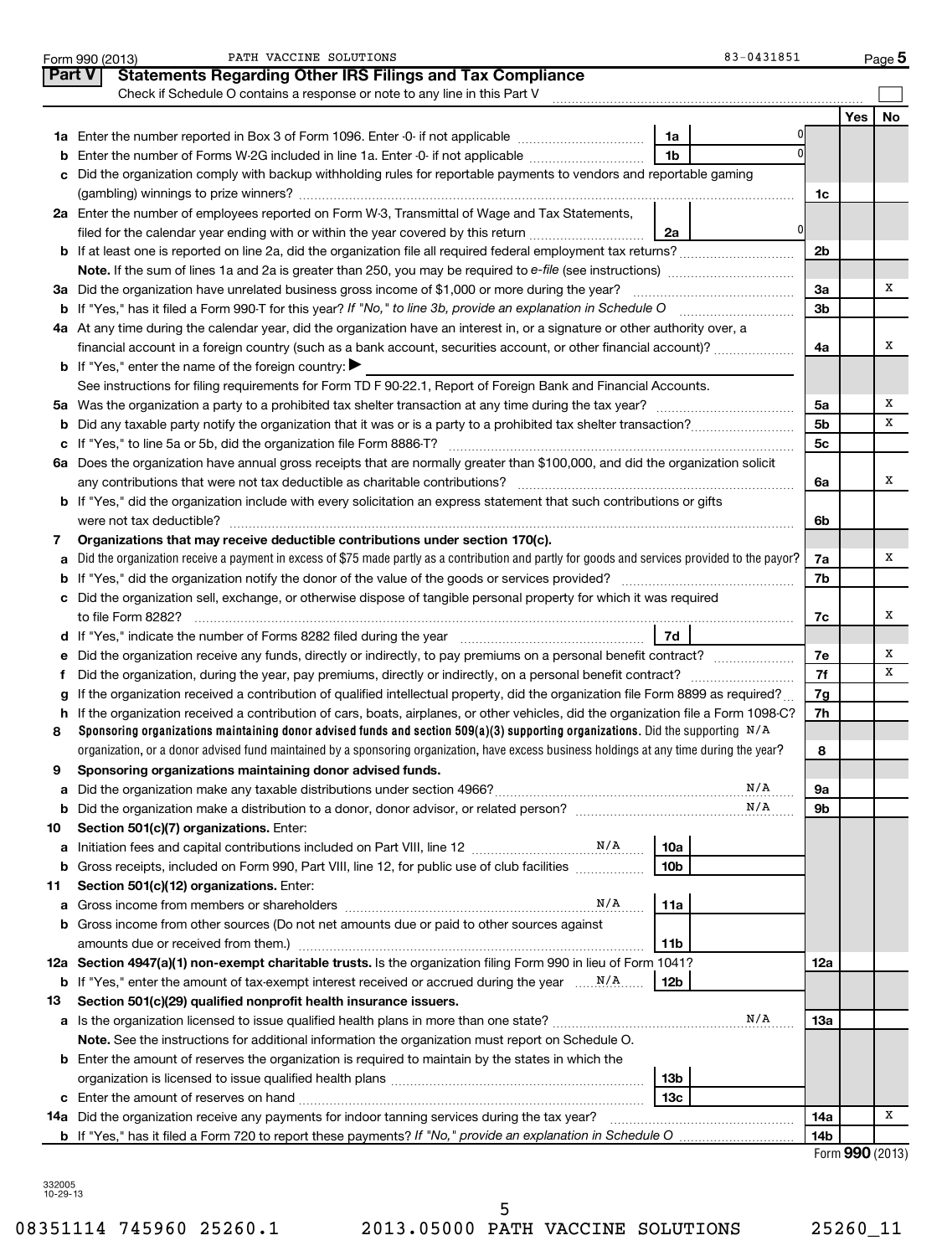|     |                                                                                                                                                                                                                                |    | Part VI Governance, Management, and Disclosure For each "Yes" response to lines 2 through 7b below, and for a "No" response |     |  |
|-----|--------------------------------------------------------------------------------------------------------------------------------------------------------------------------------------------------------------------------------|----|-----------------------------------------------------------------------------------------------------------------------------|-----|--|
|     | to line 8a, 8b, or 10b below, describe the circumstances, processes, or changes in Schedule O. See instructions.                                                                                                               |    |                                                                                                                             |     |  |
|     |                                                                                                                                                                                                                                |    |                                                                                                                             |     |  |
|     | <b>Section A. Governing Body and Management</b>                                                                                                                                                                                |    |                                                                                                                             |     |  |
|     |                                                                                                                                                                                                                                |    |                                                                                                                             | Yes |  |
|     | 1a Enter the number of voting members of the governing body at the end of the tax year <i>manumum</i>                                                                                                                          | 1a |                                                                                                                             |     |  |
|     | If there are material differences in voting rights among members of the governing body, or if the governing                                                                                                                    |    |                                                                                                                             |     |  |
|     | body delegated broad authority to an executive committee or similar committee, explain in Schedule O.                                                                                                                          |    |                                                                                                                             |     |  |
|     | <b>b</b> Enter the number of voting members included in line 1a, above, who are independent                                                                                                                                    | 1b |                                                                                                                             |     |  |
| 2   | Did any officer, director, trustee, or key employee have a family relationship or a business relationship with any other                                                                                                       |    |                                                                                                                             |     |  |
|     | officer, director, trustee, or key employee?                                                                                                                                                                                   |    | 2                                                                                                                           |     |  |
| з   | Did the organization delegate control over management duties customarily performed by or under the direct supervision                                                                                                          |    |                                                                                                                             |     |  |
|     |                                                                                                                                                                                                                                |    | 3                                                                                                                           |     |  |
| 4   | Did the organization make any significant changes to its governing documents since the prior Form 990 was filed?                                                                                                               |    | 4                                                                                                                           |     |  |
| 5   |                                                                                                                                                                                                                                |    | 5                                                                                                                           |     |  |
| 6   |                                                                                                                                                                                                                                |    | 6                                                                                                                           |     |  |
|     | Did the organization have members, stockholders, or other persons who had the power to elect or appoint one or                                                                                                                 |    |                                                                                                                             |     |  |
| 7а  | more members of the governing body?                                                                                                                                                                                            |    |                                                                                                                             |     |  |
|     |                                                                                                                                                                                                                                |    | 7a                                                                                                                          |     |  |
|     | <b>b</b> Are any governance decisions of the organization reserved to (or subject to approval by) members, stockholders, or                                                                                                    |    |                                                                                                                             |     |  |
|     | persons other than the governing body?                                                                                                                                                                                         |    | 7b                                                                                                                          |     |  |
| 8   | Did the organization contemporaneously document the meetings held or written actions undertaken during the year by the following:                                                                                              |    |                                                                                                                             |     |  |
|     |                                                                                                                                                                                                                                |    | 8а                                                                                                                          | х   |  |
|     |                                                                                                                                                                                                                                |    | 8b                                                                                                                          | х   |  |
| 9   | Is there any officer, director, trustee, or key employee listed in Part VII, Section A, who cannot be reached at the                                                                                                           |    |                                                                                                                             |     |  |
|     | organization's mailing address? If "Yes," provide the names and addresses in Schedule O                                                                                                                                        |    | 9                                                                                                                           |     |  |
|     | Section B. Policies (This Section B requests information about policies not required by the Internal Revenue Code.)                                                                                                            |    |                                                                                                                             |     |  |
|     |                                                                                                                                                                                                                                |    |                                                                                                                             | Yes |  |
|     |                                                                                                                                                                                                                                |    | 10a                                                                                                                         |     |  |
|     | <b>b</b> If "Yes," did the organization have written policies and procedures governing the activities of such chapters, affiliates,                                                                                            |    |                                                                                                                             |     |  |
|     |                                                                                                                                                                                                                                |    | 10 <sub>b</sub>                                                                                                             |     |  |
|     | 11a Has the organization provided a complete copy of this Form 990 to all members of its governing body before filing the form?                                                                                                |    | 11a                                                                                                                         | х   |  |
|     |                                                                                                                                                                                                                                |    |                                                                                                                             |     |  |
|     |                                                                                                                                                                                                                                |    |                                                                                                                             |     |  |
|     | <b>b</b> Describe in Schedule O the process, if any, used by the organization to review this Form 990.                                                                                                                         |    |                                                                                                                             |     |  |
| 12a | Did the organization have a written conflict of interest policy? If "No," go to line 13                                                                                                                                        |    | 12a                                                                                                                         | х   |  |
|     | Were officers, directors, or trustees, and key employees required to disclose annually interests that could give rise to conflicts?                                                                                            |    | 12 <sub>b</sub>                                                                                                             | х   |  |
|     | c Did the organization regularly and consistently monitor and enforce compliance with the policy? If "Yes," describe                                                                                                           |    |                                                                                                                             |     |  |
|     | in Schedule O how this was done                                                                                                                                                                                                |    | 12c                                                                                                                         | x   |  |
| 13  |                                                                                                                                                                                                                                |    | 13                                                                                                                          | X   |  |
| 14  | Did the organization have a written document retention and destruction policy? [11] manufaction in the organization have a written document retention and destruction policy?                                                  |    | 14                                                                                                                          | х   |  |
| 15  | Did the process for determining compensation of the following persons include a review and approval by independent                                                                                                             |    |                                                                                                                             |     |  |
|     | persons, comparability data, and contemporaneous substantiation of the deliberation and decision?                                                                                                                              |    |                                                                                                                             |     |  |
|     |                                                                                                                                                                                                                                |    | 15a                                                                                                                         |     |  |
|     | a The organization's CEO, Executive Director, or top management official manufactured content content of the organization's CEO, Executive Director, or top management official manufactured content of the state of the state |    |                                                                                                                             |     |  |
|     |                                                                                                                                                                                                                                |    | 15b                                                                                                                         |     |  |
|     | If "Yes" to line 15a or 15b, describe the process in Schedule O (see instructions).                                                                                                                                            |    |                                                                                                                             |     |  |
|     | <b>16a</b> Did the organization invest in, contribute assets to, or participate in a joint venture or similar arrangement with a                                                                                               |    |                                                                                                                             |     |  |
|     | taxable entity during the year?                                                                                                                                                                                                |    | 16a                                                                                                                         |     |  |
|     | <b>b</b> If "Yes," did the organization follow a written policy or procedure requiring the organization to evaluate its participation                                                                                          |    |                                                                                                                             |     |  |
|     | in joint venture arrangements under applicable federal tax law, and take steps to safeguard the organization's                                                                                                                 |    |                                                                                                                             |     |  |
|     | exempt status with respect to such arrangements?                                                                                                                                                                               |    | 16b                                                                                                                         |     |  |
|     | <b>Section C. Disclosure</b>                                                                                                                                                                                                   |    |                                                                                                                             |     |  |
| 17  | List the states with which a copy of this Form 990 is required to be filed $\blacktriangleright$ WA                                                                                                                            |    |                                                                                                                             |     |  |
| 18  | Section 6104 requires an organization to make its Forms 1023 (or 1024 if applicable), 990, and 990-T (Section 501(c)(3)s only) available                                                                                       |    |                                                                                                                             |     |  |
|     | for public inspection. Indicate how you made these available. Check all that apply.                                                                                                                                            |    |                                                                                                                             |     |  |
|     | $\lfloor x \rfloor$ Upon request<br>$\lfloor x \rfloor$ Another's website<br>Other (explain in Schedule O)<br>Own website                                                                                                      |    |                                                                                                                             |     |  |
| 19  |                                                                                                                                                                                                                                |    |                                                                                                                             |     |  |
|     | Describe in Schedule O whether (and if so, how), the organization made its governing documents, conflict of interest policy, and financial                                                                                     |    |                                                                                                                             |     |  |
| 20  | statements available to the public during the tax year.<br>State the name, physical address, and telephone number of the person who possesses the books and records of the organization:                                       |    |                                                                                                                             |     |  |

| 332006 10-29-13 |  |  |
|-----------------|--|--|
|-----------------|--|--|

08351114 745960 25260.1 2013.05000 PATH VACCINE SOLUTIONS 25260\_11

6

Form **990** (2013)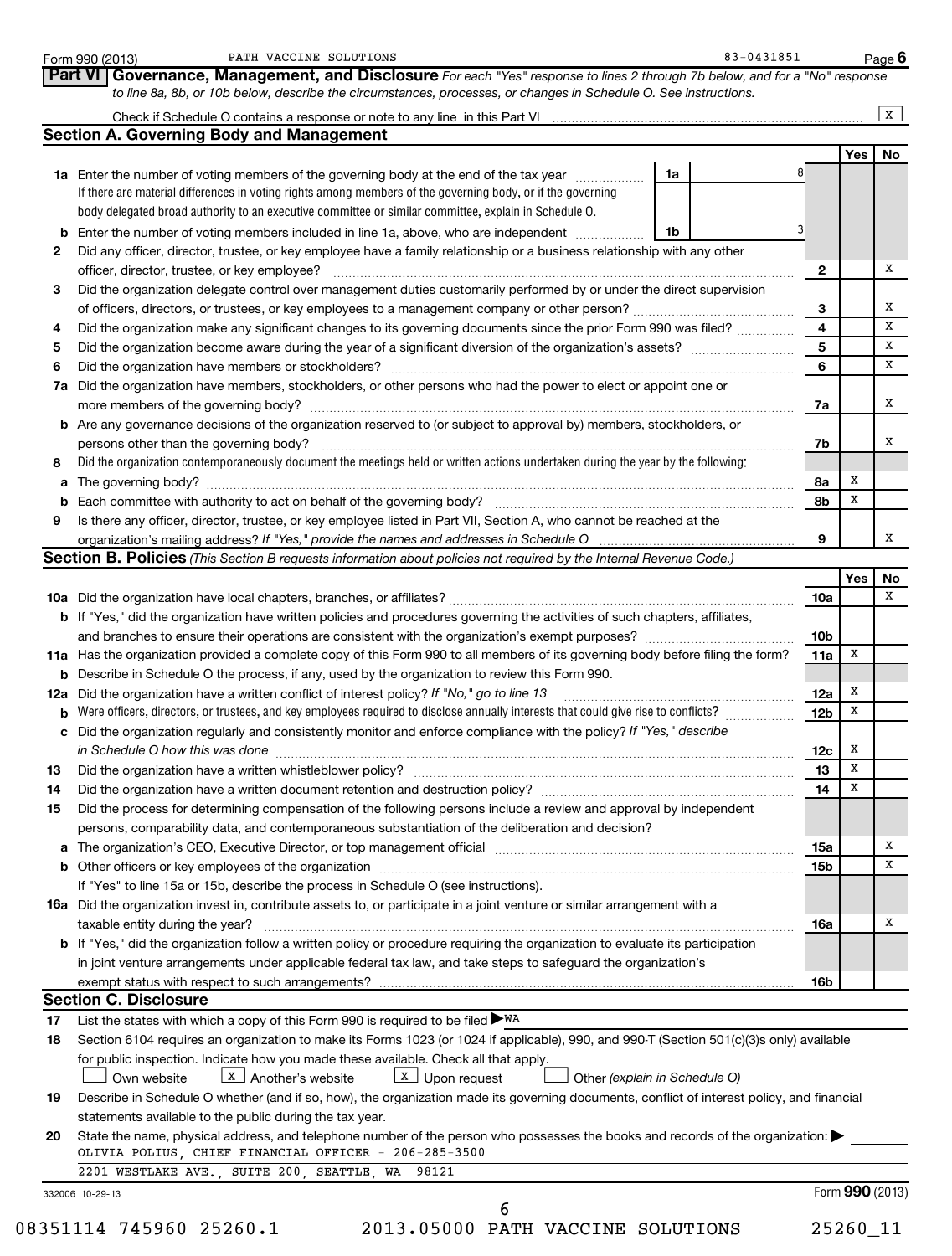| Form 990 (2013)                                                                                                                                            | PATH VACCINE SOLUTIONS                                                                     | 83-0431851 | Page 7 |  |  |  |  |
|------------------------------------------------------------------------------------------------------------------------------------------------------------|--------------------------------------------------------------------------------------------|------------|--------|--|--|--|--|
|                                                                                                                                                            | Part VII Compensation of Officers, Directors, Trustees, Key Employees, Highest Compensated |            |        |  |  |  |  |
|                                                                                                                                                            | <b>Employees, and Independent Contractors</b>                                              |            |        |  |  |  |  |
|                                                                                                                                                            | Check if Schedule O contains a response or note to any line in this Part VII               |            |        |  |  |  |  |
| Section A. Officers, Directors, Trustees, Key Employees, and Highest Compensated Employees                                                                 |                                                                                            |            |        |  |  |  |  |
| 1a Complete this table for all persons required to be listed. Report compensation for the calendar year ending with or within the organization's tax year. |                                                                                            |            |        |  |  |  |  |

**•** List all of the organization's current officers, directors, trustees (whether individuals or organizations), regardless of amount of compensation. Enter -0- in columns (D), (E), and (F) if no compensation was paid.

**•** List all of the organization's **current** key employees, if any. See instructions for definition of "key employee."

**•** List the organization's five *current* highest compensated employees (other than an officer, director, trustee, or key employee) who received reportable compensation (Box 5 of Form W-2 and/or Box 7 of Form 1099-MISC) of more than \$100,000 from the organization and any related organizations.

 $\bullet$  List all of the organization's former officers, key employees, and highest compensated employees who received more than \$100,000 of reportable compensation from the organization and any related organizations.

**•** List all of the organization's former directors or trustees that received, in the capacity as a former director or trustee of the organization, more than \$10,000 of reportable compensation from the organization and any related organizations.

List persons in the following order: individual trustees or directors; institutional trustees; officers; key employees; highest compensated employees; and former such persons.

Check this box if neither the organization nor any related organization compensated any current officer, director, or trustee.  $\left\vert \cdot\right\vert$ 

| (A)                          | (B)                    | (C)                            |                                                                  |             |              |                                 |        | (D)                 | (E)                              | (F)                                 |
|------------------------------|------------------------|--------------------------------|------------------------------------------------------------------|-------------|--------------|---------------------------------|--------|---------------------|----------------------------------|-------------------------------------|
| Name and Title               | Average                |                                |                                                                  | Position    |              | (do not check more than one     |        | Reportable          | Reportable                       | Estimated                           |
|                              | hours per              |                                | box, unless person is both an<br>officer and a director/trustee) |             |              |                                 |        | compensation        | compensation                     | amount of                           |
|                              | week                   |                                |                                                                  |             |              |                                 |        | from                | from related                     | other                               |
|                              | (list any<br>hours for |                                |                                                                  |             |              |                                 |        | the<br>organization | organizations<br>(W-2/1099-MISC) | compensation<br>from the            |
|                              | related                |                                |                                                                  |             |              |                                 |        | (W-2/1099-MISC)     |                                  | organization                        |
|                              | organizations          |                                |                                                                  |             |              |                                 |        |                     |                                  | and related                         |
|                              | below                  | Individual trustee or director | Institutional trustee                                            |             | Key employee | Highest compensated<br>employee |        |                     |                                  | organizations                       |
|                              | line)                  |                                |                                                                  | Officer     |              |                                 | Former |                     |                                  |                                     |
| (1)<br>STEVEN B. DAVIS       | 1.00                   |                                |                                                                  |             |              |                                 |        |                     |                                  |                                     |
| CHAIR                        | 39.00                  | Х                              |                                                                  | X           |              |                                 |        | 0.                  | 481,239.                         | 41,628.                             |
| (2)<br>JACQUELINE D. SHERRIS | 1.00                   |                                |                                                                  |             |              |                                 |        |                     |                                  |                                     |
| VICE CHAIR (UNTIL 10/23/13)  | 39.00                  | X                              |                                                                  | X           |              |                                 |        | $\mathbf{0}$ .      | 208,881                          | 27,439.                             |
| PENNY HEATON<br>(3)          | 1,00                   |                                |                                                                  |             |              |                                 |        |                     |                                  |                                     |
| VICE CHAIR (BEGAN 10/23/13)  | 0.00                   | X                              |                                                                  | X           |              |                                 |        | $\mathbf{0}$ .      | 0                                | $\mathbf{0}$ .                      |
| ERIC G. WALKER<br>(4)        | 1.00                   |                                |                                                                  |             |              |                                 |        |                     |                                  |                                     |
| TREASURER (UNTIL 10/23/13)   | 39.00                  | X                              |                                                                  | $\mathbf x$ |              |                                 |        | 0.                  | 352,054.                         | 34,611.                             |
| OLIVIA POLIUS<br>(5)         | 1.00                   |                                |                                                                  |             |              |                                 |        |                     |                                  |                                     |
| TREASURER (BEGAN 10/23/13)   | 39.00                  | X                              |                                                                  |             |              |                                 |        | $\mathbf{0}$ .      | 99,511.                          | 6,116.                              |
| AMIE E. BATSON<br>(6)        | 1,00                   |                                |                                                                  |             |              |                                 |        |                     |                                  |                                     |
| DIRECTOR (BEGAN 10/23/13)    | 39.00                  | X                              |                                                                  |             |              |                                 |        | 0.                  | 193,128.                         | 10,579.                             |
| DAN LASTER<br>(7)            | 1.00                   |                                |                                                                  |             |              |                                 |        |                     |                                  |                                     |
| DIRECTOR / GENERAL COUNSEL   | 39.00                  | X                              |                                                                  |             |              |                                 |        | 0                   | 225,160.                         | 35,498.                             |
| DAVID KASLOW<br>(8)          | 1.00                   |                                |                                                                  |             |              |                                 |        |                     |                                  |                                     |
| DIRECTOR (BEGAN 10/2/13)     | 39.00                  | X                              |                                                                  |             |              |                                 |        | 0.                  | 322,463                          | 39,519.                             |
| CHRIS KARP<br>(9)            | 1,00                   |                                |                                                                  |             |              |                                 |        |                     |                                  |                                     |
| <b>DIRECTOR</b>              | 0.00                   | X                              |                                                                  |             |              |                                 |        | 0.                  | 0.                               | 0.                                  |
| (10) TOM BREWER              | 1.00                   |                                |                                                                  |             |              |                                 |        |                     |                                  |                                     |
| DIRECTOR (UNTIL 10/23/13)    | 2,00                   | X                              |                                                                  |             |              |                                 |        | 0.                  | 0.                               | 0.                                  |
| (11) DAVID ALLI              | 20.00                  |                                |                                                                  |             |              |                                 |        |                     |                                  |                                     |
| <b>BOARD SECRETARY</b>       | 20.00                  |                                |                                                                  | X           |              |                                 |        | 0.                  | 151,874.                         | 28,657.                             |
|                              |                        |                                |                                                                  |             |              |                                 |        |                     |                                  |                                     |
|                              |                        |                                |                                                                  |             |              |                                 |        |                     |                                  |                                     |
|                              |                        |                                |                                                                  |             |              |                                 |        |                     |                                  |                                     |
|                              |                        |                                |                                                                  |             |              |                                 |        |                     |                                  |                                     |
|                              |                        |                                |                                                                  |             |              |                                 |        |                     |                                  |                                     |
|                              |                        |                                |                                                                  |             |              |                                 |        |                     |                                  |                                     |
|                              |                        |                                |                                                                  |             |              |                                 |        |                     |                                  |                                     |
|                              |                        |                                |                                                                  |             |              |                                 |        |                     |                                  |                                     |
|                              |                        |                                |                                                                  |             |              |                                 |        |                     |                                  |                                     |
|                              |                        |                                |                                                                  |             |              |                                 |        |                     |                                  |                                     |
|                              |                        |                                |                                                                  |             |              |                                 |        |                     |                                  |                                     |
|                              |                        |                                |                                                                  |             |              |                                 |        |                     |                                  |                                     |
| $220007 - 10.00 - 12$        |                        |                                |                                                                  |             |              |                                 |        |                     |                                  | $F_{\text{arm}}$ QQ $\Omega$ (2012) |

332007 10-29-13

Form (2013) **990**

7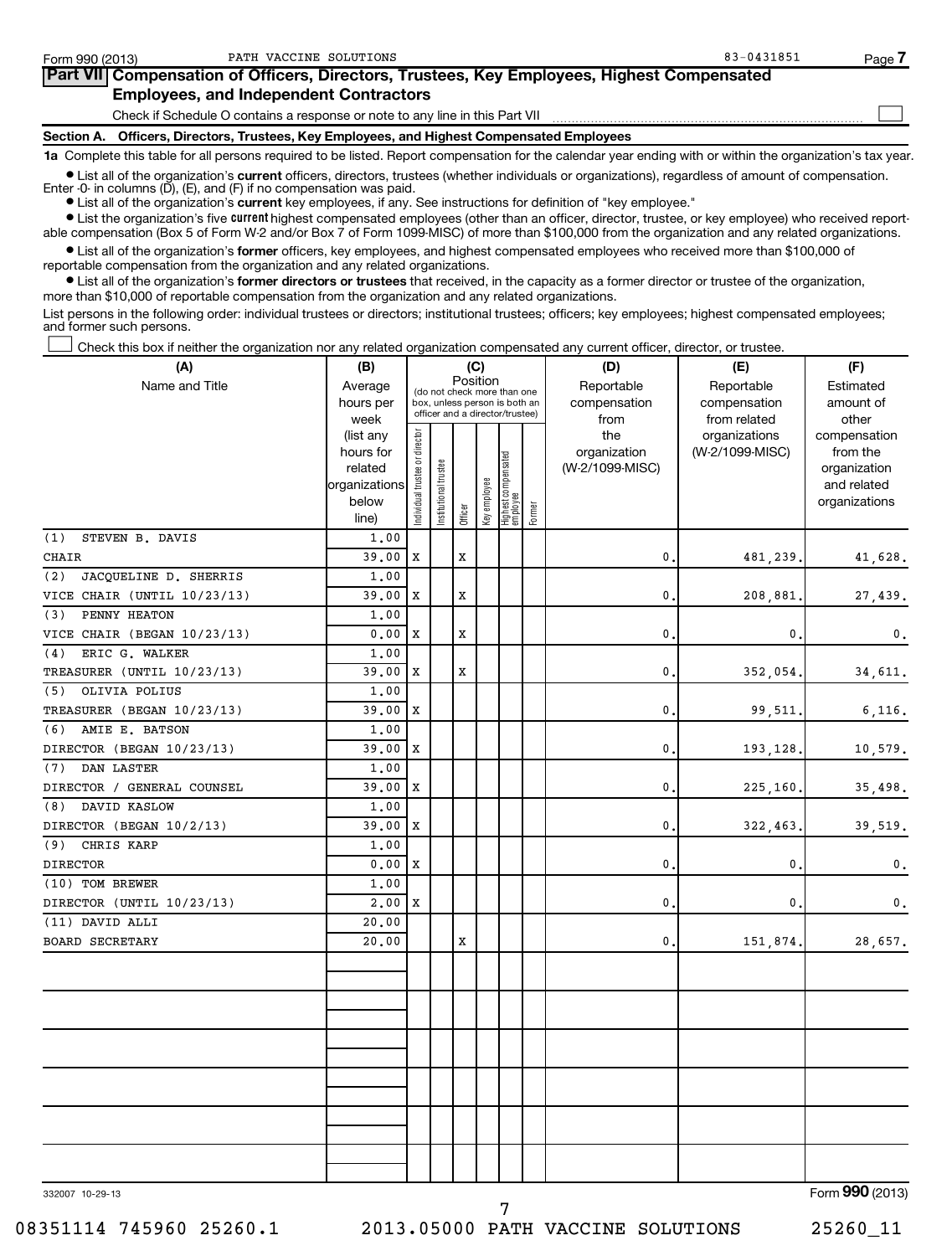| PATH VACCINE SOLUTIONS<br>Form 990 (2013)                                                                                                                                                                                                                   |                                                                      |                                |                                                                                                 |         |                 |                                  |        |                                           | 83-0431851                                        |                |                     |                                                                          | Page 8                     |
|-------------------------------------------------------------------------------------------------------------------------------------------------------------------------------------------------------------------------------------------------------------|----------------------------------------------------------------------|--------------------------------|-------------------------------------------------------------------------------------------------|---------|-----------------|----------------------------------|--------|-------------------------------------------|---------------------------------------------------|----------------|---------------------|--------------------------------------------------------------------------|----------------------------|
| <b>Part VII</b><br>Section A. Officers, Directors, Trustees, Key Employees, and Highest Compensated Employees (continued)                                                                                                                                   |                                                                      |                                |                                                                                                 |         |                 |                                  |        |                                           |                                                   |                |                     |                                                                          |                            |
| (A)<br>Name and title                                                                                                                                                                                                                                       | (B)<br>Average<br>hours per<br>week                                  |                                | (do not check more than one<br>box, unless person is both an<br>officer and a director/trustee) |         | (C)<br>Position |                                  |        | (D)<br>Reportable<br>compensation<br>from | (E)<br>Reportable<br>compensation<br>from related |                |                     | (F)<br>Estimated<br>amount of<br>other                                   |                            |
|                                                                                                                                                                                                                                                             | (list any<br>hours for<br>related<br>organizations<br>below<br>line) | Individual trustee or director | Institutional trustee                                                                           | Officer | Key employee    | Highest compensated<br> employee | Former | the<br>organization<br>(W-2/1099-MISC)    | organizations<br>(W-2/1099-MISC)                  |                |                     | compensation<br>from the<br>organization<br>and related<br>organizations |                            |
|                                                                                                                                                                                                                                                             |                                                                      |                                |                                                                                                 |         |                 |                                  |        |                                           |                                                   |                |                     |                                                                          |                            |
|                                                                                                                                                                                                                                                             |                                                                      |                                |                                                                                                 |         |                 |                                  |        |                                           |                                                   |                |                     |                                                                          |                            |
|                                                                                                                                                                                                                                                             |                                                                      |                                |                                                                                                 |         |                 |                                  |        |                                           |                                                   |                |                     |                                                                          |                            |
|                                                                                                                                                                                                                                                             |                                                                      |                                |                                                                                                 |         |                 |                                  |        |                                           |                                                   |                |                     |                                                                          |                            |
|                                                                                                                                                                                                                                                             |                                                                      |                                |                                                                                                 |         |                 |                                  |        |                                           |                                                   |                |                     |                                                                          |                            |
|                                                                                                                                                                                                                                                             |                                                                      |                                |                                                                                                 |         |                 |                                  |        |                                           |                                                   |                |                     |                                                                          |                            |
|                                                                                                                                                                                                                                                             |                                                                      |                                |                                                                                                 |         |                 |                                  |        |                                           |                                                   |                |                     |                                                                          |                            |
|                                                                                                                                                                                                                                                             |                                                                      |                                |                                                                                                 |         |                 |                                  |        | 0.<br>$\mathbf{0}$ .                      | 2,034,310.                                        | $\mathbf{0}$ . |                     |                                                                          | 224,047.<br>0 <sub>1</sub> |
| Total number of individuals (including but not limited to those listed above) who received more than \$100,000 of reportable<br>$\mathbf{2}$<br>compensation from the organization $\blacktriangleright$                                                    |                                                                      |                                |                                                                                                 |         |                 |                                  |        | $\mathbf{0}$ .                            | 2,034,310.                                        |                |                     |                                                                          | 224,047.<br>0              |
|                                                                                                                                                                                                                                                             |                                                                      |                                |                                                                                                 |         |                 |                                  |        |                                           |                                                   |                |                     | Yes                                                                      | No                         |
| Did the organization list any former officer, director, or trustee, key employee, or highest compensated employee on<br>З<br>line 1a? If "Yes," complete Schedule J for such individual                                                                     |                                                                      |                                |                                                                                                 |         |                 |                                  |        |                                           |                                                   |                | 3                   |                                                                          | х                          |
| 4<br>For any individual listed on line 1a, is the sum of reportable compensation and other compensation from the organization<br>and related organizations greater than \$150,000? If "Yes," complete Schedule J for such individual                        |                                                                      |                                |                                                                                                 |         |                 |                                  |        |                                           |                                                   |                | 4                   | Х                                                                        |                            |
| Did any person listed on line 1a receive or accrue compensation from any unrelated organization or individual for services<br>5<br>rendered to the organization? If "Yes," complete Schedule J for such person                                              |                                                                      |                                |                                                                                                 |         |                 |                                  |        |                                           |                                                   |                | 5                   |                                                                          | х                          |
| <b>Section B. Independent Contractors</b>                                                                                                                                                                                                                   |                                                                      |                                |                                                                                                 |         |                 |                                  |        |                                           |                                                   |                |                     |                                                                          |                            |
| Complete this table for your five highest compensated independent contractors that received more than \$100,000 of compensation from<br>1<br>the organization. Report compensation for the calendar year ending with or within the organization's tax year. |                                                                      |                                |                                                                                                 |         |                 |                                  |        |                                           |                                                   |                |                     |                                                                          |                            |
| (A)<br>Name and business address                                                                                                                                                                                                                            |                                                                      |                                |                                                                                                 |         |                 |                                  |        | (B)<br>Description of services            |                                                   |                | (C)<br>Compensation |                                                                          |                            |
| <b>NORTHERN TRUST</b>                                                                                                                                                                                                                                       |                                                                      |                                |                                                                                                 |         |                 |                                  |        | <b>ASSET MANAGEMENT</b>                   |                                                   |                |                     |                                                                          |                            |
| 50 S. LASALLE ST., CHICAGO, IL 60675                                                                                                                                                                                                                        |                                                                      |                                |                                                                                                 |         |                 |                                  |        |                                           |                                                   |                |                     |                                                                          | 159,621.                   |
|                                                                                                                                                                                                                                                             |                                                                      |                                |                                                                                                 |         |                 |                                  |        |                                           |                                                   |                |                     |                                                                          |                            |
|                                                                                                                                                                                                                                                             |                                                                      |                                |                                                                                                 |         |                 |                                  |        |                                           |                                                   |                |                     |                                                                          |                            |
|                                                                                                                                                                                                                                                             |                                                                      |                                |                                                                                                 |         |                 |                                  |        |                                           |                                                   |                |                     |                                                                          |                            |
| $\mathbf{2}$<br>Total number of independent contractors (including but not limited to those listed above) who received more than<br>\$100,000 of compensation from the organization                                                                         |                                                                      |                                |                                                                                                 |         |                 | 1                                |        |                                           |                                                   |                |                     |                                                                          |                            |
| 332008                                                                                                                                                                                                                                                      |                                                                      |                                |                                                                                                 |         |                 |                                  |        |                                           |                                                   |                |                     |                                                                          | Form 990 (2013)            |

332008 10-29-13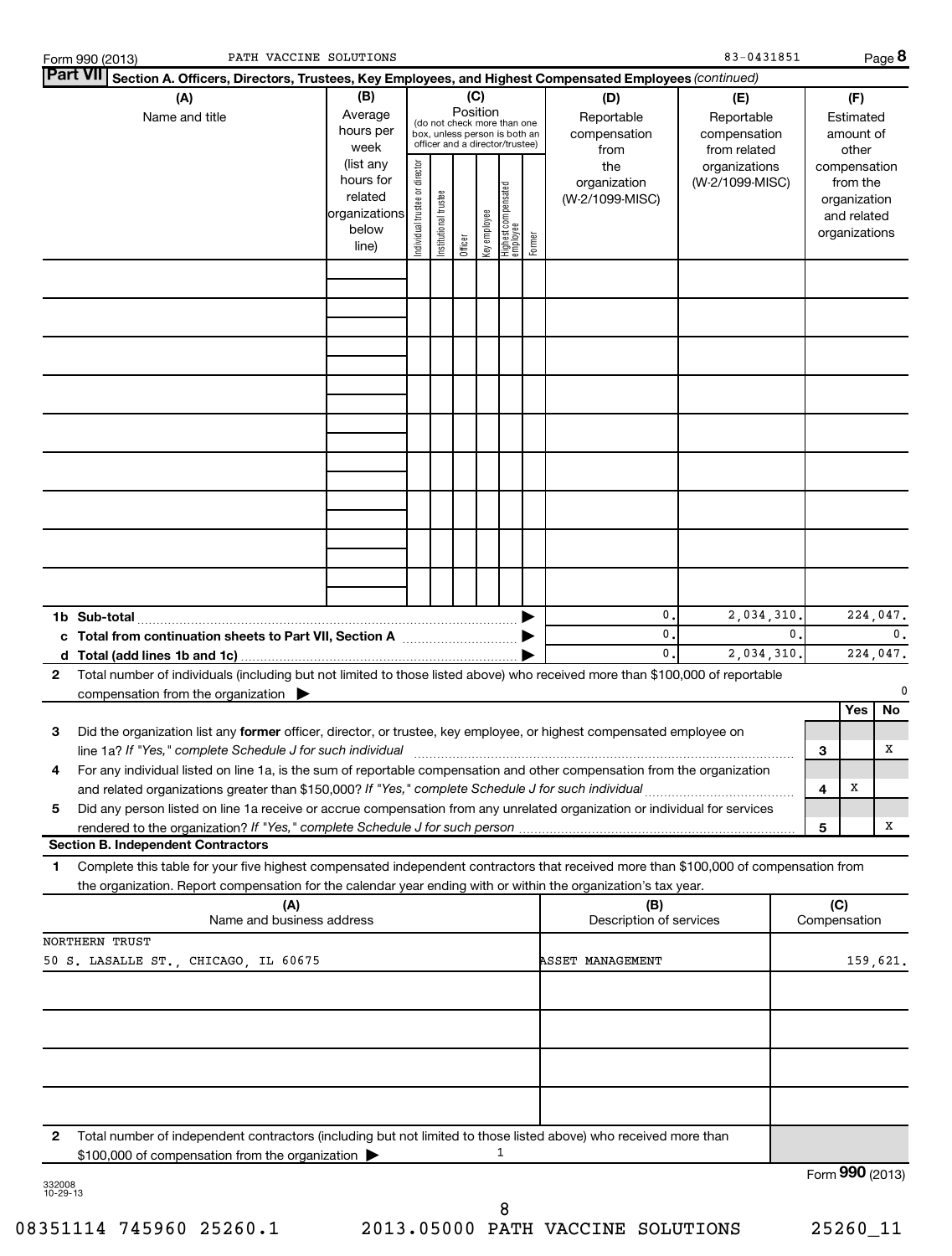|                                                           | <b>Part VIII</b> | <b>Statement of Revenue</b>                                                                                           |                |                                |                             |                                                 |                                                    |                                                                      |
|-----------------------------------------------------------|------------------|-----------------------------------------------------------------------------------------------------------------------|----------------|--------------------------------|-----------------------------|-------------------------------------------------|----------------------------------------------------|----------------------------------------------------------------------|
|                                                           |                  | Check if Schedule O contains a response or note to any line in this Part VIII                                         |                |                                |                             |                                                 |                                                    |                                                                      |
|                                                           |                  |                                                                                                                       |                |                                | (A)<br>Total revenue        | (B)<br>Related or<br>exempt function<br>revenue | $\overline{C}$<br>Unrelated<br>business<br>revenue | (D)<br>Revenue excluded<br>from tax under<br>sections<br>$512 - 514$ |
| Contributions, Gifts, Grants<br>and Other Similar Amounts |                  | 1 a Federated campaigns                                                                                               | 1a             |                                |                             |                                                 |                                                    |                                                                      |
|                                                           |                  | <b>b</b> Membership dues                                                                                              | 1b             |                                |                             |                                                 |                                                    |                                                                      |
|                                                           |                  | c Fundraising events                                                                                                  | 1c             |                                |                             |                                                 |                                                    |                                                                      |
|                                                           |                  | d Related organizations                                                                                               | 1 <sub>d</sub> | 424,773.                       |                             |                                                 |                                                    |                                                                      |
|                                                           |                  | e Government grants (contributions)                                                                                   | 1e             |                                |                             |                                                 |                                                    |                                                                      |
|                                                           |                  | f All other contributions, gifts, grants, and                                                                         |                |                                |                             |                                                 |                                                    |                                                                      |
|                                                           |                  | similar amounts not included above                                                                                    | 1f             | 58,095,468.                    |                             |                                                 |                                                    |                                                                      |
|                                                           |                  | g Noncash contributions included in lines 1a-1f: \$                                                                   |                | 10,335.<br>▶                   |                             |                                                 |                                                    |                                                                      |
|                                                           | h.               |                                                                                                                       |                |                                | 58, 520, 241.               |                                                 |                                                    |                                                                      |
|                                                           | 2a               | HONORARIA                                                                                                             |                | <b>Business Code</b><br>900099 | 1,200.                      | 1,200.                                          |                                                    |                                                                      |
|                                                           | b                |                                                                                                                       |                |                                |                             |                                                 |                                                    |                                                                      |
|                                                           | c                |                                                                                                                       |                |                                |                             |                                                 |                                                    |                                                                      |
|                                                           | d                | <u> 1989 - Johann Barbara, martin amerikan basar dan berasal dalam basar dalam basar dalam basar dalam basar dala</u> |                |                                |                             |                                                 |                                                    |                                                                      |
| Program Service<br>Revenue                                |                  | <u> 1989 - Johann Barbara, martin amerikan basar dan berasal dalam basa dalam basar dalam basar dalam basa dalam</u>  |                |                                |                             |                                                 |                                                    |                                                                      |
|                                                           |                  | All other program service revenue                                                                                     |                |                                |                             |                                                 |                                                    |                                                                      |
|                                                           |                  |                                                                                                                       |                | ▶                              | 1,200.                      |                                                 |                                                    |                                                                      |
|                                                           | 3                | Investment income (including dividends, interest, and                                                                 |                |                                |                             |                                                 |                                                    |                                                                      |
|                                                           |                  |                                                                                                                       |                |                                | 977,007.                    |                                                 |                                                    | 977,007.                                                             |
|                                                           | 4                | Income from investment of tax-exempt bond proceeds                                                                    |                |                                |                             |                                                 |                                                    |                                                                      |
|                                                           | 5                |                                                                                                                       |                |                                |                             |                                                 |                                                    |                                                                      |
|                                                           |                  |                                                                                                                       | (i) Real       | (ii) Personal                  |                             |                                                 |                                                    |                                                                      |
|                                                           |                  | 6 a Gross rents                                                                                                       |                |                                |                             |                                                 |                                                    |                                                                      |
|                                                           |                  | <b>b</b> Less: rental expenses                                                                                        |                |                                |                             |                                                 |                                                    |                                                                      |
|                                                           |                  | c Rental income or (loss)                                                                                             |                |                                |                             |                                                 |                                                    |                                                                      |
|                                                           |                  |                                                                                                                       |                | Þ                              |                             |                                                 |                                                    |                                                                      |
|                                                           |                  | <b>7 a</b> Gross amount from sales of                                                                                 | (i) Securities | (ii) Other                     |                             |                                                 |                                                    |                                                                      |
|                                                           |                  | assets other than inventory                                                                                           | 15,882,949.    |                                |                             |                                                 |                                                    |                                                                      |
|                                                           |                  | <b>b</b> Less: cost or other basis                                                                                    | 15,984,547.    |                                |                             |                                                 |                                                    |                                                                      |
|                                                           |                  | and sales expenses                                                                                                    |                |                                |                             |                                                 |                                                    |                                                                      |
|                                                           |                  |                                                                                                                       |                | ▶                              | $-101,598.$                 |                                                 |                                                    | $-101,598.$                                                          |
|                                                           |                  | 8 a Gross income from fundraising events (not                                                                         |                |                                |                             |                                                 |                                                    |                                                                      |
|                                                           |                  | including \$                                                                                                          | of             |                                |                             |                                                 |                                                    |                                                                      |
|                                                           |                  | contributions reported on line 1c). See                                                                               |                |                                |                             |                                                 |                                                    |                                                                      |
|                                                           |                  |                                                                                                                       |                |                                |                             |                                                 |                                                    |                                                                      |
| <b>Other Revenue</b>                                      |                  |                                                                                                                       | b              |                                |                             |                                                 |                                                    |                                                                      |
|                                                           |                  | c Net income or (loss) from fundraising events                                                                        |                | ▶<br>.                         |                             |                                                 |                                                    |                                                                      |
|                                                           |                  | 9 a Gross income from gaming activities. See                                                                          |                |                                |                             |                                                 |                                                    |                                                                      |
|                                                           |                  |                                                                                                                       |                |                                |                             |                                                 |                                                    |                                                                      |
|                                                           |                  |                                                                                                                       | b              |                                |                             |                                                 |                                                    |                                                                      |
|                                                           |                  | c Net income or (loss) from gaming activities                                                                         |                | ▶                              |                             |                                                 |                                                    |                                                                      |
|                                                           |                  | 10 a Gross sales of inventory, less returns                                                                           |                |                                |                             |                                                 |                                                    |                                                                      |
|                                                           |                  |                                                                                                                       |                |                                |                             |                                                 |                                                    |                                                                      |
|                                                           |                  |                                                                                                                       | b              |                                |                             |                                                 |                                                    |                                                                      |
|                                                           |                  | c Net income or (loss) from sales of inventory                                                                        |                |                                |                             |                                                 |                                                    |                                                                      |
|                                                           |                  | Miscellaneous Revenue<br>11 a OTHER REIMBURSEMENTS                                                                    |                | <b>Business Code</b><br>900099 | 2,365.                      |                                                 |                                                    | 2,365.                                                               |
|                                                           | b                |                                                                                                                       |                |                                |                             |                                                 |                                                    |                                                                      |
|                                                           | с                |                                                                                                                       |                |                                |                             |                                                 |                                                    |                                                                      |
|                                                           |                  |                                                                                                                       |                |                                |                             |                                                 |                                                    |                                                                      |
|                                                           |                  |                                                                                                                       |                | ▶                              | 2,365.                      |                                                 |                                                    |                                                                      |
|                                                           | 12               |                                                                                                                       |                |                                | $\overline{59}$ , 399, 215. | 1,200.                                          | 0.                                                 | 877,774.                                                             |
| 332009<br>10-29-13                                        |                  |                                                                                                                       |                |                                |                             |                                                 |                                                    | Form 990 (2013)                                                      |

9

08351114 745960 25260.1 2013.05000 PATH VACCINE SOLUTIONS 25260\_11

**9**

Form 990 (2013) Page PATH VACCINE SOLUTIONS 83-0431851

|  | าt of Revenue |  |  |
|--|---------------|--|--|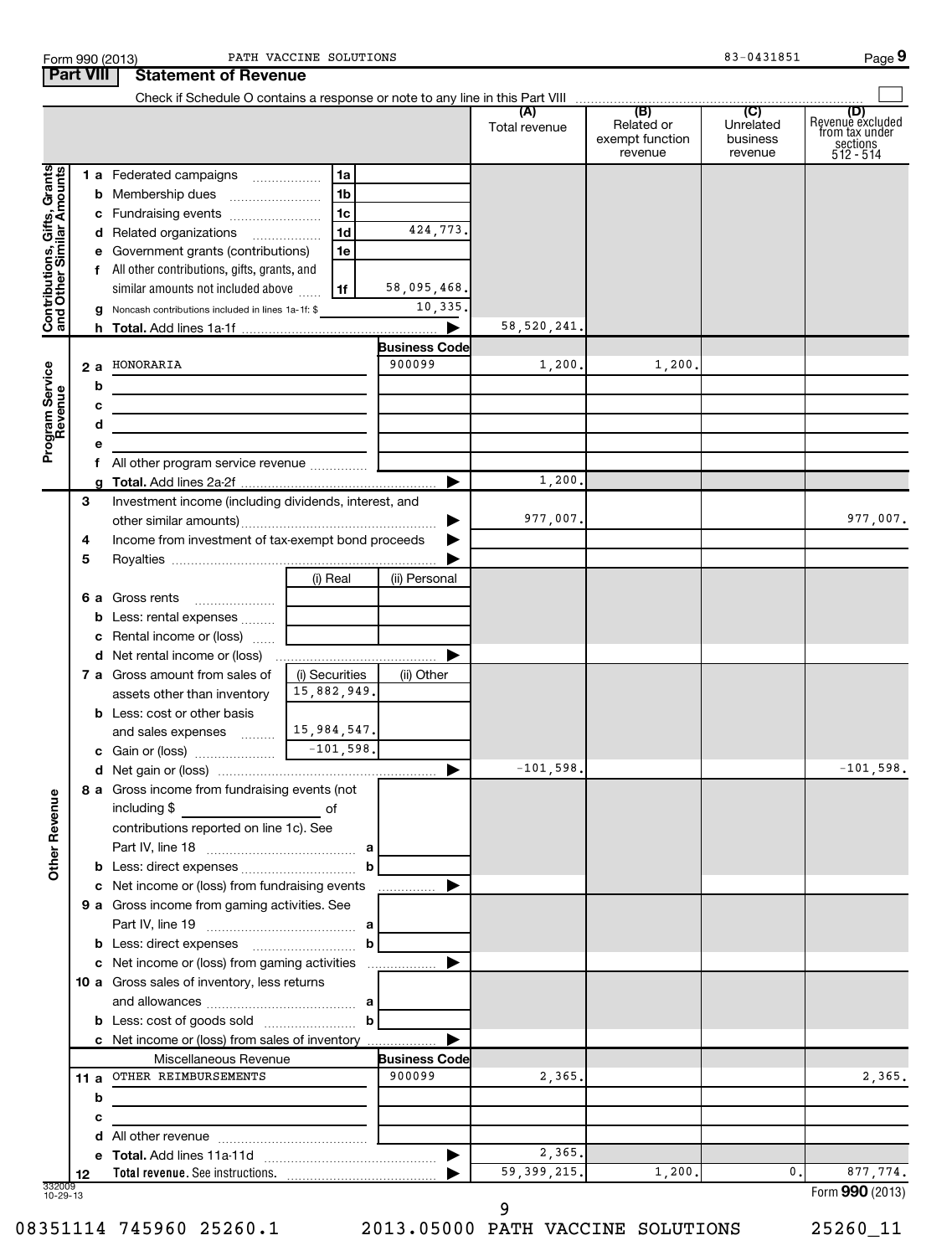**10**

 $\sim$ 

Fundraising expenses

**(A) (B) (C) (D) 1 2 3 4 5 6 7 8 9 10 11 a b c d e f g 12 13 14 15 16 17 18 19** *Section 501(c)(3) and 501(c)(4) organizations must complete all columns. All other organizations must complete column (A).* Grants and other assistance to governments and organizations in the United States. See Part IV, line 21 Compensation not included above, to disqualified persons (as defined under section 4958(f)(1)) and persons described in section 4958(c)(3)(B)  $\quad \quad \ldots \ldots \ldots$ Pension plan accruals and contributions (include section 401(k) and 403(b) employer contributions) Professional fundraising services. See Part IV, line 17 Other. (If line 11g amount exceeds 10% of line 25, column (A) amount, list line 11g expenses on Sch O.) Form 990 (2013) Page PATH VACCINE SOLUTIONS 83-0431851 Check if Schedule O contains a response or note to any line in this Part IX Total expenses | Program service expenses Management and general expenses Grants and other assistance to individuals in the United States. See Part IV, line 22 Grants and other assistance to governments, organizations, and individuals outside the United States. See Part IV, lines 15 and 16 ~ Benefits paid to or for members .................... Compensation of current officers, directors, trustees, and key employees ......................... Other salaries and wages ~~~~~~~~~~ Other employee benefits ~~~~~~~~~~ Payroll taxes ~~~~~~~~~~~~~~~~ Fees for services (non-employees): Management ~~~~~~~~~~~~~~~~ Legal ~~~~~~~~~~~~~~~~~~~~ Accounting ~~~~~~~~~~~~~~~~~ Lobbying ~~~~~~~~~~~~~~~~~~ Investment management fees ........................ Advertising and promotion ~~~~~~~~~ Office expenses ~~~~~~~~~~~~~~~ Information technology ~~~~~~~~~~~ Royalties ~~~~~~~~~~~~~~~~~~ Occupancy ~~~~~~~~~~~~~~~~~ Travel ………………………………………………… Payments of travel or entertainment expenses for any federal, state, or local public officials Conferences, conventions, and meetings ...... *Do not include amounts reported on lines 6b, 7b, 8b, 9b, and 10b of Part VIII.* **Part IX Statement of Functional Expenses** 23,135,831. 23,135,831. 5,680,700. 5,680,700. 60,744. 60,744. 167,747. 167,747. 740,237. 740,237. 5,387. 5,387. 207,666. 207,666. 4,108. 2,500. 2,500. 1,764,828. 1,764,828. 88,242. 88,242.

**20 21 22 23 24** Other expenses. Itemize expenses not covered above. (List miscellaneous expenses in line 24e. If line 24e amount exceeds 10% of line 25, column (A) Interest Payments to affiliates ~~~~~~~~~~~~ ~~~~~~~~~~~~~~~~~~ Depreciation, depletion, and amortization ...... Insurance ~~~~~~~~~~~~~~~~~

amount, list line 24e expenses on Schedule O.) ~<br>…… All other expenses SUBCONTRACTS 5,358,615. 5,358,615. LAB SUPPLIES 89,058. 89,058. EQUIPMENT R&M & PROCURE 49,221. 49,221.  $STORAGE$  26,722. 26,722. 37,490,390. 37,490,390. 0. 0.

 $\frac{1}{2}$  if following SOP 98-2 (ASC 958-720) **Total functional expenses.**  Add lines 1 through 24e **Joint costs.** Complete this line only if the organization **25 26** reported in column (B) joint costs from a combined educational campaign and fundraising solicitation. Check here  $\Box$ 

332010 10-29-13

**a b c d e**

Form **990** (2013)

08351114 745960 25260.1 2013.05000 PATH VACCINE SOLUTIONS 25260\_11

10

91,781. 91,781

17,003. 17,003.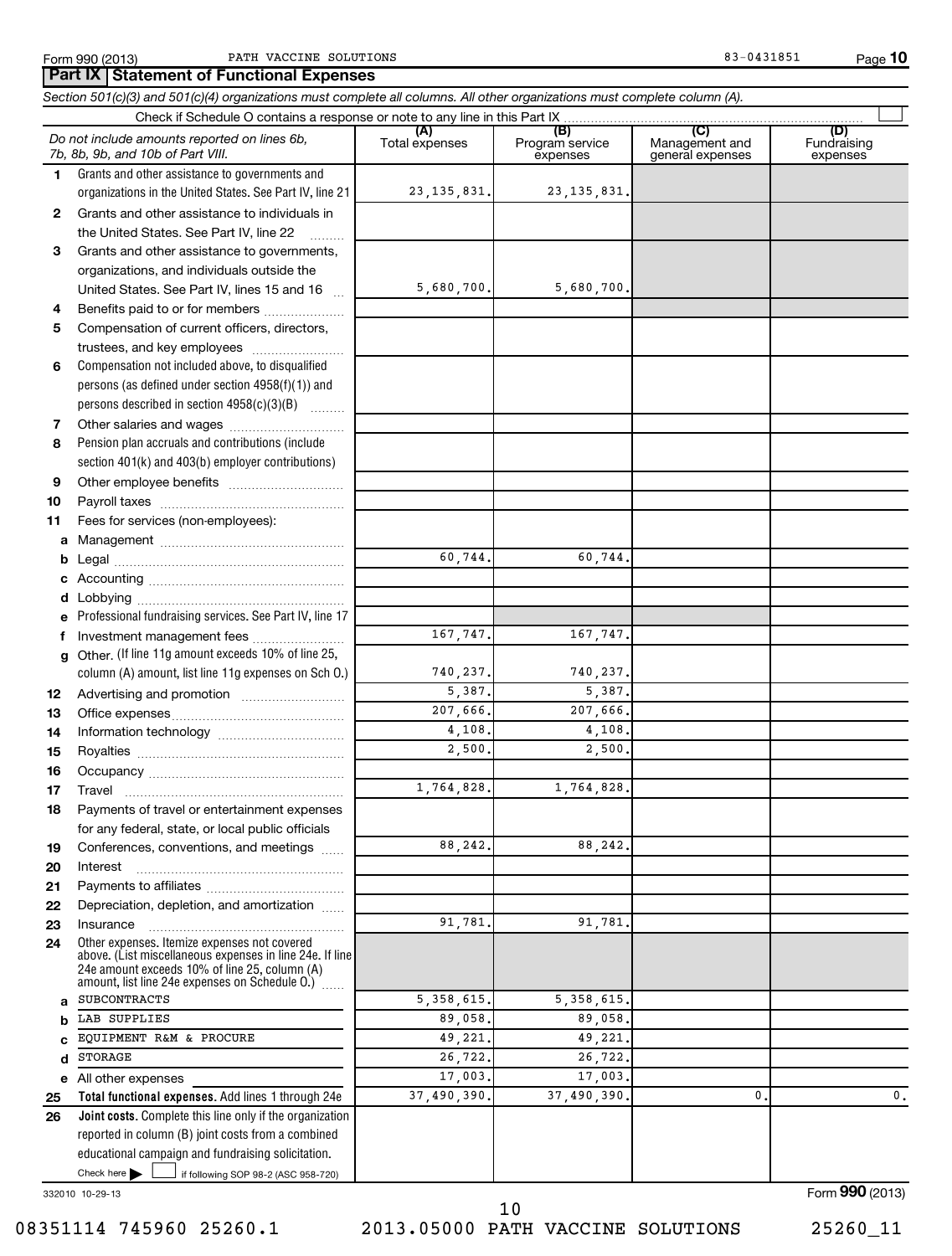Form 990 (2013) Page PATH VACCINE SOLUTIONS 83-0431851

**11**

|                             |    | <b>Part X   Balance Sheet</b>                                                     |                 |                     |                          |                 |                    |
|-----------------------------|----|-----------------------------------------------------------------------------------|-----------------|---------------------|--------------------------|-----------------|--------------------|
|                             |    |                                                                                   |                 |                     |                          |                 |                    |
|                             |    |                                                                                   |                 |                     | (A)<br>Beginning of year |                 | (B)<br>End of year |
|                             | 1  |                                                                                   |                 |                     |                          | 1               |                    |
|                             | 2  |                                                                                   |                 |                     | 5,020,984.               | $\mathbf{2}$    | 5,006,227.         |
|                             | З  |                                                                                   |                 |                     | 57, 535, 405.            | 3               | 69, 342, 564.      |
|                             | 4  |                                                                                   |                 |                     | 214, 274.                | 4               | 217,893.           |
|                             | 5  | Loans and other receivables from current and former officers, directors,          |                 |                     |                          |                 |                    |
|                             |    | trustees, key employees, and highest compensated employees. Complete              |                 |                     |                          |                 |                    |
|                             |    | Part II of Schedule L                                                             |                 |                     |                          | 5               |                    |
|                             | 6  | Loans and other receivables from other disqualified persons (as defined under     |                 |                     |                          |                 |                    |
|                             |    | section 4958(f)(1)), persons described in section 4958(c)(3)(B), and contributing |                 |                     |                          |                 |                    |
|                             |    | employers and sponsoring organizations of section 501(c)(9) voluntary             |                 |                     |                          |                 |                    |
|                             |    | employees' beneficiary organizations (see instr). Complete Part II of Sch L       |                 |                     |                          | 6               |                    |
| Assets                      | 7  |                                                                                   |                 |                     |                          | $\overline{7}$  |                    |
|                             | 8  |                                                                                   |                 |                     |                          | 8               |                    |
|                             | 9  | Prepaid expenses and deferred charges                                             |                 |                     |                          | 9               | 32,953.            |
|                             |    | <b>10a</b> Land, buildings, and equipment: cost or other                          |                 |                     |                          |                 |                    |
|                             |    | basis. Complete Part VI of Schedule D    10a                                      |                 | 37,428.             |                          |                 |                    |
|                             | b  | Less: accumulated depreciation<br>.                                               | 10 <sub>b</sub> | 30,494.             | 19, 165.                 | 10 <sub>c</sub> | 6,934.             |
|                             | 11 |                                                                                   |                 |                     | 79, 255, 703.            | 11              | 92, 252, 505.      |
|                             | 12 |                                                                                   |                 |                     |                          | 12              |                    |
|                             | 13 |                                                                                   |                 |                     |                          | 13              |                    |
|                             | 14 |                                                                                   |                 |                     |                          | 14              |                    |
|                             | 15 |                                                                                   |                 |                     |                          | 15              |                    |
|                             | 16 |                                                                                   |                 |                     | 142,045,531.             | 16              | 166,859,076.       |
|                             | 17 |                                                                                   |                 |                     | 2,850,743.               | 17              | 6,024,155.         |
|                             | 18 |                                                                                   |                 |                     |                          | 18              |                    |
|                             | 19 |                                                                                   |                 |                     |                          | 19              |                    |
|                             | 20 |                                                                                   |                 |                     |                          | 20              |                    |
|                             | 21 | Escrow or custodial account liability. Complete Part IV of Schedule D             |                 |                     |                          | 21              |                    |
|                             | 22 | Loans and other payables to current and former officers, directors, trustees,     |                 |                     |                          |                 |                    |
|                             |    | key employees, highest compensated employees, and disqualified persons.           |                 |                     |                          |                 |                    |
| Liabilities                 |    |                                                                                   |                 |                     |                          | 22              |                    |
|                             | 23 | Secured mortgages and notes payable to unrelated third parties                    |                 |                     |                          | 23              |                    |
|                             | 24 |                                                                                   |                 |                     |                          | 24              |                    |
|                             | 25 | Other liabilities (including federal income tax, payables to related third        |                 |                     |                          |                 |                    |
|                             |    | parties, and other liabilities not included on lines 17-24). Complete Part X of   |                 |                     |                          |                 |                    |
|                             |    | Schedule D                                                                        |                 |                     |                          | 25              |                    |
|                             | 26 | Total liabilities. Add lines 17 through 25                                        |                 |                     | 2,850,743.               | 26              | 6,024,155.         |
|                             |    | Organizations that follow SFAS 117 (ASC 958), check here                          |                 | $\mathbf{x}$<br>and |                          |                 |                    |
|                             |    | complete lines 27 through 29, and lines 33 and 34.                                |                 |                     |                          |                 |                    |
|                             | 27 |                                                                                   |                 |                     |                          | 27              | 150.               |
|                             | 28 |                                                                                   |                 |                     | 139, 194, 788.           | 28              | 160,834,771.       |
|                             | 29 | Permanently restricted net assets                                                 |                 |                     |                          | 29              |                    |
|                             |    | Organizations that do not follow SFAS 117 (ASC 958), check here >                 |                 |                     |                          |                 |                    |
|                             |    | and complete lines 30 through 34.                                                 |                 |                     |                          |                 |                    |
|                             | 30 |                                                                                   |                 |                     |                          | 30              |                    |
|                             | 31 | Paid-in or capital surplus, or land, building, or equipment fund                  |                 |                     |                          | 31              |                    |
| Net Assets or Fund Balances | 32 | Retained earnings, endowment, accumulated income, or other funds                  |                 |                     |                          | 32              |                    |
|                             | 33 |                                                                                   |                 |                     | 139, 194, 788.           | 33              | 160,834,921.       |
|                             | 34 |                                                                                   |                 |                     | 142,045,531.             | 34              | 166,859,076.       |

Form (2013) **990**

332011 10-29-13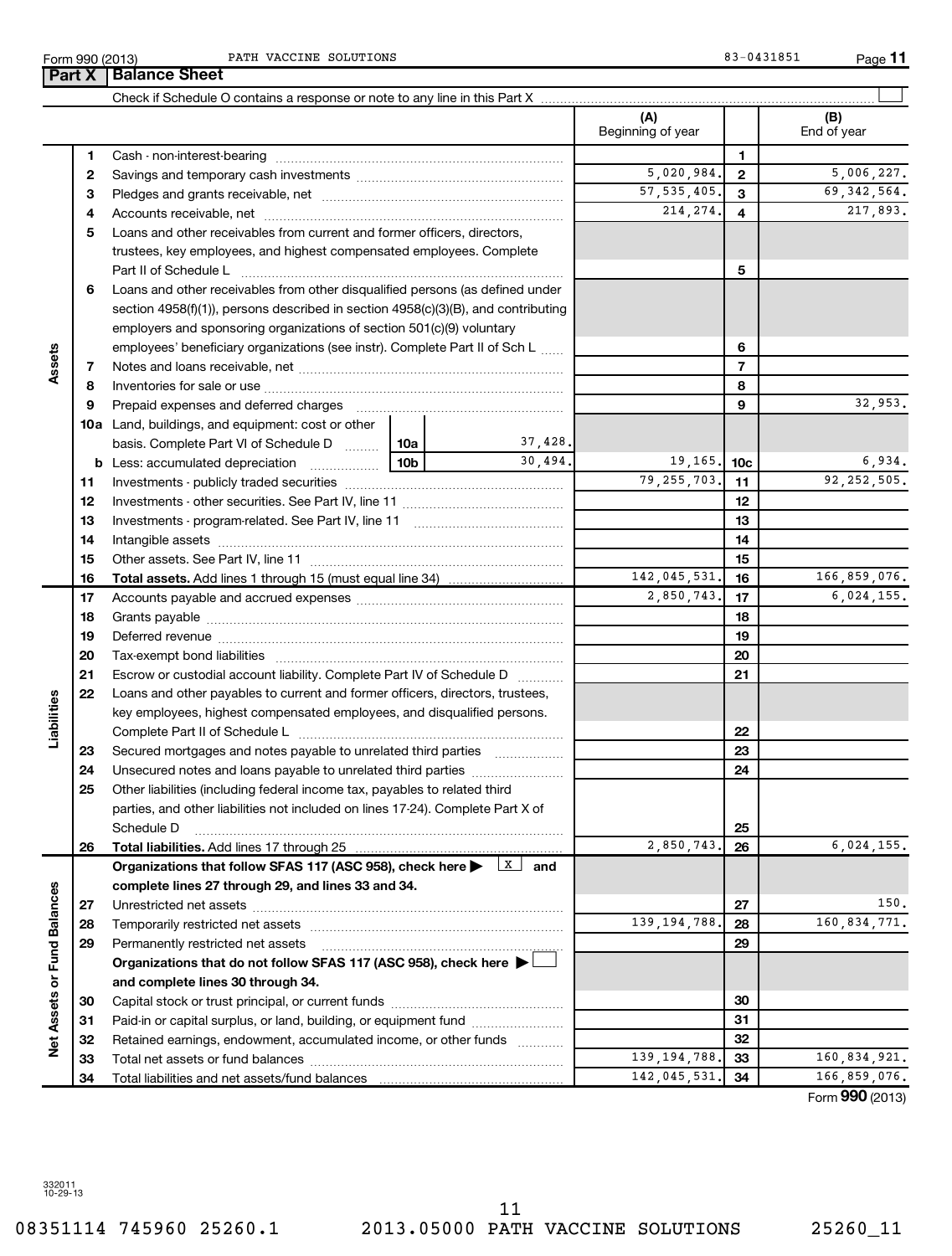|    | PATH VACCINE SOLUTIONS<br>Form 990 (2013)                                                                                                                                                                                      | 83-0431851              |                |     | Page 12        |
|----|--------------------------------------------------------------------------------------------------------------------------------------------------------------------------------------------------------------------------------|-------------------------|----------------|-----|----------------|
|    | Part XI<br><b>Reconciliation of Net Assets</b>                                                                                                                                                                                 |                         |                |     |                |
|    | Check if Schedule O contains a response or note to any line in this Part XI [11] [12] Check if Schedule O contains a response or note to any line in this Part XI                                                              |                         |                |     |                |
|    |                                                                                                                                                                                                                                |                         |                |     |                |
| 1  |                                                                                                                                                                                                                                | 1                       |                |     | 59, 399, 215.  |
| 2  |                                                                                                                                                                                                                                | $\mathbf{2}$            |                |     | 37,490,390.    |
| 3  | Revenue less expenses. Subtract line 2 from line 1                                                                                                                                                                             | 3                       |                |     | 21,908,825.    |
| 4  |                                                                                                                                                                                                                                | $\overline{\mathbf{4}}$ |                |     | 139, 194, 788. |
| 5  | Net unrealized gains (losses) on investments [11] matter contracts and the state of the state of the state of the state of the state of the state of the state of the state of the state of the state of the state of the stat | 5                       |                |     | $-268,692.$    |
| 6  | Donated services and use of facilities                                                                                                                                                                                         | 6                       |                |     |                |
| 7  | Investment expenses                                                                                                                                                                                                            | $\overline{7}$          |                |     |                |
| 8  | Prior period adjustments                                                                                                                                                                                                       | 8                       |                |     |                |
| 9  |                                                                                                                                                                                                                                | 9                       |                |     | 0.             |
| 10 | Net assets or fund balances at end of year. Combine lines 3 through 9 (must equal Part X, line 33,                                                                                                                             |                         |                |     |                |
|    | column (B))                                                                                                                                                                                                                    | 10                      |                |     | 160,834,921.   |
|    | Part XII Financial Statements and Reporting                                                                                                                                                                                    |                         |                |     |                |
|    |                                                                                                                                                                                                                                |                         |                |     |                |
|    |                                                                                                                                                                                                                                |                         |                | Yes | <b>No</b>      |
| 1  | $\lfloor x \rfloor$ Accrual<br>Accounting method used to prepare the Form 990: $\Box$ Cash<br>Other                                                                                                                            |                         |                |     |                |
|    | If the organization changed its method of accounting from a prior year or checked "Other," explain in Schedule O.                                                                                                              |                         |                |     |                |
|    | 2a Were the organization's financial statements compiled or reviewed by an independent accountant?                                                                                                                             |                         | 2a             |     | х              |
|    | If "Yes," check a box below to indicate whether the financial statements for the year were compiled or reviewed on a                                                                                                           |                         |                |     |                |
|    | separate basis, consolidated basis, or both:                                                                                                                                                                                   |                         |                |     |                |
|    | Consolidated basis<br>Separate basis<br>Both consolidated and separate basis                                                                                                                                                   |                         |                |     |                |
|    |                                                                                                                                                                                                                                |                         | 2 <sub>b</sub> | х   |                |
|    | If "Yes," check a box below to indicate whether the financial statements for the year were audited on a separate basis,                                                                                                        |                         |                |     |                |
|    | consolidated basis, or both:                                                                                                                                                                                                   |                         |                |     |                |
|    | $\boxed{\text{x}}$ Consolidated basis<br>Both consolidated and separate basis<br>Separate basis                                                                                                                                |                         |                |     |                |
|    | c If "Yes" to line 2a or 2b, does the organization have a committee that assumes responsibility for oversight of the audit,                                                                                                    |                         |                |     |                |
|    |                                                                                                                                                                                                                                |                         | 2c             | x   |                |
|    | If the organization changed either its oversight process or selection process during the tax year, explain in Schedule O.                                                                                                      |                         |                |     |                |
|    | 3a As a result of a federal award, was the organization required to undergo an audit or audits as set forth in the Single Audit                                                                                                |                         |                |     |                |
|    | Act and OMB Circular A-133?                                                                                                                                                                                                    |                         | За             |     | х              |
|    | b If "Yes," did the organization undergo the required audit or audits? If the organization did not undergo the required audit                                                                                                  |                         |                |     |                |
|    |                                                                                                                                                                                                                                |                         | 3b             |     |                |
|    |                                                                                                                                                                                                                                |                         |                |     | $000$ (2012)   |

Form **990** (2013)

08351114 745960 25260.1 2013.05000 PATH VACCINE SOLUTIONS 25260\_11 12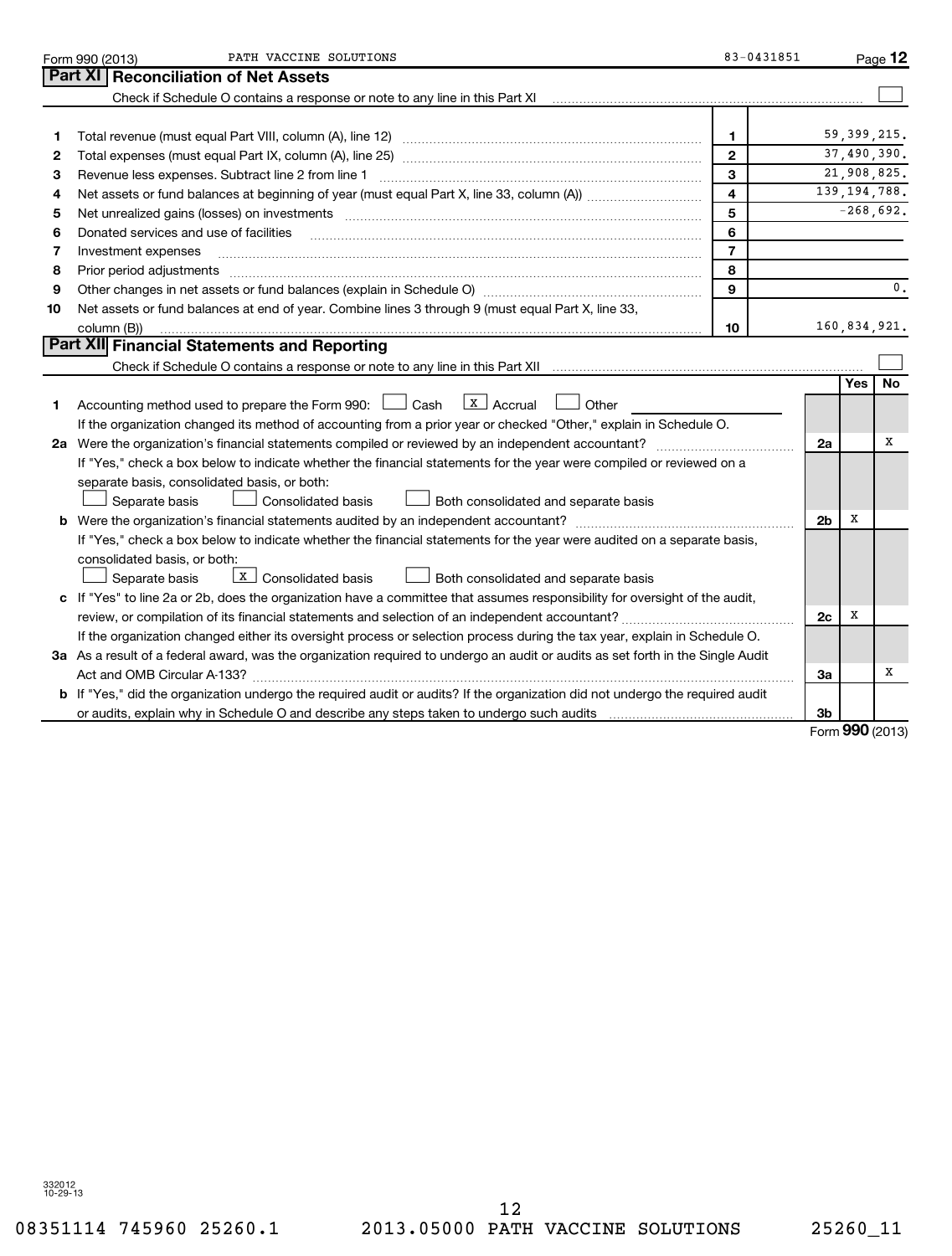| <b>SCHEDULE A</b> |  |
|-------------------|--|
|                   |  |

| <b>SCHEDULE A</b><br>(Form 990 or 990-EZ)<br>Department of the Treasury<br><b>Internal Revenue Service</b> |                        |                          | <b>Public Charity Status and Public Support</b>                                                                                                                                                                                                                                                                                                                                                                                                                                                                                                                                                                                                                                                                                                                                                                                                                                                                                                                                                                                                                                                                                                                                                                                                                                                                                                                                                                                                          |                                        | OMB No. 1545-0047                   |            |    |
|------------------------------------------------------------------------------------------------------------|------------------------|--------------------------|----------------------------------------------------------------------------------------------------------------------------------------------------------------------------------------------------------------------------------------------------------------------------------------------------------------------------------------------------------------------------------------------------------------------------------------------------------------------------------------------------------------------------------------------------------------------------------------------------------------------------------------------------------------------------------------------------------------------------------------------------------------------------------------------------------------------------------------------------------------------------------------------------------------------------------------------------------------------------------------------------------------------------------------------------------------------------------------------------------------------------------------------------------------------------------------------------------------------------------------------------------------------------------------------------------------------------------------------------------------------------------------------------------------------------------------------------------|----------------------------------------|-------------------------------------|------------|----|
|                                                                                                            |                        |                          | Complete if the organization is a section 501(c)(3) organization or a section<br>4947(a)(1) nonexempt charitable trust.<br>Attach to Form 990 or Form 990-EZ.<br>Information about Schedule A (Form 990 or 990-EZ) and its instructions is at $www.irs.gov/form990.$                                                                                                                                                                                                                                                                                                                                                                                                                                                                                                                                                                                                                                                                                                                                                                                                                                                                                                                                                                                                                                                                                                                                                                                     |                                        | <b>Open to Public</b><br>Inspection |            |    |
|                                                                                                            |                        | Name of the organization |                                                                                                                                                                                                                                                                                                                                                                                                                                                                                                                                                                                                                                                                                                                                                                                                                                                                                                                                                                                                                                                                                                                                                                                                                                                                                                                                                                                                                                                          | <b>Employer identification number</b>  |                                     |            |    |
|                                                                                                            |                        |                          | PATH VACCINE SOLUTIONS                                                                                                                                                                                                                                                                                                                                                                                                                                                                                                                                                                                                                                                                                                                                                                                                                                                                                                                                                                                                                                                                                                                                                                                                                                                                                                                                                                                                                                   |                                        | 83-0431851                          |            |    |
|                                                                                                            | Part I                 |                          | Reason for Public Charity Status (All organizations must complete this part.) See instructions.                                                                                                                                                                                                                                                                                                                                                                                                                                                                                                                                                                                                                                                                                                                                                                                                                                                                                                                                                                                                                                                                                                                                                                                                                                                                                                                                                          |                                        |                                     |            |    |
| 1<br>$\mathbf{2}$<br>3<br>4                                                                                |                        | city, and state:         | The organization is not a private foundation because it is: (For lines 1 through 11, check only one box.)<br>A church, convention of churches, or association of churches described in section 170(b)(1)(A)(i).<br>A school described in section 170(b)(1)(A)(ii). (Attach Schedule E.)<br>A hospital or a cooperative hospital service organization described in section 170(b)(1)(A)(iii).<br>A medical research organization operated in conjunction with a hospital described in section 170(b)(1)(A)(iii). Enter the hospital's name,                                                                                                                                                                                                                                                                                                                                                                                                                                                                                                                                                                                                                                                                                                                                                                                                                                                                                                               |                                        |                                     |            |    |
| 5<br>6<br>7<br>8<br>9<br>10<br>11                                                                          | $\mathbf{X}$           |                          | An organization operated for the benefit of a college or university owned or operated by a governmental unit described in<br>section 170(b)(1)(A)(iv). (Complete Part II.)<br>A federal, state, or local government or governmental unit described in section 170(b)(1)(A)(v).<br>An organization that normally receives a substantial part of its support from a governmental unit or from the general public described in<br>section 170(b)(1)(A)(vi). (Complete Part II.)<br>A community trust described in section 170(b)(1)(A)(vi). (Complete Part II.)<br>An organization that normally receives: (1) more than 33 1/3% of its support from contributions, membership fees, and gross receipts from<br>activities related to its exempt functions - subject to certain exceptions, and (2) no more than 33 1/3% of its support from gross investment<br>income and unrelated business taxable income (less section 511 tax) from businesses acquired by the organization after June 30, 1975.<br>See section 509(a)(2). (Complete Part III.)<br>An organization organized and operated exclusively to test for public safety. See section 509(a)(4).<br>An organization organized and operated exclusively for the benefit of, to perform the functions of, or to carry out the purposes of one or<br>more publicly supported organizations described in section $509(a)(1)$ or section $509(a)(2)$ . See section $509(a)(3)$ . Check the box that |                                        |                                     |            |    |
| f                                                                                                          | $e$ $\boxed{\text{X}}$ | $a \perp X$ Type I       | describes the type of supporting organization and complete lines 11e through 11h.<br>b <sub>l</sub><br>$\Box$ Type II<br>$\mathbf{c}$ $\Box$ Type III - Functionally integrated<br>d l<br>By checking this box, I certify that the organization is not controlled directly or indirectly by one or more disqualified persons other than<br>foundation managers and other than one or more publicly supported organizations described in section 509(a)(1) or section 509(a)(2).<br>If the organization received a written determination from the IRS that it is a Type I, Type II, or Type III<br>supporting organization, check this box                                                                                                                                                                                                                                                                                                                                                                                                                                                                                                                                                                                                                                                                                                                                                                                                                | Type III - Non-functionally integrated |                                     |            |    |
| g                                                                                                          |                        |                          | Since August 17, 2006, has the organization accepted any gift or contribution from any of the following persons?                                                                                                                                                                                                                                                                                                                                                                                                                                                                                                                                                                                                                                                                                                                                                                                                                                                                                                                                                                                                                                                                                                                                                                                                                                                                                                                                         |                                        |                                     |            |    |
|                                                                                                            |                        | (i)                      | A person who directly or indirectly controls, either alone or together with persons described in (ii) and (iii) below,                                                                                                                                                                                                                                                                                                                                                                                                                                                                                                                                                                                                                                                                                                                                                                                                                                                                                                                                                                                                                                                                                                                                                                                                                                                                                                                                   |                                        |                                     | <b>Yes</b> | No |
|                                                                                                            |                        |                          | the governing body of the supported organization?                                                                                                                                                                                                                                                                                                                                                                                                                                                                                                                                                                                                                                                                                                                                                                                                                                                                                                                                                                                                                                                                                                                                                                                                                                                                                                                                                                                                        |                                        | 11g(i)                              |            | X  |
|                                                                                                            |                        |                          |                                                                                                                                                                                                                                                                                                                                                                                                                                                                                                                                                                                                                                                                                                                                                                                                                                                                                                                                                                                                                                                                                                                                                                                                                                                                                                                                                                                                                                                          |                                        | 11g(ii)                             |            | X  |
|                                                                                                            |                        |                          |                                                                                                                                                                                                                                                                                                                                                                                                                                                                                                                                                                                                                                                                                                                                                                                                                                                                                                                                                                                                                                                                                                                                                                                                                                                                                                                                                                                                                                                          |                                        | 11g(iii)                            |            | X  |
| h                                                                                                          |                        |                          | Provide the following information about the supported organization(s).                                                                                                                                                                                                                                                                                                                                                                                                                                                                                                                                                                                                                                                                                                                                                                                                                                                                                                                                                                                                                                                                                                                                                                                                                                                                                                                                                                                   |                                        |                                     |            |    |

**h**

| (i) Name of supported<br>organization | $(ii)$ EIN | (iii) Type of organization<br>(described on lines 1-9<br>above or IRC section |     | $(iv)$ is the organization $(v)$ Did you notify the<br>in col. (i) listed in your<br>governing document? |     | organization in col.<br>(i) of your support? | (vi) Is the<br>organization in col.<br>(i) organized in the<br>U.S.? |    | (vii) Amount of monetary<br>support  |
|---------------------------------------|------------|-------------------------------------------------------------------------------|-----|----------------------------------------------------------------------------------------------------------|-----|----------------------------------------------|----------------------------------------------------------------------|----|--------------------------------------|
|                                       |            | (see instructions))                                                           | Yes | No                                                                                                       | Yes | No                                           | Yes                                                                  | No |                                      |
| PATH                                  | 91-1157127 | BOX 7                                                                         | х   |                                                                                                          |     |                                              |                                                                      |    | 37,490,390.                          |
|                                       |            |                                                                               |     |                                                                                                          |     |                                              |                                                                      |    |                                      |
|                                       |            |                                                                               |     |                                                                                                          |     |                                              |                                                                      |    |                                      |
|                                       |            |                                                                               |     |                                                                                                          |     |                                              |                                                                      |    |                                      |
|                                       |            |                                                                               |     |                                                                                                          |     |                                              |                                                                      |    |                                      |
| Total                                 |            |                                                                               |     |                                                                                                          |     |                                              |                                                                      |    | 37,490,390.                          |
|                                       |            | LHA For Paperwork Reduction Act Notice, see the Instructions for              |     |                                                                                                          |     |                                              |                                                                      |    | Schedule A (Form 990 or 990-EZ) 2013 |

**Form 990 or 990-EZ.**

332021 09-25-13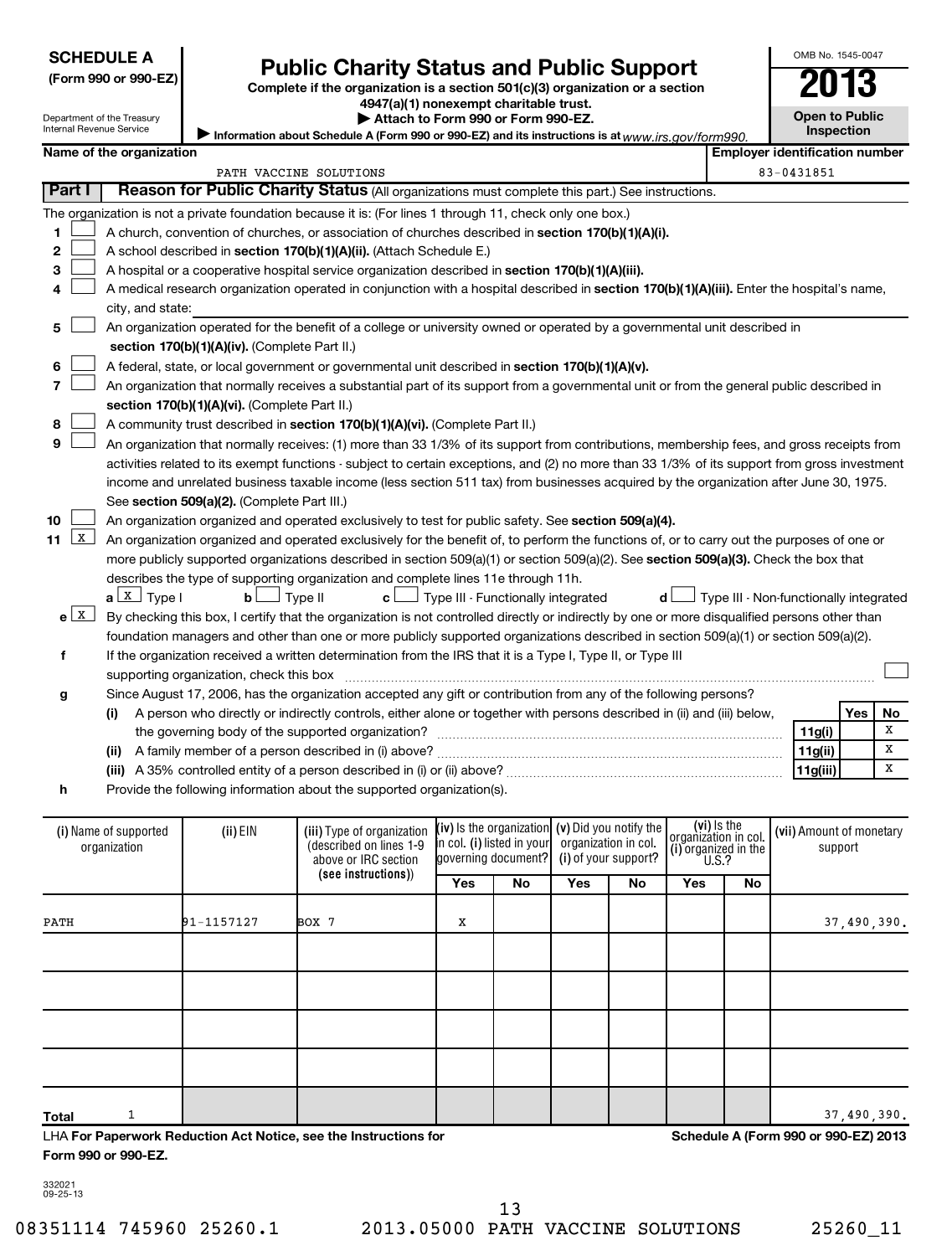### Schedule A (Form 990 or 990-EZ) 2013 PATH VACCINE SOLUTIONS 83 - 83-0431851 Page

| 1431851 |  |  |  |  |
|---------|--|--|--|--|
|         |  |  |  |  |

(Complete only if you checked the box on line 5, 7, or 8 of Part I or if the organization failed to qualify under Part III. If the organization fails to qualify under the tests listed below, please complete Part III.) **Part II Support Schedule for Organizations Described in Sections 170(b)(1)(A)(iv) and 170(b)(1)(A)(vi)**

|    | <b>Section A. Public Support</b>                                                                                                                                                                                               |          |          |            |            |          |                                      |
|----|--------------------------------------------------------------------------------------------------------------------------------------------------------------------------------------------------------------------------------|----------|----------|------------|------------|----------|--------------------------------------|
|    | Calendar year (or fiscal year beginning in) $\blacktriangleright$                                                                                                                                                              | (a) 2009 | (b) 2010 | $(c)$ 2011 | $(d)$ 2012 | (e) 2013 | (f) Total                            |
|    | 1 Gifts, grants, contributions, and<br>membership fees received. (Do not                                                                                                                                                       |          |          |            |            |          |                                      |
|    | include any "unusual grants.")                                                                                                                                                                                                 |          |          |            |            |          |                                      |
|    | 2 Tax revenues levied for the organ-<br>ization's benefit and either paid to<br>or expended on its behalf                                                                                                                      |          |          |            |            |          |                                      |
|    | 3 The value of services or facilities                                                                                                                                                                                          |          |          |            |            |          |                                      |
|    | furnished by a governmental unit to                                                                                                                                                                                            |          |          |            |            |          |                                      |
|    | the organization without charge                                                                                                                                                                                                |          |          |            |            |          |                                      |
|    | Total. Add lines 1 through 3                                                                                                                                                                                                   |          |          |            |            |          |                                      |
| 5  | The portion of total contributions                                                                                                                                                                                             |          |          |            |            |          |                                      |
|    | by each person (other than a                                                                                                                                                                                                   |          |          |            |            |          |                                      |
|    | governmental unit or publicly                                                                                                                                                                                                  |          |          |            |            |          |                                      |
|    | supported organization) included                                                                                                                                                                                               |          |          |            |            |          |                                      |
|    | on line 1 that exceeds 2% of the                                                                                                                                                                                               |          |          |            |            |          |                                      |
|    | amount shown on line 11,                                                                                                                                                                                                       |          |          |            |            |          |                                      |
|    | column (f)                                                                                                                                                                                                                     |          |          |            |            |          |                                      |
|    | 6 Public support. Subtract line 5 from line 4.                                                                                                                                                                                 |          |          |            |            |          |                                      |
|    | <b>Section B. Total Support</b>                                                                                                                                                                                                |          |          |            |            |          |                                      |
|    | Calendar year (or fiscal year beginning in)                                                                                                                                                                                    | (a) 2009 | (b) 2010 | $(c)$ 2011 | $(d)$ 2012 | (e) 2013 | (f) Total                            |
|    | 7 Amounts from line 4                                                                                                                                                                                                          |          |          |            |            |          |                                      |
| 8  | Gross income from interest,                                                                                                                                                                                                    |          |          |            |            |          |                                      |
|    | dividends, payments received on                                                                                                                                                                                                |          |          |            |            |          |                                      |
|    | securities loans, rents, royalties                                                                                                                                                                                             |          |          |            |            |          |                                      |
|    | and income from similar sources                                                                                                                                                                                                |          |          |            |            |          |                                      |
| 9  | Net income from unrelated business                                                                                                                                                                                             |          |          |            |            |          |                                      |
|    | activities, whether or not the                                                                                                                                                                                                 |          |          |            |            |          |                                      |
|    | business is regularly carried on                                                                                                                                                                                               |          |          |            |            |          |                                      |
|    | <b>10</b> Other income. Do not include gain                                                                                                                                                                                    |          |          |            |            |          |                                      |
|    | or loss from the sale of capital                                                                                                                                                                                               |          |          |            |            |          |                                      |
|    | assets (Explain in Part IV.)                                                                                                                                                                                                   |          |          |            |            |          |                                      |
|    | 11 Total support. Add lines 7 through 10                                                                                                                                                                                       |          |          |            |            |          |                                      |
|    | <b>12</b> Gross receipts from related activities, etc. (see instructions)<br>13 First five years. If the Form 990 is for the organization's first, second, third, fourth, or fifth tax year as a section 501(c)(3)             |          |          |            |            | 12       |                                      |
|    | organization, check this box and stop here manufactured and according to the state of the state of the state of the state of the state of the state of the state of the state of the state of the state of the state of the st |          |          |            |            |          |                                      |
|    | <b>Section C. Computation of Public Support Percentage</b>                                                                                                                                                                     |          |          |            |            |          |                                      |
|    |                                                                                                                                                                                                                                |          |          |            |            | 14       | %                                    |
|    |                                                                                                                                                                                                                                |          |          |            |            | 15       | %                                    |
|    | 16a 33 1/3% support test - 2013. If the organization did not check the box on line 13, and line 14 is 33 1/3% or more, check this box and                                                                                      |          |          |            |            |          |                                      |
|    | stop here. The organization qualifies as a publicly supported organization                                                                                                                                                     |          |          |            |            |          |                                      |
|    | b 33 1/3% support test - 2012. If the organization did not check a box on line 13 or 16a, and line 15 is 33 1/3% or more, check this box                                                                                       |          |          |            |            |          |                                      |
|    |                                                                                                                                                                                                                                |          |          |            |            |          |                                      |
|    | 17a 10% -facts-and-circumstances test - 2013. If the organization did not check a box on line 13, 16a, or 16b, and line 14 is 10% or more,                                                                                     |          |          |            |            |          |                                      |
|    | and if the organization meets the "facts-and-circumstances" test, check this box and stop here. Explain in Part IV how the organization                                                                                        |          |          |            |            |          |                                      |
|    |                                                                                                                                                                                                                                |          |          |            |            |          |                                      |
|    | b 10% -facts-and-circumstances test - 2012. If the organization did not check a box on line 13, 16a, 16b, or 17a, and line 15 is 10% or                                                                                        |          |          |            |            |          |                                      |
|    | more, and if the organization meets the "facts-and-circumstances" test, check this box and stop here. Explain in Part IV how the                                                                                               |          |          |            |            |          |                                      |
|    | organization meets the "facts-and-circumstances" test. The organization qualifies as a publicly supported organization                                                                                                         |          |          |            |            |          |                                      |
| 18 | Private foundation. If the organization did not check a box on line 13, 16a, 16b, 17a, or 17b, check this box and see instructions                                                                                             |          |          |            |            |          |                                      |
|    |                                                                                                                                                                                                                                |          |          |            |            |          | Schedule A (Form 990 or 990-EZ) 2013 |

332022 09-25-13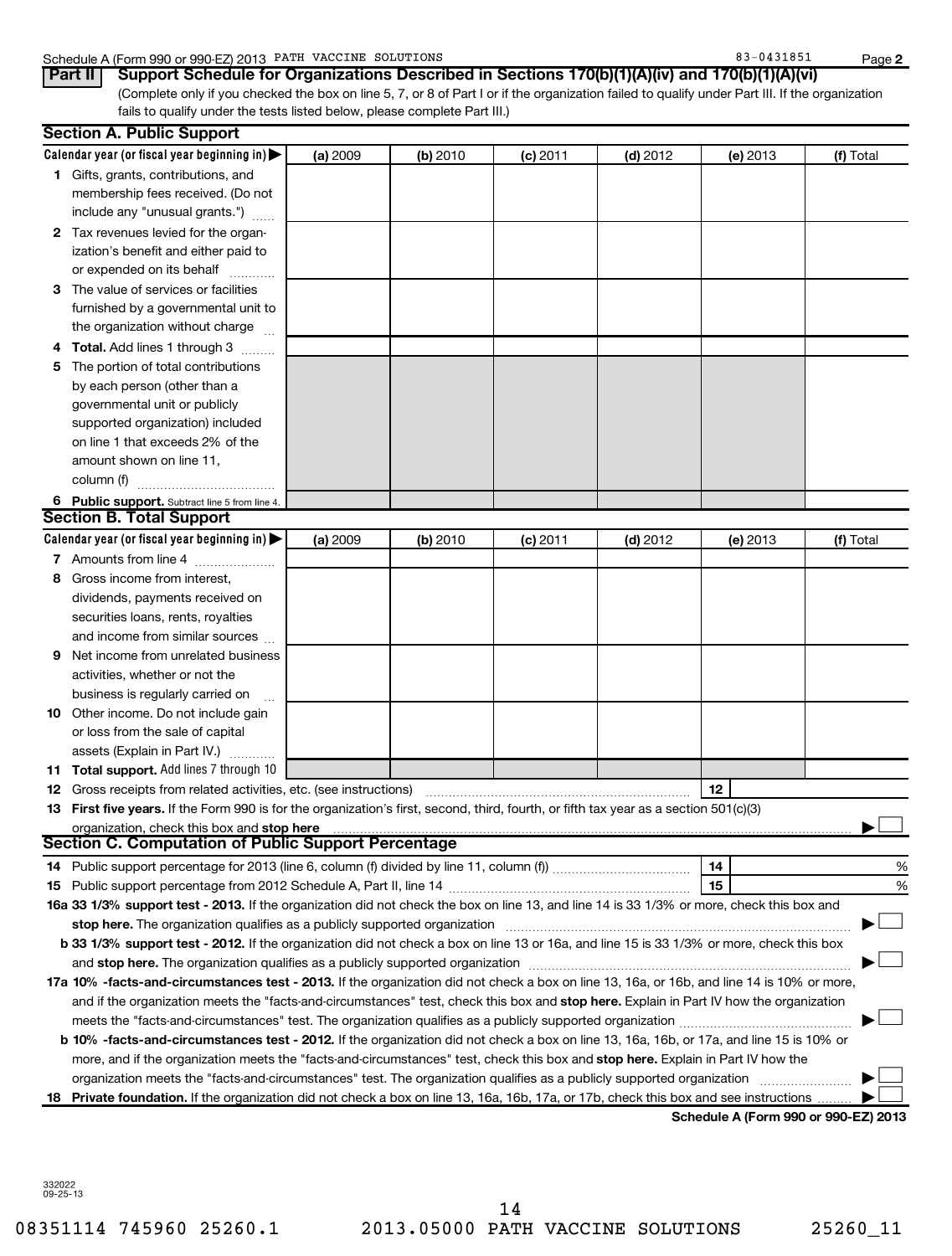### Schedule A (Form 990 or 990-EZ) 2013 PATH VACCINE SOLUTIONS 83 - 83-0431851 Page

### **Part III** Support Schedule for Organizations Described in Section 509(a)(2)

(Complete only if you checked the box on line 9 of Part I or if the organization failed to qualify under Part II. If the organization fails to qualify under the tests listed below, please complete Part II.)

| <b>Section A. Public Support</b>                                                                                                                                                         |          |          |            |            |          |                                      |
|------------------------------------------------------------------------------------------------------------------------------------------------------------------------------------------|----------|----------|------------|------------|----------|--------------------------------------|
| Calendar year (or fiscal year beginning in) $\blacktriangleright$                                                                                                                        | (a) 2009 | (b) 2010 | $(c)$ 2011 | $(d)$ 2012 | (e) 2013 | (f) Total                            |
| 1 Gifts, grants, contributions, and                                                                                                                                                      |          |          |            |            |          |                                      |
| membership fees received. (Do not                                                                                                                                                        |          |          |            |            |          |                                      |
| include any "unusual grants.")                                                                                                                                                           |          |          |            |            |          |                                      |
| 2 Gross receipts from admissions.<br>merchandise sold or services per-<br>formed, or facilities furnished in<br>any activity that is related to the<br>organization's tax-exempt purpose |          |          |            |            |          |                                      |
| Gross receipts from activities that<br>3.<br>are not an unrelated trade or bus-                                                                                                          |          |          |            |            |          |                                      |
| iness under section 513                                                                                                                                                                  |          |          |            |            |          |                                      |
| 4 Tax revenues levied for the organ-                                                                                                                                                     |          |          |            |            |          |                                      |
| ization's benefit and either paid to<br>or expended on its behalf                                                                                                                        |          |          |            |            |          |                                      |
| The value of services or facilities<br>5                                                                                                                                                 |          |          |            |            |          |                                      |
| furnished by a governmental unit to                                                                                                                                                      |          |          |            |            |          |                                      |
| the organization without charge                                                                                                                                                          |          |          |            |            |          |                                      |
| <b>6 Total.</b> Add lines 1 through 5                                                                                                                                                    |          |          |            |            |          |                                      |
| 7a Amounts included on lines 1, 2, and                                                                                                                                                   |          |          |            |            |          |                                      |
| 3 received from disqualified persons                                                                                                                                                     |          |          |            |            |          |                                      |
| <b>b</b> Amounts included on lines 2 and 3 received<br>from other than disqualified persons that<br>exceed the greater of \$5,000 or 1% of the<br>amount on line 13 for the year         |          |          |            |            |          |                                      |
| c Add lines 7a and 7b                                                                                                                                                                    |          |          |            |            |          |                                      |
| 8 Public support (Subtract line 7c from line 6.)                                                                                                                                         |          |          |            |            |          |                                      |
| <b>Section B. Total Support</b>                                                                                                                                                          |          |          |            |            |          |                                      |
| Calendar year (or fiscal year beginning in)                                                                                                                                              | (a) 2009 | (b) 2010 | (c) 2011   | $(d)$ 2012 | (e) 2013 | (f) Total                            |
| 9 Amounts from line 6                                                                                                                                                                    |          |          |            |            |          |                                      |
| <b>10a</b> Gross income from interest,<br>dividends, payments received on<br>securities loans, rents, royalties<br>and income from similar sources                                       |          |          |            |            |          |                                      |
| <b>b</b> Unrelated business taxable income                                                                                                                                               |          |          |            |            |          |                                      |
| (less section 511 taxes) from businesses<br>acquired after June 30, 1975<br>1.1.1.1.1.1.1.1.1.1                                                                                          |          |          |            |            |          |                                      |
| c Add lines 10a and 10b                                                                                                                                                                  |          |          |            |            |          |                                      |
| <b>11</b> Net income from unrelated business<br>activities not included in line 10b.<br>whether or not the business is<br>regularly carried on                                           |          |          |            |            |          |                                      |
| <b>12</b> Other income. Do not include gain<br>or loss from the sale of capital                                                                                                          |          |          |            |            |          |                                      |
| assets (Explain in Part IV.)<br>13 Total support. (Add lines 9, 10c, 11, and 12.)                                                                                                        |          |          |            |            |          |                                      |
| 14 First five years. If the Form 990 is for the organization's first, second, third, fourth, or fifth tax year as a section 501(c)(3) organization,                                      |          |          |            |            |          |                                      |
| check this box and stop here www.altamana.com/manual/community/community/community/community/community/communi                                                                           |          |          |            |            |          |                                      |
| <b>Section C. Computation of Public Support Percentage</b>                                                                                                                               |          |          |            |            |          |                                      |
|                                                                                                                                                                                          |          |          |            |            | 15       | %                                    |
|                                                                                                                                                                                          |          |          |            |            | 16       | %                                    |
| Section D. Computation of Investment Income Percentage                                                                                                                                   |          |          |            |            |          |                                      |
|                                                                                                                                                                                          |          |          |            |            | 17       | %                                    |
| Investment income percentage from 2012 Schedule A, Part III, line 17<br>18                                                                                                               |          |          |            |            | 18       | %                                    |
| 19a 33 1/3% support tests - 2013. If the organization did not check the box on line 14, and line 15 is more than 33 1/3%, and line 17 is not                                             |          |          |            |            |          |                                      |
| more than 33 1/3%, check this box and stop here. The organization qualifies as a publicly supported organization                                                                         |          |          |            |            |          |                                      |
| b 33 1/3% support tests - 2012. If the organization did not check a box on line 14 or line 19a, and line 16 is more than 33 1/3%, and                                                    |          |          |            |            |          |                                      |
| line 18 is not more than 33 1/3%, check this box and stop here. The organization qualifies as a publicly supported organization                                                          |          |          |            |            |          |                                      |
| 20                                                                                                                                                                                       |          |          |            |            |          |                                      |
| 332023 09-25-13                                                                                                                                                                          |          |          | 15         |            |          | Schedule A (Form 990 or 990-EZ) 2013 |
|                                                                                                                                                                                          |          |          |            |            |          |                                      |

<sup>08351114 745960 25260.1 2013.05000</sup> PATH VACCINE SOLUTIONS 25260\_11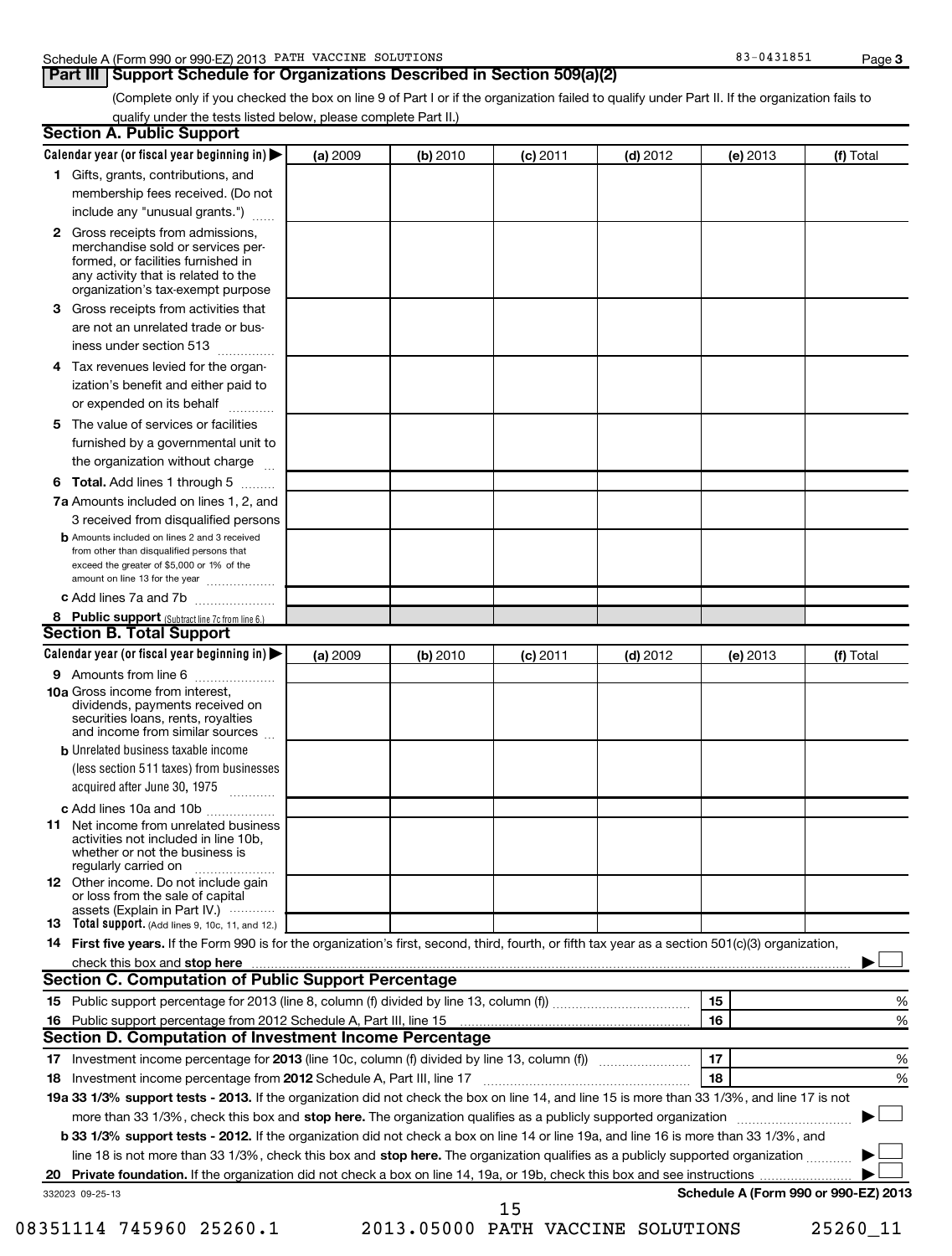|--|

Schedule A (Form 990 or 990-EZ) 2013 PATH VACCINE SOLUTIONS 83 - 83-0431851 Page Part IV | Supplemental Information. Provide the explanations required by Part II, line 10; Part II, line 17a or 17b; and Part III, line 12. Also complete this part for any additional information. (See instructions).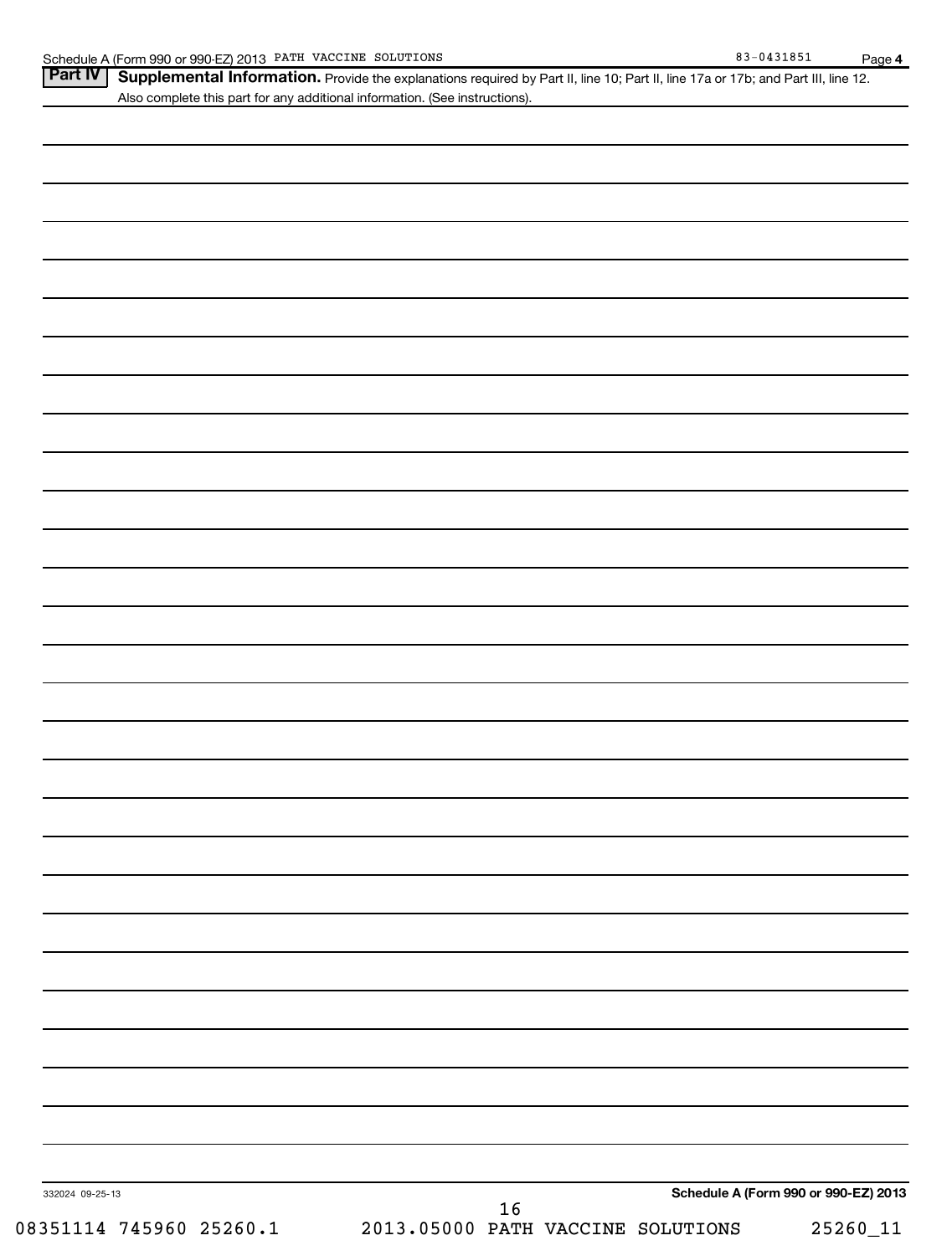|  |  | ** PUBLIC DISCLOSURE COPY ** |  |  |
|--|--|------------------------------|--|--|
|--|--|------------------------------|--|--|

# **Schedule B Schedule of Contributors**

**or 990-PF) | Attach to Form 990, Form 990-EZ, or Form 990-PF. | Information about Schedule B (Form 990, 990-EZ, or 990-PF) and its instructions is at** <sub>www.irs.gov/form990  $\cdot$ </sub>

**2013**

OMB No. 1545-0047

**Name of the organization Employer identification number**

Department of the Treasury Internal Revenue Service

**(Form 990, 990-EZ,**

| PATH VACCINE SOLUTIONS | 83-0431851 |
|------------------------|------------|

**Organization type** (check one):

| Filers of:         | Section:                                                                           |
|--------------------|------------------------------------------------------------------------------------|
| Form 990 or 990-FZ | $\underline{x}$ 501(c)( <sup>3</sup> ) (enter number) organization                 |
|                    | $4947(a)(1)$ nonexempt charitable trust <b>not</b> treated as a private foundation |
|                    | 527 political organization                                                         |
| Form 990-PF        | 501(c)(3) exempt private foundation                                                |
|                    | 4947(a)(1) nonexempt charitable trust treated as a private foundation              |
|                    | 501(c)(3) taxable private foundation                                               |

Check if your organization is covered by the General Rule or a Special Rule. **Note.**  Only a section 501(c)(7), (8), or (10) organization can check boxes for both the General Rule and a Special Rule. See instructions.

#### **General Rule**

**K** For an organization filing Form 990, 990-EZ, or 990-PF that received, during the year, \$5,000 or more (in money or property) from any one contributor. Complete Parts I and II.

#### **Special Rules**

509(a)(1) and 170(b)(1)(A)(vi) and received from any one contributor, during the year, a contribution of the greater of (1**)** \$5,000 or (**2**) 2% For a section 501(c)(3) organization filing Form 990 or 990-EZ that met the 33 1/3% support test of the regulations under sections of the amount on (i) Form 990, Part VIII, line 1h, or (ii) Form 990-EZ, line 1. Complete Parts I and II.  $\left\vert \cdot\right\vert$ 

total contributions of more than \$1,000 for use exclusively for religious, charitable, scientific, literary, or educational purposes, or For a section 501(c)(7), (8), or (10) organization filing Form 990 or 990-EZ that received from any one contributor, during the year, the prevention of cruelty to children or animals. Complete Parts I, II, and III.  $\left\vert \cdot\right\vert$ 

purpose. Do not complete any of the parts unless the General Rule applies to this organization because it received nonexclusively contributions for use exclusively for religious, charitable, etc., purposes, but these contributions did not total to more than \$1,000. If this box is checked, enter here the total contributions that were received during the year for an exclusively religious, charitable, etc., For a section 501(c)(7), (8), or (10) organization filing Form 990 or 990-EZ that received from any one contributor, during the year, religious, charitable, etc., contributions of \$5,000 or more during the year  $\Box$   $\Box$   $\Box$   $\Box$  $\left\vert \cdot\right\vert$ 

**Caution.** An organization that is not covered by the General Rule and/or the Special Rules does not file Schedule B (Form 990, 990-EZ, or 990-PF),  **must** but it answer "No" on Part IV, line 2, of its Form 990; or check the box on line H of its Form 990-EZ or on its Form 990-PF, Part I, line 2, to certify that it does not meet the filing requirements of Schedule B (Form 990, 990-EZ, or 990-PF).

LHA For Paperwork Reduction Act Notice, see the Instructions for Form 990, 990-EZ, or 990-PF. Schedule B (Form 990, 990-EZ, or 990-PF) (2013)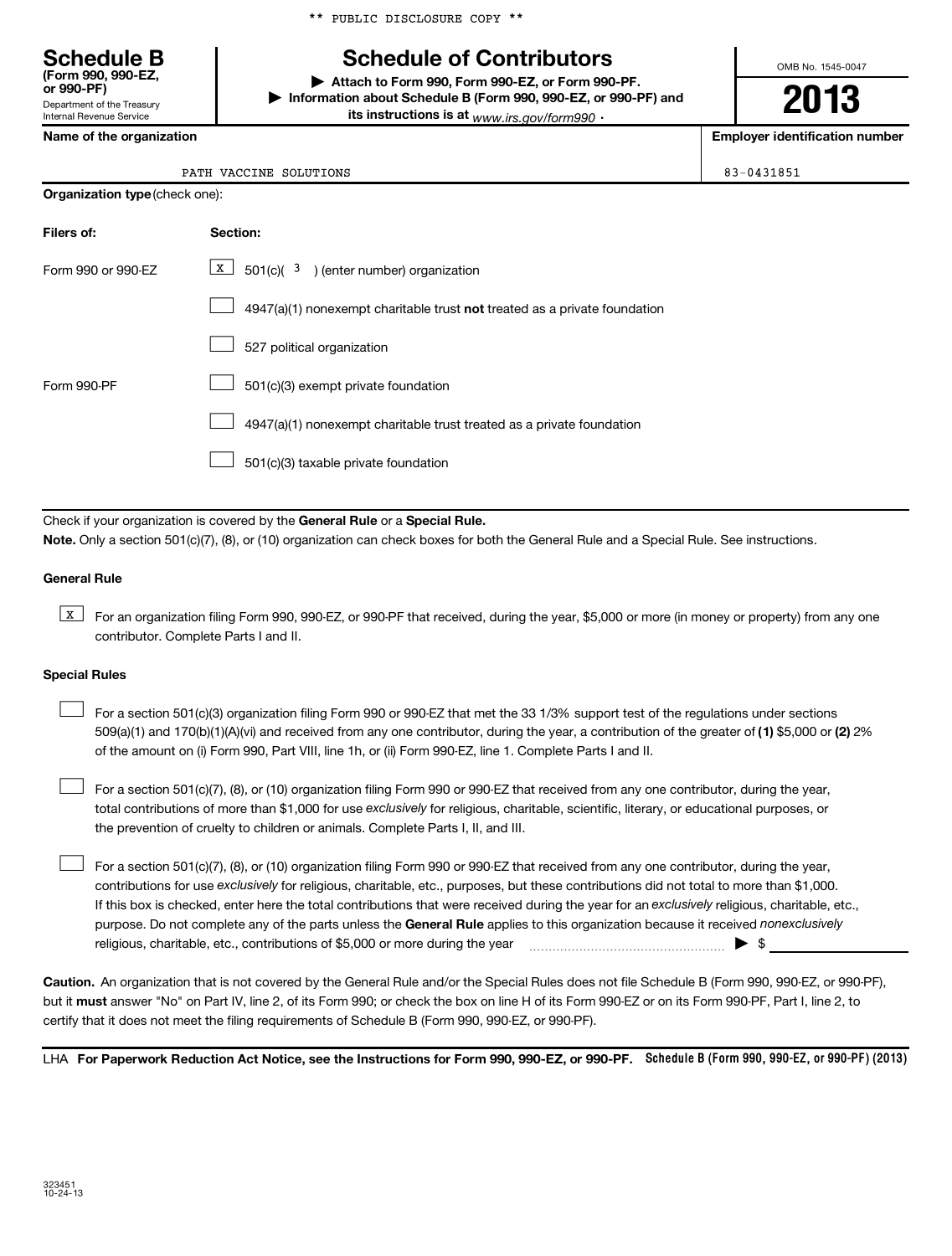| Schedule B (Form 990, 990-EZ, or 990-PF) (2013) | Page |
|-------------------------------------------------|------|
|-------------------------------------------------|------|

**(a) No.**

**(a) No.**

**Name of organization Employer identification number**

PATH VACCINE SOLUTIONS 83-0431851

**(b) Name, address, and ZIP + 4 (c) Total contributions (d) Type of contribution Person Payroll Noncash (b) Name, address, and ZIP + 4 (c) Total contributions (d) Type of contribution Person Payroll Noncash (b) (c) (d)** Part I Contributors (see instructions). Use duplicate copies of Part I if additional space is needed. \$ (Complete Part II for noncash contributions.) \$  $\boxed{\mathbf{X}}$  $\Box$  $\Box$  $\begin{array}{|c|c|c|c|c|c|c|c|c|}\hline \ \text{1} & \text{Person} & \text{X} \ \hline \end{array}$ 57,882,490.

| 2                       |                                   | 10,335.<br>\$                     | Person<br>Payroll<br>Noncash<br>X<br>(Complete Part II for<br>noncash contributions.)           |
|-------------------------|-----------------------------------|-----------------------------------|-------------------------------------------------------------------------------------------------|
| (a)<br>No.              | (b)<br>Name, address, and ZIP + 4 | (c)<br><b>Total contributions</b> | (d)<br>Type of contribution                                                                     |
| 3                       |                                   | 424,773.<br>\$                    | $\mathbf X$<br>Person<br>Payroll<br>Noncash<br>(Complete Part II for<br>noncash contributions.) |
| (a)<br>No.              | (b)<br>Name, address, and ZIP + 4 | (c)<br><b>Total contributions</b> | (d)<br>Type of contribution                                                                     |
|                         |                                   | \$                                | Person<br>Payroll<br><b>Noncash</b><br>(Complete Part II for<br>noncash contributions.)         |
| (a)<br>No.              | (b)<br>Name, address, and ZIP + 4 | (c)<br><b>Total contributions</b> | (d)<br>Type of contribution                                                                     |
|                         |                                   | \$                                | Person<br>Payroll<br>Noncash<br>(Complete Part II for<br>noncash contributions.)                |
| (a)<br>No.              | (b)<br>Name, address, and ZIP + 4 | (c)<br><b>Total contributions</b> | (d)<br>Type of contribution                                                                     |
|                         |                                   | \$                                | Person<br>Payroll<br>Noncash<br>(Complete Part II for<br>noncash contributions.)                |
| 323452 10-24-13         |                                   | 18                                | Schedule B (Form 990, 990-EZ, or 990-PF) (2013)                                                 |
| 08351114 745960 25260.1 |                                   | 2013.05000 PATH VACCINE SOLUTIONS | 25260_11                                                                                        |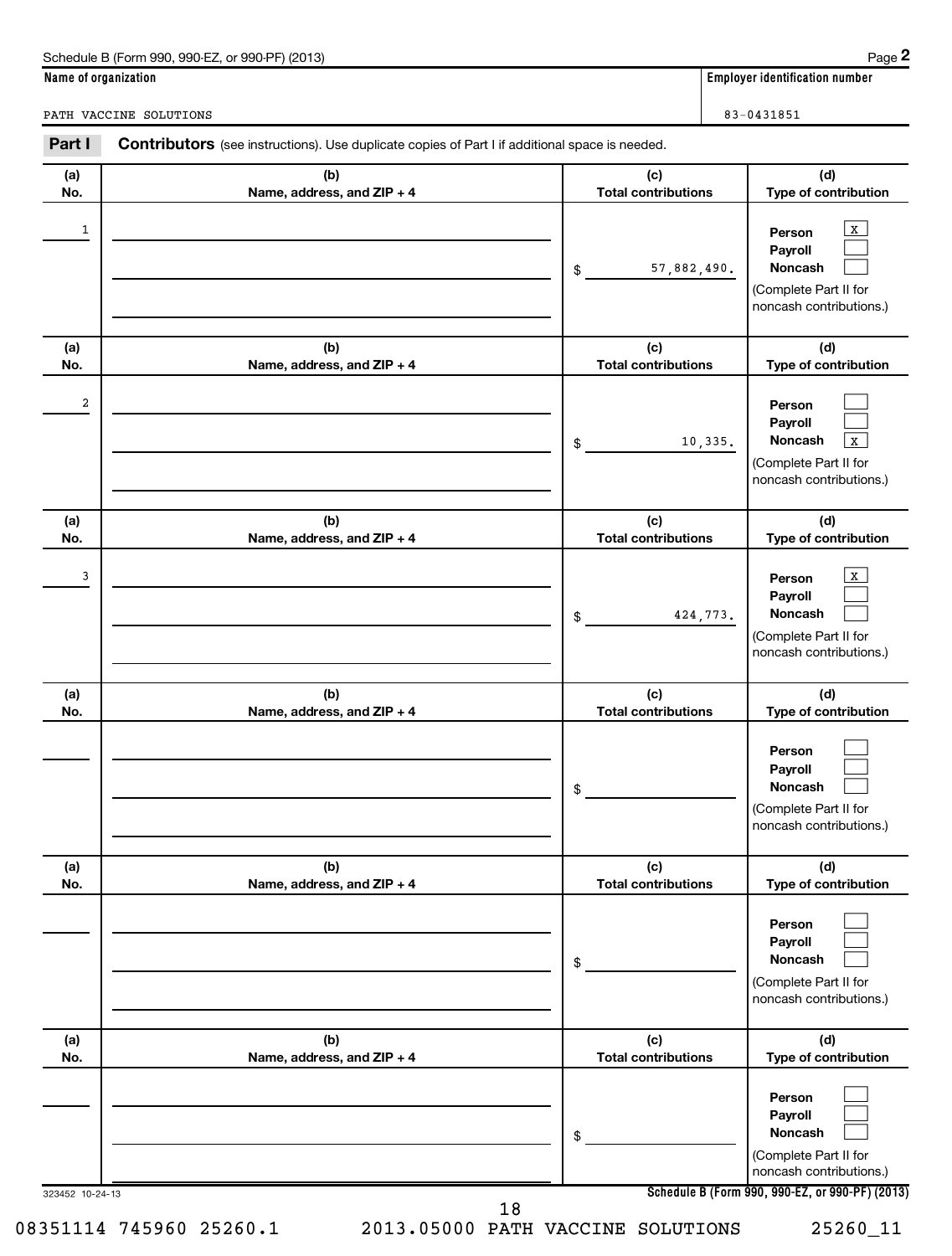| 990-EZ<br>Schedule B<br>(2013)<br>े (Form 990.<br>$QQ0$ . $PF$<br>or<br><u>JJU</u> | Page                                    |
|------------------------------------------------------------------------------------|-----------------------------------------|
| Name of organization                                                               | <br>. identification number<br>Emplovei |

**3**

PATH VACCINE SOLUTIONS 83-0431851

| Part II                      | Noncash Property (see instructions). Use duplicate copies of Part II if additional space is needed. |                                                |                                                 |
|------------------------------|-----------------------------------------------------------------------------------------------------|------------------------------------------------|-------------------------------------------------|
| (a)<br>No.<br>from<br>Part I | (b)<br>Description of noncash property given                                                        | (c)<br>FMV (or estimate)<br>(see instructions) | (d)<br>Date received                            |
|                              | <b>VACCINES</b>                                                                                     |                                                |                                                 |
| $\overline{\mathbf{c}}$      |                                                                                                     |                                                |                                                 |
|                              |                                                                                                     | 10,335.<br>\$                                  | 12/21/13                                        |
| (a)<br>No.<br>from<br>Part I | (b)<br>Description of noncash property given                                                        | (c)<br>FMV (or estimate)<br>(see instructions) | (d)<br>Date received                            |
|                              |                                                                                                     |                                                |                                                 |
|                              |                                                                                                     | \$                                             |                                                 |
| (a)<br>No.<br>from<br>Part I | (b)<br>Description of noncash property given                                                        | (c)<br>FMV (or estimate)<br>(see instructions) | (d)<br>Date received                            |
|                              |                                                                                                     |                                                |                                                 |
|                              |                                                                                                     | \$                                             |                                                 |
| (a)<br>No.<br>from<br>Part I | (b)<br>Description of noncash property given                                                        | (c)<br>FMV (or estimate)<br>(see instructions) | (d)<br>Date received                            |
|                              |                                                                                                     |                                                |                                                 |
|                              |                                                                                                     | \$                                             |                                                 |
| (a)<br>No.<br>from<br>Part I | (b)<br>Description of noncash property given                                                        | (c)<br>FMV (or estimate)<br>(see instructions) | (d)<br>Date received                            |
|                              |                                                                                                     |                                                |                                                 |
|                              |                                                                                                     | \$                                             |                                                 |
| (a)<br>No.<br>from<br>Part I | (b)<br>Description of noncash property given                                                        | (c)<br>FMV (or estimate)<br>(see instructions) | (d)<br>Date received                            |
|                              |                                                                                                     |                                                |                                                 |
|                              |                                                                                                     | \$                                             |                                                 |
| 323453 10-24-13              | 19                                                                                                  |                                                | Schedule B (Form 990, 990-EZ, or 990-PF) (2013) |

08351114 745960 25260.1 2013.05000 PATH VACCINE SOLUTIONS 25260\_11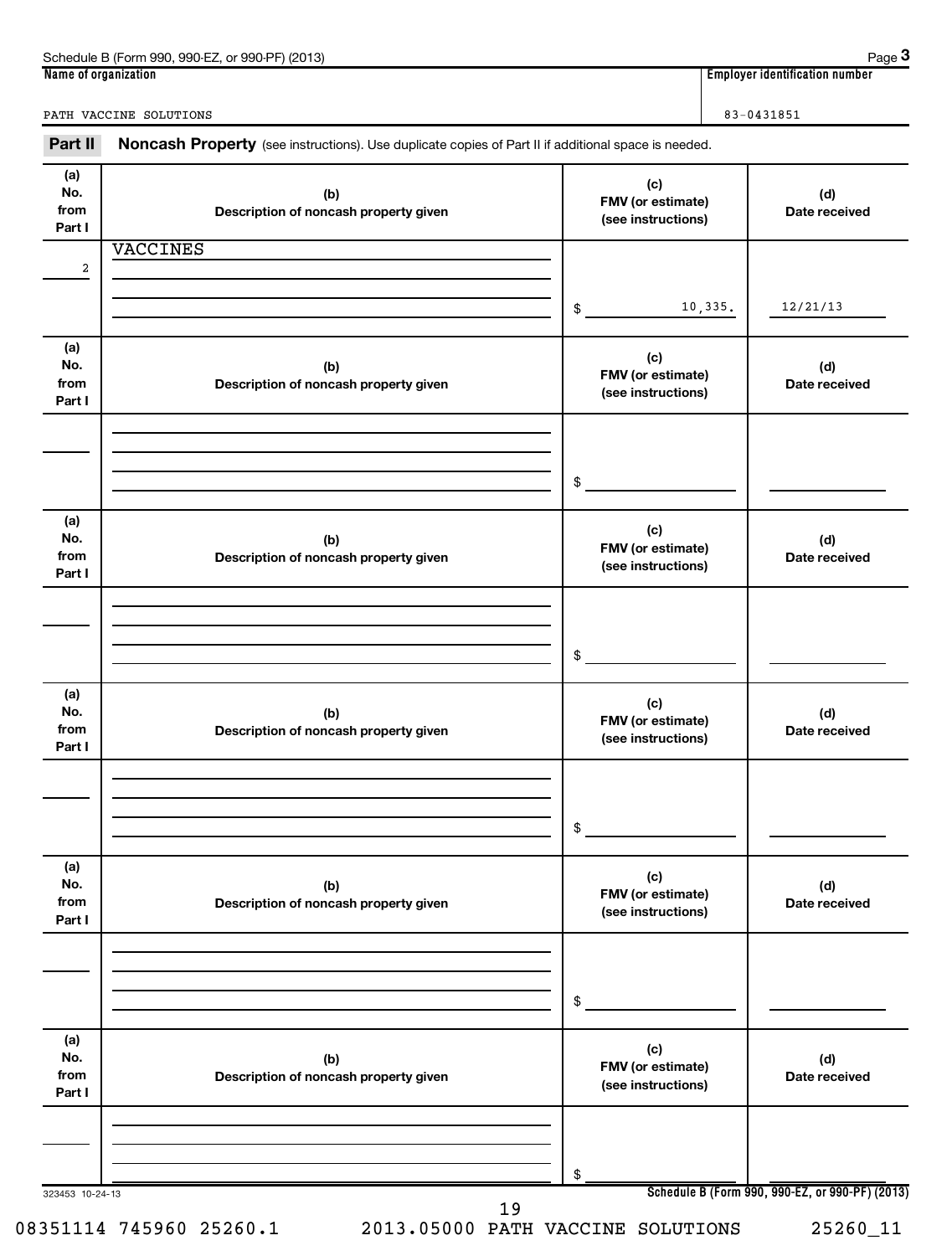|                 | PATH VACCINE SOLUTIONS                                          |                                          | 83-0431851                                                                                                                                                                                                                          |  |  |
|-----------------|-----------------------------------------------------------------|------------------------------------------|-------------------------------------------------------------------------------------------------------------------------------------------------------------------------------------------------------------------------------------|--|--|
| Part III        |                                                                 |                                          | <i>Exclusively</i> religious, charitable, etc., individual contributions to section 501(c)(7), (8), or (10) organizations that total more than \$1,000 for the year. Complete columns (a) through (e) and the following line entry. |  |  |
|                 | Use duplicate copies of Part III if additional space is needed. |                                          |                                                                                                                                                                                                                                     |  |  |
| (a) No.<br>from | (b) Purpose of gift                                             | (c) Use of gift                          | (d) Description of how gift is held                                                                                                                                                                                                 |  |  |
| Part I          |                                                                 |                                          |                                                                                                                                                                                                                                     |  |  |
|                 |                                                                 |                                          |                                                                                                                                                                                                                                     |  |  |
|                 |                                                                 |                                          |                                                                                                                                                                                                                                     |  |  |
|                 |                                                                 | (e) Transfer of gift                     |                                                                                                                                                                                                                                     |  |  |
|                 |                                                                 |                                          |                                                                                                                                                                                                                                     |  |  |
|                 | Transferee's name, address, and ZIP + 4                         |                                          | Relationship of transferor to transferee                                                                                                                                                                                            |  |  |
|                 |                                                                 |                                          |                                                                                                                                                                                                                                     |  |  |
|                 |                                                                 |                                          |                                                                                                                                                                                                                                     |  |  |
| (a) No.         |                                                                 |                                          |                                                                                                                                                                                                                                     |  |  |
| from<br>Part I  | (b) Purpose of gift                                             | (c) Use of gift                          | (d) Description of how gift is held                                                                                                                                                                                                 |  |  |
|                 |                                                                 |                                          |                                                                                                                                                                                                                                     |  |  |
|                 |                                                                 |                                          |                                                                                                                                                                                                                                     |  |  |
|                 |                                                                 |                                          |                                                                                                                                                                                                                                     |  |  |
|                 |                                                                 | (e) Transfer of gift                     |                                                                                                                                                                                                                                     |  |  |
|                 | Transferee's name, address, and ZIP + 4                         |                                          | Relationship of transferor to transferee                                                                                                                                                                                            |  |  |
|                 |                                                                 |                                          |                                                                                                                                                                                                                                     |  |  |
|                 |                                                                 |                                          |                                                                                                                                                                                                                                     |  |  |
|                 |                                                                 |                                          |                                                                                                                                                                                                                                     |  |  |
| (a) No.<br>from | (b) Purpose of gift                                             | (c) Use of gift                          | (d) Description of how gift is held                                                                                                                                                                                                 |  |  |
| Part I          |                                                                 |                                          |                                                                                                                                                                                                                                     |  |  |
|                 |                                                                 |                                          |                                                                                                                                                                                                                                     |  |  |
|                 |                                                                 |                                          |                                                                                                                                                                                                                                     |  |  |
|                 |                                                                 |                                          |                                                                                                                                                                                                                                     |  |  |
|                 | (e) Transfer of gift                                            |                                          |                                                                                                                                                                                                                                     |  |  |
|                 | Transferee's name, address, and ZIP + 4                         |                                          | Relationship of transferor to transferee                                                                                                                                                                                            |  |  |
|                 |                                                                 |                                          |                                                                                                                                                                                                                                     |  |  |
|                 |                                                                 |                                          |                                                                                                                                                                                                                                     |  |  |
| (a) No.         |                                                                 |                                          |                                                                                                                                                                                                                                     |  |  |
| from<br>Part I  | (b) Purpose of gift                                             | (c) Use of gift                          | (d) Description of how gift is held                                                                                                                                                                                                 |  |  |
|                 |                                                                 |                                          |                                                                                                                                                                                                                                     |  |  |
|                 |                                                                 |                                          |                                                                                                                                                                                                                                     |  |  |
|                 |                                                                 |                                          |                                                                                                                                                                                                                                     |  |  |
|                 | (e) Transfer of gift                                            |                                          |                                                                                                                                                                                                                                     |  |  |
|                 | Transferee's name, address, and ZIP + 4                         | Relationship of transferor to transferee |                                                                                                                                                                                                                                     |  |  |
|                 |                                                                 |                                          |                                                                                                                                                                                                                                     |  |  |
|                 |                                                                 |                                          |                                                                                                                                                                                                                                     |  |  |
|                 |                                                                 |                                          |                                                                                                                                                                                                                                     |  |  |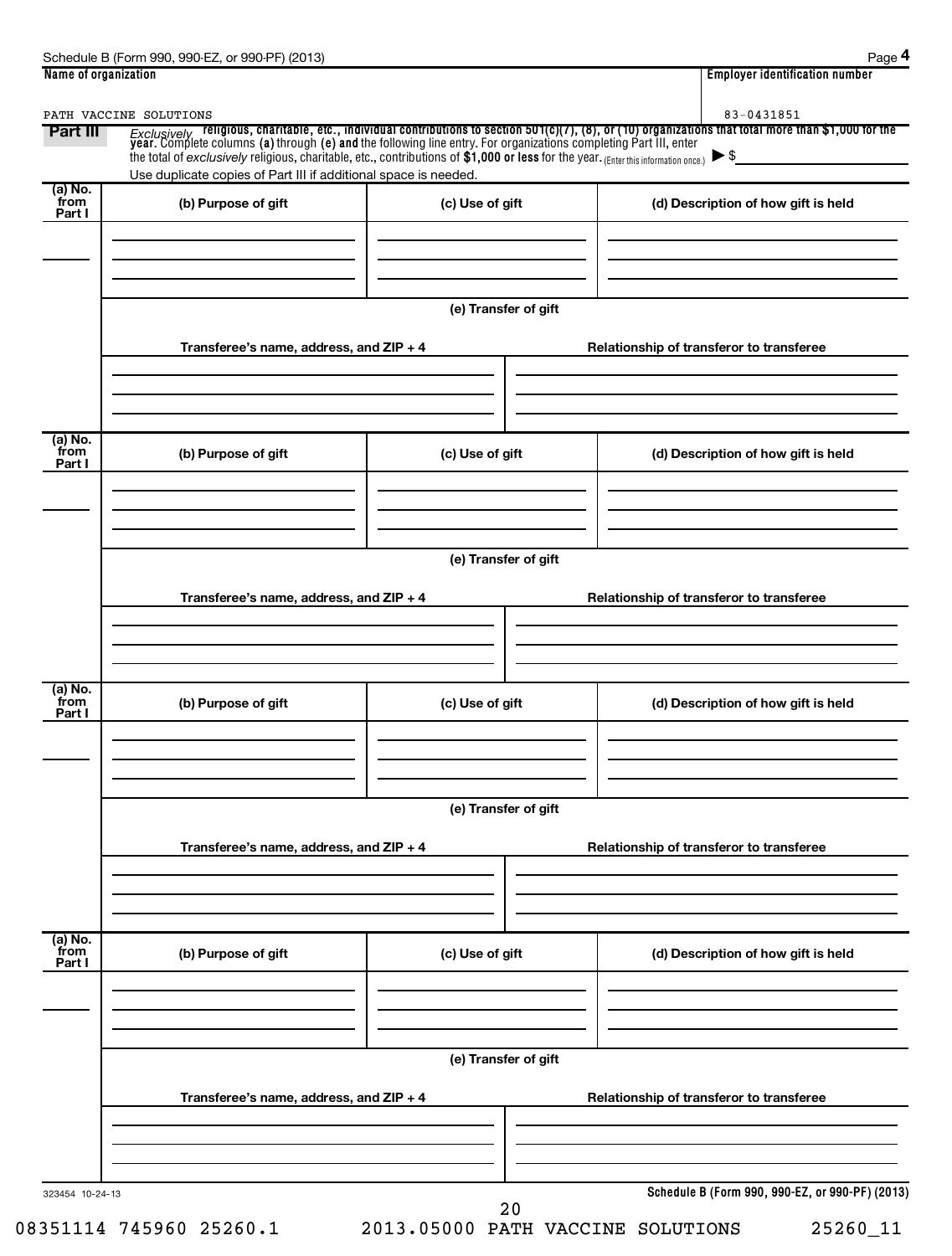| <b>SCHEDULE D</b> |  |
|-------------------|--|
|-------------------|--|

**(Form 990) | Complete if the organization answered "Yes," to Form 990, Part IV, line 6, 7, 8, 9, 10, 11a, 11b, 11c, 11d, 11e, 11f, 12a, or 12b. | Attach to Form 990. | Information about Schedule D (Form 990) and its instructions is at**  *www.irs.gov/form990.* **SCHEDULE D Supplemental Financial Statements**<br> **Form 990 2013**<br>
Part IV line 6.7.8.9.10, 11a, 11b, 11d, 11d, 11d, 11d, 11d, 12a, 0r, 12b

| OMB No. 1545-0047     |
|-----------------------|
| ◢<br>0                |
|                       |
| <b>Open to Public</b> |
| Inspection            |

Department of the Treasury Internal Revenue Service

**Name of the organization** 

|                    | PATH VACCINE SOLUTIONS                                                                                                                                                                                      |                                                | 83-0431851                                          |
|--------------------|-------------------------------------------------------------------------------------------------------------------------------------------------------------------------------------------------------------|------------------------------------------------|-----------------------------------------------------|
| Part I             | Organizations Maintaining Donor Advised Funds or Other Similar Funds or Accounts. Complete if the                                                                                                           |                                                |                                                     |
|                    | organization answered "Yes" to Form 990, Part IV, line 6.                                                                                                                                                   |                                                |                                                     |
|                    |                                                                                                                                                                                                             | (a) Donor advised funds                        | (b) Funds and other accounts                        |
| 1.                 |                                                                                                                                                                                                             |                                                |                                                     |
| 2                  |                                                                                                                                                                                                             |                                                |                                                     |
| З                  |                                                                                                                                                                                                             |                                                |                                                     |
| 4                  |                                                                                                                                                                                                             |                                                |                                                     |
| 5                  | Did the organization inform all donors and donor advisors in writing that the assets held in donor advised funds                                                                                            |                                                |                                                     |
|                    |                                                                                                                                                                                                             |                                                | Yes<br>No                                           |
| 6                  | Did the organization inform all grantees, donors, and donor advisors in writing that grant funds can be used only                                                                                           |                                                |                                                     |
|                    | for charitable purposes and not for the benefit of the donor or donor advisor, or for any other purpose conferring                                                                                          |                                                |                                                     |
| Part II            |                                                                                                                                                                                                             |                                                | Yes<br>No                                           |
|                    | <b>Conservation Easements.</b> Complete if the organization answered "Yes" to Form 990, Part IV, line 7.                                                                                                    |                                                |                                                     |
| 1.                 | Purpose(s) of conservation easements held by the organization (check all that apply).                                                                                                                       |                                                |                                                     |
|                    | Preservation of land for public use (e.g., recreation or education)                                                                                                                                         |                                                | Preservation of an historically important land area |
|                    | Protection of natural habitat                                                                                                                                                                               | Preservation of a certified historic structure |                                                     |
|                    | Preservation of open space                                                                                                                                                                                  |                                                |                                                     |
| 2                  | Complete lines 2a through 2d if the organization held a qualified conservation contribution in the form of a conservation easement on the last                                                              |                                                |                                                     |
|                    | day of the tax year.                                                                                                                                                                                        |                                                | Held at the End of the Tax Year                     |
|                    |                                                                                                                                                                                                             |                                                |                                                     |
| а                  | Total number of conservation easements                                                                                                                                                                      |                                                | 2a                                                  |
| b                  | Total acreage restricted by conservation easements                                                                                                                                                          |                                                | 2b                                                  |
| с                  | Number of conservation easements on a certified historic structure included in (a) manufacture included in (a)                                                                                              |                                                | 2c                                                  |
| d                  | Number of conservation easements included in (c) acquired after 8/17/06, and not on a historic structure                                                                                                    |                                                | 2d                                                  |
| 3                  | Number of conservation easements modified, transferred, released, extinguished, or terminated by the organization during the tax                                                                            |                                                |                                                     |
|                    | $year \blacktriangleright$                                                                                                                                                                                  |                                                |                                                     |
| 4                  | Number of states where property subject to conservation easement is located >                                                                                                                               |                                                |                                                     |
| 5                  | Does the organization have a written policy regarding the periodic monitoring, inspection, handling of                                                                                                      |                                                |                                                     |
|                    | violations, and enforcement of the conservation easements it holds?                                                                                                                                         |                                                | Yes<br><b>No</b>                                    |
| 6                  | Staff and volunteer hours devoted to monitoring, inspecting, and enforcing conservation easements during the year                                                                                           |                                                |                                                     |
| 7                  | Amount of expenses incurred in monitoring, inspecting, and enforcing conservation easements during the year $\triangleright$ \$                                                                             |                                                |                                                     |
| 8                  | Does each conservation easement reported on line 2(d) above satisfy the requirements of section 170(h)(4)(B)(i)                                                                                             |                                                |                                                     |
|                    |                                                                                                                                                                                                             |                                                | <b>No</b><br>Yes                                    |
| 9                  | In Part XIII, describe how the organization reports conservation easements in its revenue and expense statement, and balance sheet, and                                                                     |                                                |                                                     |
|                    | include, if applicable, the text of the footnote to the organization's financial statements that describes the organization's accounting for                                                                |                                                |                                                     |
|                    | conservation easements.                                                                                                                                                                                     |                                                |                                                     |
|                    | Organizations Maintaining Collections of Art, Historical Treasures, or Other Similar Assets.<br>Part III                                                                                                    |                                                |                                                     |
|                    | Complete if the organization answered "Yes" to Form 990, Part IV, line 8.                                                                                                                                   |                                                |                                                     |
|                    | 1a If the organization elected, as permitted under SFAS 116 (ASC 958), not to report in its revenue statement and balance sheet works of art,                                                               |                                                |                                                     |
|                    | historical treasures, or other similar assets held for public exhibition, education, or research in furtherance of public service, provide, in Part XIII,                                                   |                                                |                                                     |
|                    | the text of the footnote to its financial statements that describes these items.                                                                                                                            |                                                |                                                     |
|                    | b If the organization elected, as permitted under SFAS 116 (ASC 958), to report in its revenue statement and balance sheet works of art, historical                                                         |                                                |                                                     |
|                    | treasures, or other similar assets held for public exhibition, education, or research in furtherance of public service, provide the following amounts                                                       |                                                |                                                     |
|                    | relating to these items:                                                                                                                                                                                    |                                                |                                                     |
|                    | (i) Revenues included in Form 990, Part VIII, line 1 $\ldots$ $\ldots$ $\ldots$ $\ldots$ $\ldots$ $\ldots$ $\ldots$ $\ldots$ $\ldots$ $\ldots$ $\ldots$ $\ldots$ $\ldots$                                   |                                                |                                                     |
|                    |                                                                                                                                                                                                             |                                                |                                                     |
| 2                  | If the organization received or held works of art, historical treasures, or other similar assets for financial gain, provide                                                                                |                                                |                                                     |
|                    | the following amounts required to be reported under SFAS 116 (ASC 958) relating to these items:                                                                                                             |                                                |                                                     |
|                    | a Revenues included in Form 990, Part VIII, line 1 $\ldots$ $\ldots$ $\ldots$ $\ldots$ $\ldots$ $\ldots$ $\ldots$ $\ldots$ $\ldots$ $\ldots$ $\ldots$ $\ldots$ $\ldots$ $\ldots$ $\ldots$ $\ldots$ $\ldots$ |                                                |                                                     |
|                    |                                                                                                                                                                                                             |                                                |                                                     |
|                    |                                                                                                                                                                                                             |                                                |                                                     |
|                    | LHA For Paperwork Reduction Act Notice, see the Instructions for Form 990.                                                                                                                                  |                                                | Schedule D (Form 990) 2013                          |
| 332051<br>09-25-13 |                                                                                                                                                                                                             |                                                |                                                     |
|                    |                                                                                                                                                                                                             | 21                                             |                                                     |

08351114 745960 25260.1 2013.05000 PATH VACCINE SOLUTIONS 25260\_11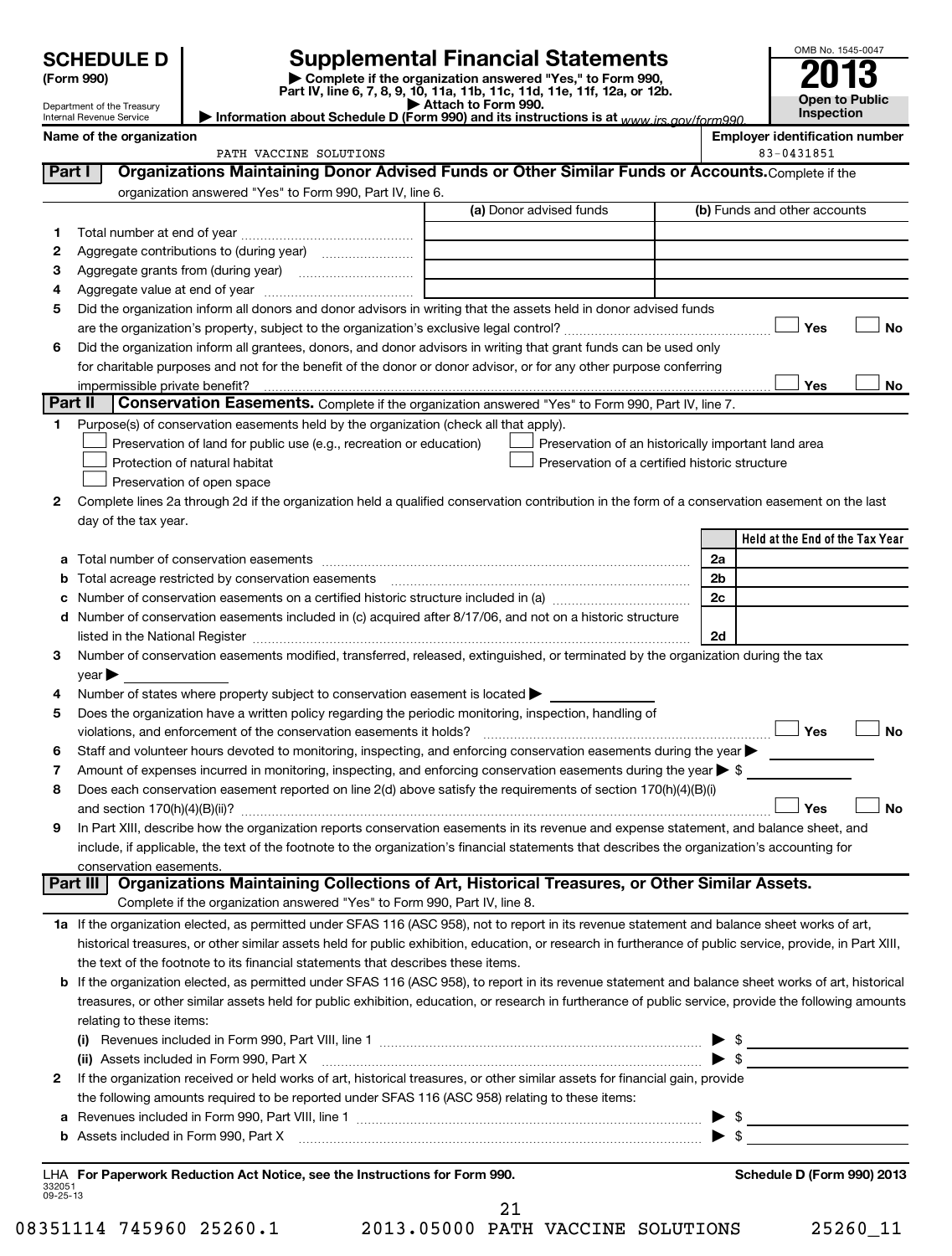|    | Schedule D (Form 990) 2013                                                                                                                                                                                                     | PATH VACCINE SOLUTIONS |   |                |                                                                                                                                                                                                                                |                                                         | 83-0431851                 |     | Page 2     |
|----|--------------------------------------------------------------------------------------------------------------------------------------------------------------------------------------------------------------------------------|------------------------|---|----------------|--------------------------------------------------------------------------------------------------------------------------------------------------------------------------------------------------------------------------------|---------------------------------------------------------|----------------------------|-----|------------|
|    | Part III<br>Organizations Maintaining Collections of Art, Historical Treasures, or Other Similar Assets (continued)                                                                                                            |                        |   |                |                                                                                                                                                                                                                                |                                                         |                            |     |            |
| 3  | Using the organization's acquisition, accession, and other records, check any of the following that are a significant use of its collection items                                                                              |                        |   |                |                                                                                                                                                                                                                                |                                                         |                            |     |            |
|    | (check all that apply):                                                                                                                                                                                                        |                        |   |                |                                                                                                                                                                                                                                |                                                         |                            |     |            |
| a  | Public exhibition                                                                                                                                                                                                              |                        | d |                | Loan or exchange programs                                                                                                                                                                                                      |                                                         |                            |     |            |
| b  | Scholarly research                                                                                                                                                                                                             |                        |   |                | Other and the control of the control of the control of the control of the control of the control of the control of the control of the control of the control of the control of the control of the control of the control of th |                                                         |                            |     |            |
| c  | Preservation for future generations                                                                                                                                                                                            |                        |   |                |                                                                                                                                                                                                                                |                                                         |                            |     |            |
| 4  | Provide a description of the organization's collections and explain how they further the organization's exempt purpose in Part XIII.                                                                                           |                        |   |                |                                                                                                                                                                                                                                |                                                         |                            |     |            |
| 5  | During the year, did the organization solicit or receive donations of art, historical treasures, or other similar assets                                                                                                       |                        |   |                |                                                                                                                                                                                                                                |                                                         |                            |     |            |
|    |                                                                                                                                                                                                                                |                        |   |                |                                                                                                                                                                                                                                |                                                         | Yes                        |     | No         |
|    | Part IV<br><b>Escrow and Custodial Arrangements.</b> Complete if the organization answered "Yes" to Form 990, Part IV, line 9, or                                                                                              |                        |   |                |                                                                                                                                                                                                                                |                                                         |                            |     |            |
|    | reported an amount on Form 990, Part X, line 21.                                                                                                                                                                               |                        |   |                |                                                                                                                                                                                                                                |                                                         |                            |     |            |
|    | 1a Is the organization an agent, trustee, custodian or other intermediary for contributions or other assets not included                                                                                                       |                        |   |                |                                                                                                                                                                                                                                |                                                         |                            |     |            |
|    |                                                                                                                                                                                                                                |                        |   |                |                                                                                                                                                                                                                                |                                                         | Yes                        |     | <b>No</b>  |
|    | b If "Yes," explain the arrangement in Part XIII and complete the following table:                                                                                                                                             |                        |   |                |                                                                                                                                                                                                                                |                                                         |                            |     |            |
|    |                                                                                                                                                                                                                                |                        |   |                |                                                                                                                                                                                                                                |                                                         |                            |     |            |
|    |                                                                                                                                                                                                                                |                        |   |                |                                                                                                                                                                                                                                |                                                         | Amount                     |     |            |
|    | c Beginning balance measurements and the contract of the contract of the contract of the contract of the contract of the contract of the contract of the contract of the contract of the contract of the contract of the contr |                        |   |                |                                                                                                                                                                                                                                | 1c                                                      |                            |     |            |
|    |                                                                                                                                                                                                                                |                        |   |                |                                                                                                                                                                                                                                | 1d                                                      |                            |     |            |
| е  | Distributions during the year manufactured and an account of the year manufactured and the year manufactured and the year manufactured and the year manufactured and the year manufactured and the year manufactured and the y |                        |   |                |                                                                                                                                                                                                                                | 1e                                                      |                            |     |            |
| f. | Ending balance <i>www.communicality.communicality.communicality.communicality.communicality.communicality.com</i>                                                                                                              |                        |   |                |                                                                                                                                                                                                                                | 1f                                                      |                            |     |            |
|    |                                                                                                                                                                                                                                |                        |   |                |                                                                                                                                                                                                                                |                                                         | Yes                        |     | ${\sf No}$ |
|    |                                                                                                                                                                                                                                |                        |   |                |                                                                                                                                                                                                                                |                                                         |                            |     |            |
|    | <b>Part V</b><br><b>Endowment Funds.</b> Complete if the organization answered "Yes" to Form 990, Part IV, line 10.                                                                                                            |                        |   |                |                                                                                                                                                                                                                                |                                                         |                            |     |            |
|    |                                                                                                                                                                                                                                | (a) Current year       |   | (b) Prior year |                                                                                                                                                                                                                                | (c) Two years back $\vert$ (d) Three years back $\vert$ | (e) Four years back        |     |            |
|    | 1a Beginning of year balance                                                                                                                                                                                                   |                        |   |                |                                                                                                                                                                                                                                |                                                         |                            |     |            |
| b  |                                                                                                                                                                                                                                |                        |   |                |                                                                                                                                                                                                                                |                                                         |                            |     |            |
|    | Net investment earnings, gains, and losses                                                                                                                                                                                     |                        |   |                |                                                                                                                                                                                                                                |                                                         |                            |     |            |
| d  |                                                                                                                                                                                                                                |                        |   |                |                                                                                                                                                                                                                                |                                                         |                            |     |            |
|    | e Other expenditures for facilities                                                                                                                                                                                            |                        |   |                |                                                                                                                                                                                                                                |                                                         |                            |     |            |
|    | and programs                                                                                                                                                                                                                   |                        |   |                |                                                                                                                                                                                                                                |                                                         |                            |     |            |
| Ť. |                                                                                                                                                                                                                                |                        |   |                |                                                                                                                                                                                                                                |                                                         |                            |     |            |
| g  | End of year balance                                                                                                                                                                                                            |                        |   |                |                                                                                                                                                                                                                                |                                                         |                            |     |            |
| 2  | Provide the estimated percentage of the current year end balance (line 1g, column (a)) held as:                                                                                                                                |                        |   |                |                                                                                                                                                                                                                                |                                                         |                            |     |            |
| а  | Board designated or quasi-endowment >                                                                                                                                                                                          |                        |   |                |                                                                                                                                                                                                                                |                                                         |                            |     |            |
| b  | Permanent endowment                                                                                                                                                                                                            | %                      |   |                |                                                                                                                                                                                                                                |                                                         |                            |     |            |
|    | c Temporarily restricted endowment $\blacktriangleright$                                                                                                                                                                       | %                      |   |                |                                                                                                                                                                                                                                |                                                         |                            |     |            |
|    | The percentages in lines 2a, 2b, and 2c should equal 100%.                                                                                                                                                                     |                        |   |                |                                                                                                                                                                                                                                |                                                         |                            |     |            |
|    | 3a Are there endowment funds not in the possession of the organization that are held and administered for the organization                                                                                                     |                        |   |                |                                                                                                                                                                                                                                |                                                         |                            |     |            |
|    | by:                                                                                                                                                                                                                            |                        |   |                |                                                                                                                                                                                                                                |                                                         |                            | Yes | No         |
|    | (i)                                                                                                                                                                                                                            |                        |   |                |                                                                                                                                                                                                                                |                                                         | 3a(i)                      |     |            |
|    |                                                                                                                                                                                                                                |                        |   |                |                                                                                                                                                                                                                                |                                                         | 3a(ii)                     |     |            |
|    |                                                                                                                                                                                                                                |                        |   |                |                                                                                                                                                                                                                                |                                                         | 3b                         |     |            |
|    |                                                                                                                                                                                                                                |                        |   |                |                                                                                                                                                                                                                                |                                                         |                            |     |            |
| 4  | Describe in Part XIII the intended uses of the organization's endowment funds.<br><b>Part VI</b><br>Land, Buildings, and Equipment.                                                                                            |                        |   |                |                                                                                                                                                                                                                                |                                                         |                            |     |            |
|    |                                                                                                                                                                                                                                |                        |   |                |                                                                                                                                                                                                                                |                                                         |                            |     |            |
|    | Complete if the organization answered "Yes" to Form 990, Part IV, line 11a. See Form 990, Part X, line 10.                                                                                                                     |                        |   |                |                                                                                                                                                                                                                                |                                                         |                            |     |            |
|    | Description of property                                                                                                                                                                                                        | (a) Cost or other      |   |                | (b) Cost or other                                                                                                                                                                                                              | (c) Accumulated                                         | (d) Book value             |     |            |
|    |                                                                                                                                                                                                                                | basis (investment)     |   |                | basis (other)                                                                                                                                                                                                                  | depreciation                                            |                            |     |            |
|    |                                                                                                                                                                                                                                |                        |   |                |                                                                                                                                                                                                                                |                                                         |                            |     |            |
|    |                                                                                                                                                                                                                                |                        |   |                |                                                                                                                                                                                                                                |                                                         |                            |     |            |
|    |                                                                                                                                                                                                                                |                        |   |                |                                                                                                                                                                                                                                |                                                         |                            |     |            |
|    |                                                                                                                                                                                                                                |                        |   |                | 37,428.                                                                                                                                                                                                                        | 30,494.                                                 |                            |     | 6,934.     |
|    |                                                                                                                                                                                                                                |                        |   |                |                                                                                                                                                                                                                                |                                                         |                            |     |            |
|    | Total. Add lines 1a through 1e. (Column (d) must equal Form 990, Part X, column (B), line 10(c).)                                                                                                                              |                        |   |                |                                                                                                                                                                                                                                | ▶                                                       |                            |     | 6,934.     |
|    |                                                                                                                                                                                                                                |                        |   |                |                                                                                                                                                                                                                                |                                                         | Schedule D (Form 990) 2013 |     |            |

332052 09-25-13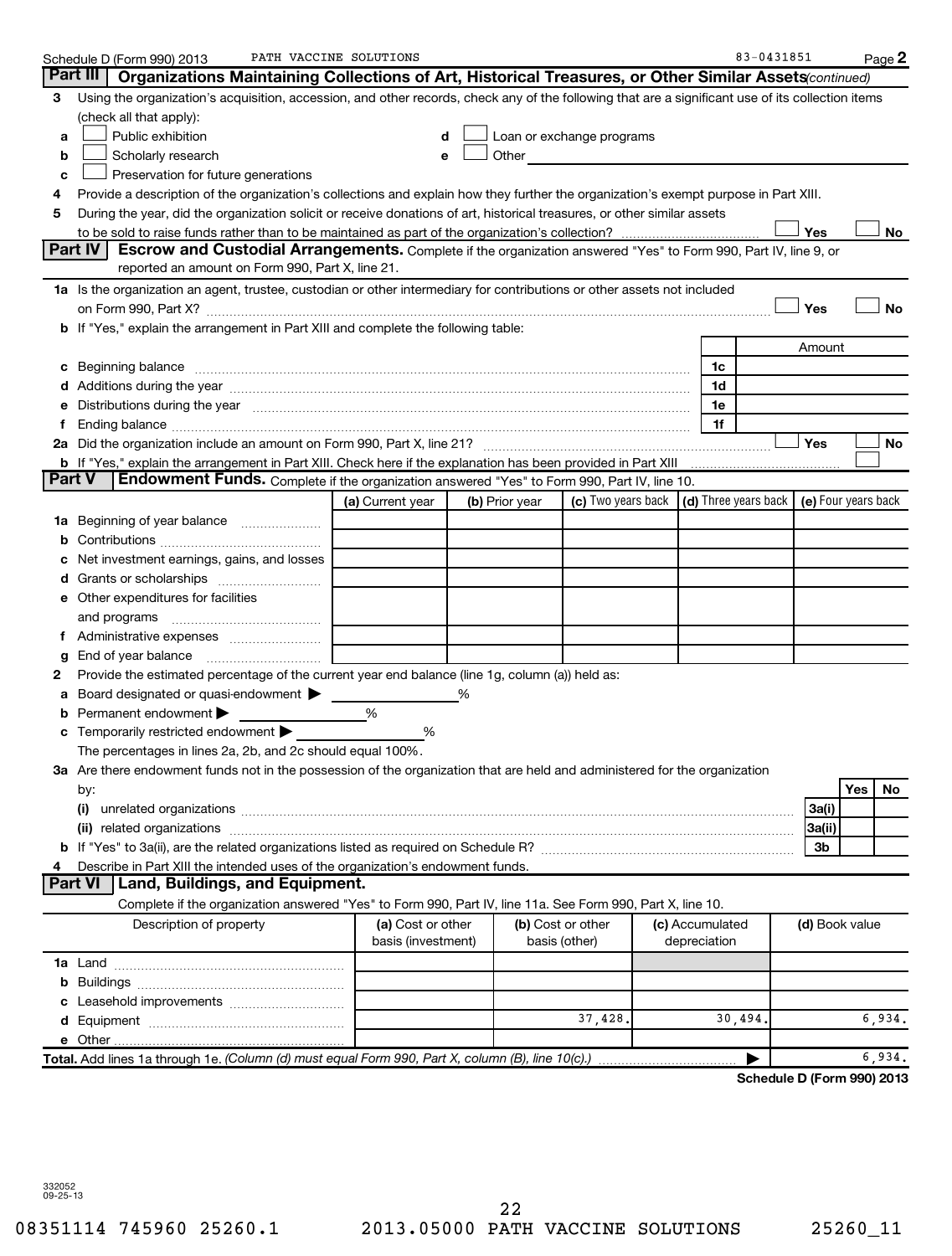| PATH VACCINE SOLUTIONS<br>Schedule D (Form 990) 2013                                                       |                 |                                                           | 83-0431851     | Page 3 |
|------------------------------------------------------------------------------------------------------------|-----------------|-----------------------------------------------------------|----------------|--------|
| <b>Investments - Other Securities.</b><br><b>Part VIII</b>                                                 |                 |                                                           |                |        |
| Complete if the organization answered "Yes" to Form 990, Part IV, line 11b. See Form 990, Part X, line 12. |                 |                                                           |                |        |
| (a) Description of security or category (including name of security)                                       | (b) Book value  | (c) Method of valuation: Cost or end-of-year market value |                |        |
| (1) Financial derivatives                                                                                  |                 |                                                           |                |        |
|                                                                                                            |                 |                                                           |                |        |
| (3) Other                                                                                                  |                 |                                                           |                |        |
| (A)                                                                                                        |                 |                                                           |                |        |
| (B)                                                                                                        |                 |                                                           |                |        |
| (C)                                                                                                        |                 |                                                           |                |        |
| (D)                                                                                                        |                 |                                                           |                |        |
| (E)                                                                                                        |                 |                                                           |                |        |
| (F)                                                                                                        |                 |                                                           |                |        |
| (G)                                                                                                        |                 |                                                           |                |        |
| (H)                                                                                                        |                 |                                                           |                |        |
| Total. (Col. (b) must equal Form 990, Part X, col. (B) line 12.) $\blacktriangleright$                     |                 |                                                           |                |        |
| Part VIII Investments - Program Related.                                                                   |                 |                                                           |                |        |
| Complete if the organization answered "Yes" to Form 990, Part IV, line 11c. See Form 990, Part X, line 13. |                 |                                                           |                |        |
| (a) Description of investment                                                                              | (b) Book value  | (c) Method of valuation: Cost or end-of-year market value |                |        |
| (1)                                                                                                        |                 |                                                           |                |        |
| (2)                                                                                                        |                 |                                                           |                |        |
| (3)                                                                                                        |                 |                                                           |                |        |
| (4)                                                                                                        |                 |                                                           |                |        |
| (5)                                                                                                        |                 |                                                           |                |        |
| (6)                                                                                                        |                 |                                                           |                |        |
| (7)                                                                                                        |                 |                                                           |                |        |
| (8)                                                                                                        |                 |                                                           |                |        |
| (9)                                                                                                        |                 |                                                           |                |        |
| Total. (Col. (b) must equal Form 990, Part X, col. (B) line 13.)                                           |                 |                                                           |                |        |
| Part IX<br><b>Other Assets.</b>                                                                            |                 |                                                           |                |        |
| Complete if the organization answered "Yes" to Form 990, Part IV, line 11d. See Form 990, Part X, line 15. |                 |                                                           |                |        |
|                                                                                                            | (a) Description |                                                           | (b) Book value |        |
| (1)                                                                                                        |                 |                                                           |                |        |
| $\sim$                                                                                                     |                 |                                                           |                |        |

| (2) |  |
|-----|--|
| (3) |  |
| (4) |  |
| (5) |  |
| (6) |  |
|     |  |
| (8) |  |
| (9) |  |
|     |  |

#### **Part X Other Liabilities.**

Complete if the organization answered "Yes" to Form 990, Part IV, line 11e or 11f. See Form 990, Part X, line 25.

| 1.  | (a) Description of liability                                       | (b) Book value |
|-----|--------------------------------------------------------------------|----------------|
| (1) | Federal income taxes                                               |                |
| (2) |                                                                    |                |
| (3) |                                                                    |                |
| (4) |                                                                    |                |
| (5) |                                                                    |                |
| (6) |                                                                    |                |
|     |                                                                    |                |
| (8) |                                                                    |                |
| (9) |                                                                    |                |
|     | Total. (Column (b) must equal Form 990, Part X, col. (B) line 25.) |                |

**2.** Liability for uncertain tax positions. In Part XIII, provide the text of the footnote to the organization's financial statements that reports the organization's liability for uncertain tax positions under FIN 48 (ASC 740). Check here if the text of the footnote has been provided in Part XIII  $\Box$ 

#### **Schedule D (Form 990) 2013**

08351114 745960 25260.1 2013.05000 PATH VACCINE SOLUTIONS 25260\_11 23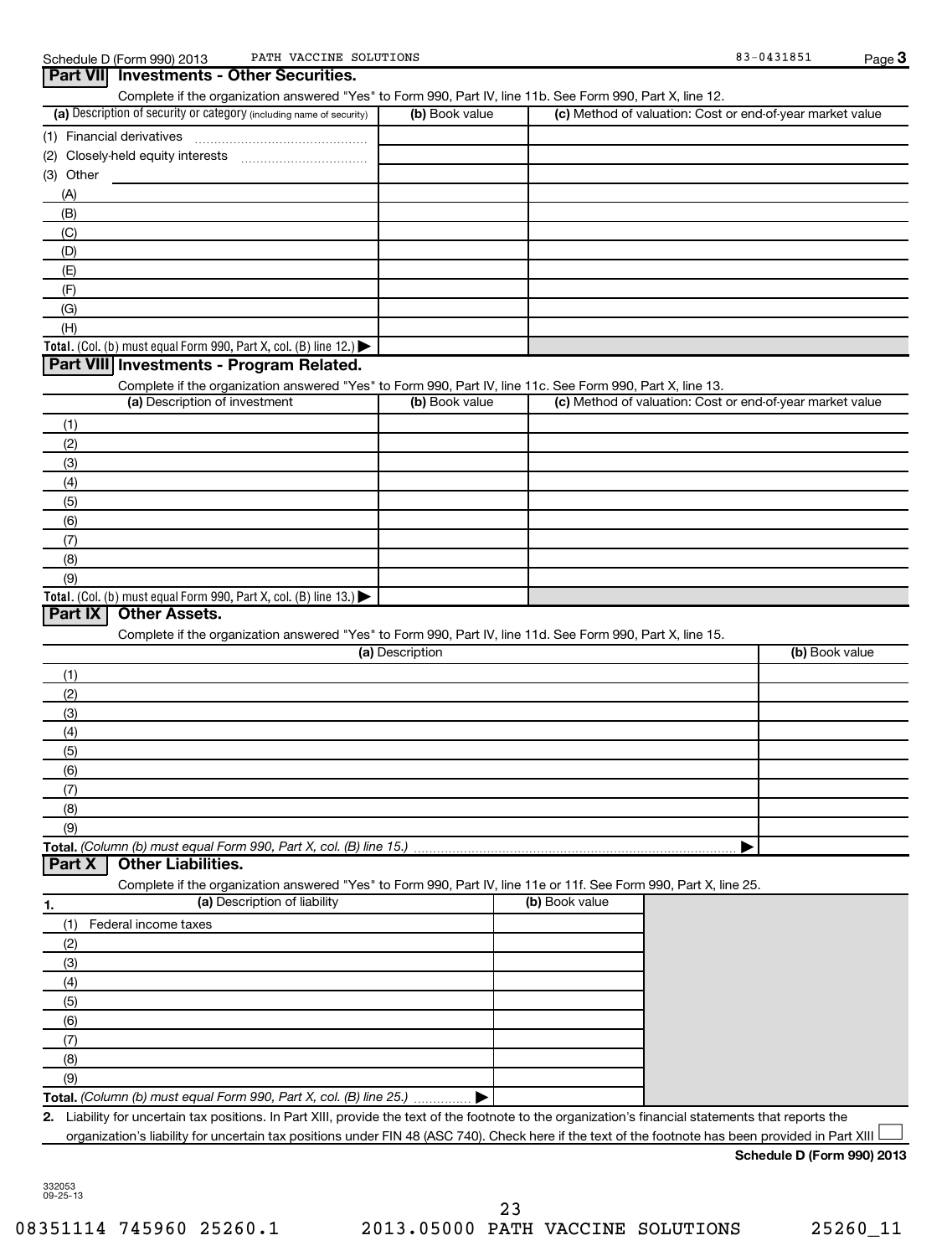|    | PATH VACCINE SOLUTIONS<br>Schedule D (Form 990) 2013                                                                                                                                                                               |                | 83-0431851     | Page 4 |
|----|------------------------------------------------------------------------------------------------------------------------------------------------------------------------------------------------------------------------------------|----------------|----------------|--------|
|    | Part XI<br>Reconciliation of Revenue per Audited Financial Statements With Revenue per Return.                                                                                                                                     |                |                |        |
|    | Complete if the organization answered "Yes" to Form 990, Part IV, line 12a.                                                                                                                                                        |                |                |        |
| 1  | Total revenue, gains, and other support per audited financial statements                                                                                                                                                           |                | $\blacksquare$ |        |
| 2  | Amounts included on line 1 but not on Form 990, Part VIII, line 12:                                                                                                                                                                |                |                |        |
| a  |                                                                                                                                                                                                                                    | 2a             |                |        |
|    |                                                                                                                                                                                                                                    | 2 <sub>b</sub> |                |        |
|    |                                                                                                                                                                                                                                    | 2 <sub>c</sub> |                |        |
| d  |                                                                                                                                                                                                                                    | 2d             |                |        |
| е  | Add lines 2a through 2d                                                                                                                                                                                                            |                | 2е             |        |
| 3  |                                                                                                                                                                                                                                    |                | 3              |        |
| 4  | Amounts included on Form 990, Part VIII, line 12, but not on line 1:                                                                                                                                                               |                |                |        |
| a  |                                                                                                                                                                                                                                    | 4a             |                |        |
|    |                                                                                                                                                                                                                                    | 4 <sub>h</sub> |                |        |
|    | Add lines 4a and 4b                                                                                                                                                                                                                |                | 4с             |        |
| 5  |                                                                                                                                                                                                                                    |                | 5              |        |
|    | Part XII   Reconciliation of Expenses per Audited Financial Statements With Expenses per Return.                                                                                                                                   |                |                |        |
|    | Complete if the organization answered "Yes" to Form 990, Part IV, line 12a.                                                                                                                                                        |                |                |        |
| 1  |                                                                                                                                                                                                                                    |                | $\blacksquare$ |        |
| 2  | Amounts included on line 1 but not on Form 990, Part IX, line 25:                                                                                                                                                                  |                |                |        |
| a  |                                                                                                                                                                                                                                    | 2a             |                |        |
| b  |                                                                                                                                                                                                                                    | 2 <sub>b</sub> |                |        |
| c  | Other losses                                                                                                                                                                                                                       | 2 <sub>c</sub> |                |        |
| d  | Other (Describe in Part XIII.) (COLORGIAL COMMODIAL CONTROL)                                                                                                                                                                       | 2d             |                |        |
| е  | Add lines 2a through 2d <b>manufactures</b> in the contract of the contract of the contract of the contract of the contract of the contract of the contract of the contract of the contract of the contract of the contract of the |                | 2е             |        |
| з  |                                                                                                                                                                                                                                    |                | 3              |        |
|    | Amounts included on Form 990, Part IX, line 25, but not on line 1:                                                                                                                                                                 |                |                |        |
| a  |                                                                                                                                                                                                                                    | 4a             |                |        |
| b  |                                                                                                                                                                                                                                    | 4 <sub>b</sub> |                |        |
|    | Add lines 4a and 4b                                                                                                                                                                                                                |                | 4с             |        |
| 5. |                                                                                                                                                                                                                                    |                | 5              |        |
|    | Part XIII Supplemental Information.                                                                                                                                                                                                |                |                |        |
|    | die Heralder deutschen der Beitritteren Grenzen Beitritten der auf de Beitritten als ein Gerbeitt der Arbeit Volken Gerbeit                                                                                                        |                |                |        |

Provide the descriptions required for Part II, lines 3, 5, and 9; Part III, lines 1a and 4; Part IV, lines 1b and 2b; Part V, line 4; Part X, line 2; Part XI, lines 2d and 4b; and Part XII, lines 2d and 4b. Also complete this part to provide any additional information.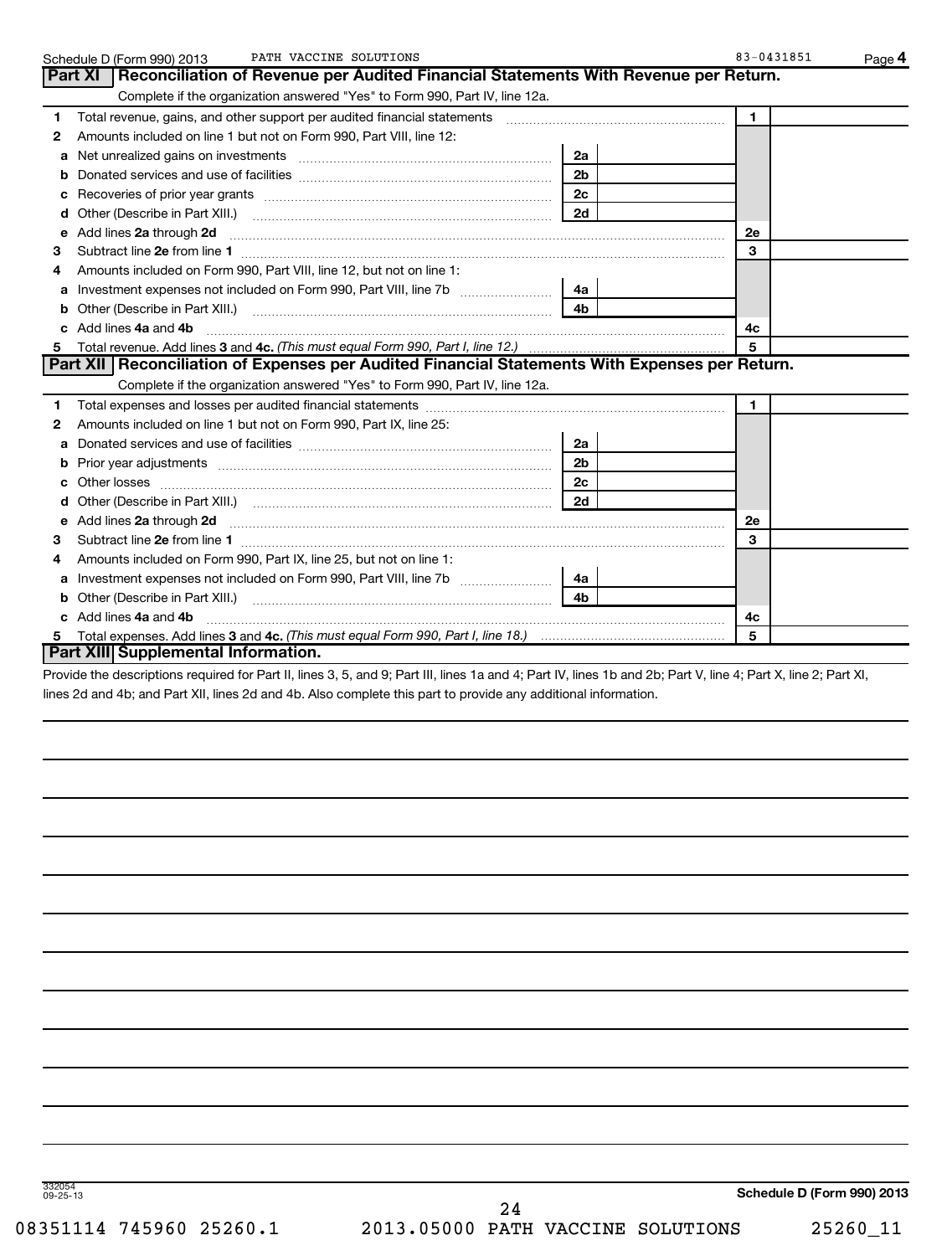| <b>SCHEDULE F</b>                                      |                                           |                                                                                       | <b>Statement of Activities Outside the United States</b>                                                                                                                                                                                             |                              |                                                                                                             | OMB No. 1545-0047                     |                                                                  |
|--------------------------------------------------------|-------------------------------------------|---------------------------------------------------------------------------------------|------------------------------------------------------------------------------------------------------------------------------------------------------------------------------------------------------------------------------------------------------|------------------------------|-------------------------------------------------------------------------------------------------------------|---------------------------------------|------------------------------------------------------------------|
| (Form 990)                                             |                                           |                                                                                       | > Complete if the organization answered "Yes" on Form 990, Part IV, line 14b, 15, or 16.<br>Attach to Form 990. See separate instructions.                                                                                                           |                              |                                                                                                             |                                       |                                                                  |
| Department of the Treasury<br>Internal Revenue Service |                                           |                                                                                       | Information about Schedule F (Form 990) and its instructions is at www.irs.gov/form990.                                                                                                                                                              |                              |                                                                                                             | <b>Open to Public</b><br>Inspection   |                                                                  |
| Name of the organization                               |                                           |                                                                                       |                                                                                                                                                                                                                                                      |                              |                                                                                                             | <b>Employer identification number</b> |                                                                  |
| PATH VACCINE SOLUTIONS                                 |                                           |                                                                                       |                                                                                                                                                                                                                                                      |                              | 83-0431851                                                                                                  |                                       |                                                                  |
| Part I                                                 |                                           |                                                                                       | General Information on Activities Outside the United States. Complete if the organization answered "Yes" on                                                                                                                                          |                              |                                                                                                             |                                       |                                                                  |
| Form 990, Part IV, line 14b.                           |                                           |                                                                                       |                                                                                                                                                                                                                                                      |                              |                                                                                                             |                                       |                                                                  |
| 1                                                      |                                           |                                                                                       | For grantmakers. Does the organization maintain records to substantiate the amount of its grants and other assistance,<br>the grantees' eligibility for the grants or assistance, and the selection criteria used to award the grants or assistance? |                              |                                                                                                             | $\lfloor x \rfloor$ Yes               | <b>No</b>                                                        |
| 2<br>United States.                                    |                                           |                                                                                       | For grantmakers. Describe in Part V the organization's procedures for monitoring the use of its grants and other assistance outside the                                                                                                              |                              |                                                                                                             |                                       |                                                                  |
| 3                                                      |                                           |                                                                                       | Activities per Region. (The following Part I, line 3 table can be duplicated if additional space is needed.)                                                                                                                                         |                              |                                                                                                             |                                       |                                                                  |
| (a) Region                                             | (b) Number of<br>offices<br>in the region | (c) Number of<br>employees,<br>agents, and<br>independent<br>contractors<br>in region | (d) Activities conducted in region<br>(by type) (e.g., fundraising, program<br>services, investments, grants to<br>recipients located in the region)                                                                                                 |                              | (e) If activity listed in (d)<br>is a program service,<br>describe specific type<br>of service(s) in region |                                       | (f) Total<br>expenditures<br>for and<br>investments<br>in region |
| EAST ASIA AND THE                                      |                                           |                                                                                       |                                                                                                                                                                                                                                                      |                              |                                                                                                             |                                       |                                                                  |
| PACIFIC                                                | $\mathbf{0}$                              | 0                                                                                     | PROGRAM SERVICES                                                                                                                                                                                                                                     | PRODUCT DEVELOPMENT          |                                                                                                             |                                       | 74,794.                                                          |
|                                                        |                                           |                                                                                       |                                                                                                                                                                                                                                                      |                              |                                                                                                             |                                       |                                                                  |
| EAST ASIA AND THE                                      |                                           |                                                                                       |                                                                                                                                                                                                                                                      | INTERNATIONAL                |                                                                                                             |                                       |                                                                  |
| PACIFIC                                                | $\mathbf{0}$                              | 0                                                                                     | PROGRAM SERVICES                                                                                                                                                                                                                                     | DEVELOPMENT                  |                                                                                                             |                                       | 17,634.                                                          |
| EAST ASIA AND THE<br>PACIFIC                           | $\mathbf{0}$                              | 0                                                                                     | GRANTMAKING                                                                                                                                                                                                                                          |                              |                                                                                                             |                                       | 1,219,363.                                                       |
|                                                        |                                           |                                                                                       |                                                                                                                                                                                                                                                      |                              |                                                                                                             |                                       |                                                                  |
| EUROPE                                                 | 0                                         | 0                                                                                     | PROGRAM SERVICES                                                                                                                                                                                                                                     | PRODUCT DEVELOPMENT          |                                                                                                             |                                       | 797,465.                                                         |
| EUROPE                                                 | 0                                         | 0                                                                                     | PROGRAM SERVICES                                                                                                                                                                                                                                     | INTERNATIONAL<br>DEVELOPMENT |                                                                                                             |                                       | 1,512.                                                           |
| EUROPE                                                 | 0                                         | 0                                                                                     | GRANTMAKING                                                                                                                                                                                                                                          |                              |                                                                                                             |                                       | 803,906.                                                         |
| MIDDLE EAST AND<br>NORTH AFRICA                        | 0                                         | 0                                                                                     | PROGRAM SERVICES                                                                                                                                                                                                                                     | PRODUCT DEVELOPMENT          |                                                                                                             |                                       | 53.                                                              |
|                                                        |                                           |                                                                                       |                                                                                                                                                                                                                                                      |                              |                                                                                                             |                                       |                                                                  |
|                                                        |                                           |                                                                                       |                                                                                                                                                                                                                                                      |                              |                                                                                                             |                                       |                                                                  |
| NORTH AMERICA                                          | 0                                         | 0                                                                                     | PROGRAM SERVICES                                                                                                                                                                                                                                     | PRODUCT DEVELOPMENT          |                                                                                                             |                                       | 12,690.                                                          |
| <b>3 a</b> Sub-total                                   | 0                                         | 0                                                                                     |                                                                                                                                                                                                                                                      |                              |                                                                                                             |                                       | 2,927,417.                                                       |
| <b>b</b> Total from continuation<br>sheets to Part I   | 0                                         | 10                                                                                    |                                                                                                                                                                                                                                                      |                              |                                                                                                             |                                       | 5,204,787.                                                       |
| c Totals (add lines 3a<br>and 3b)                      |                                           | 10                                                                                    |                                                                                                                                                                                                                                                      |                              |                                                                                                             |                                       | 8, 132, 204.                                                     |

**For Paperwork Reduction Act Notice, see the Instructions for Form 990. Schedule F (Form 990) 2013** LHA

332071 10-03-13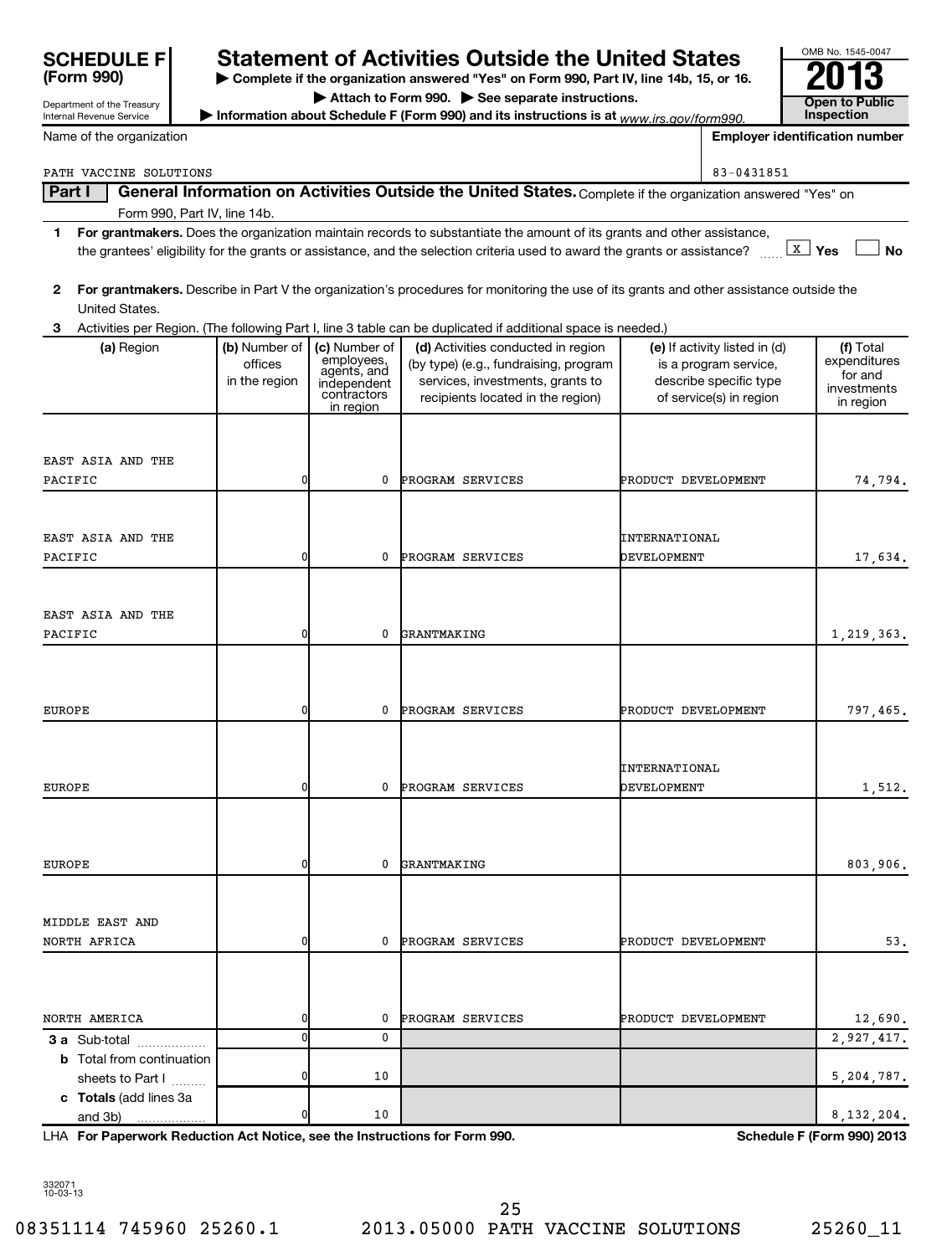| $-0431851$<br>SOLUTIONS<br>ACCINE<br>טחגם<br>$\sqrt{\Delta}C$<br><u>_</u><br>Schedule<br>(990 ا<br>∙orm<br>ບ.<br>. | Page |
|--------------------------------------------------------------------------------------------------------------------|------|
|--------------------------------------------------------------------------------------------------------------------|------|

| Continuation of Activities per Region. (Schedule F (Form 990), Part I, line 3)<br><b>Part I</b> |                                           |                                                      |                                                                                                                                         |                                                                                                             |                                         |  |  |  |
|-------------------------------------------------------------------------------------------------|-------------------------------------------|------------------------------------------------------|-----------------------------------------------------------------------------------------------------------------------------------------|-------------------------------------------------------------------------------------------------------------|-----------------------------------------|--|--|--|
| (a) Region                                                                                      | (b) Number of<br>offices<br>in the region | (c) Number of<br>employees or<br>agents in<br>region | (d) Activities conducted in region<br>(by type) (i.e., fundraising,<br>program services, grants to<br>recipients located in the region) | (e) If activity listed in (d)<br>is a program service,<br>describe specific type<br>of service(s) in region | (f) Total<br>expenditures<br>for region |  |  |  |
|                                                                                                 |                                           |                                                      |                                                                                                                                         |                                                                                                             |                                         |  |  |  |
| RUSSIA AND THE NEWLY                                                                            |                                           |                                                      |                                                                                                                                         |                                                                                                             |                                         |  |  |  |
| INDEPENDENT STATES                                                                              | 0                                         | 0                                                    | PROGRAM SERVICES                                                                                                                        | PRODUCT DEVELOPMENT                                                                                         | 352,360.                                |  |  |  |
| RUSSIA AND THE NEWLY                                                                            |                                           |                                                      |                                                                                                                                         |                                                                                                             |                                         |  |  |  |
| INDEPENDENT STATES                                                                              | 0                                         | 0                                                    | GRANTMAKING                                                                                                                             |                                                                                                             | 373,598.                                |  |  |  |
|                                                                                                 |                                           |                                                      |                                                                                                                                         |                                                                                                             |                                         |  |  |  |
| SOUTH AMERICA                                                                                   | 0                                         | 0                                                    | PROGRAM SERVICES                                                                                                                        | PRODUCT DEVELOPMENT                                                                                         | 34,658.                                 |  |  |  |
|                                                                                                 |                                           |                                                      |                                                                                                                                         |                                                                                                             |                                         |  |  |  |
| SOUTH ASIA                                                                                      | 0                                         | 10                                                   | PROGRAM SERVICES                                                                                                                        | PRODUCT DEVELOPMENT                                                                                         | 757,285.                                |  |  |  |
|                                                                                                 |                                           |                                                      |                                                                                                                                         |                                                                                                             |                                         |  |  |  |
|                                                                                                 |                                           |                                                      |                                                                                                                                         | INTERNATIONAL                                                                                               |                                         |  |  |  |
| SOUTH ASIA                                                                                      | 0                                         | 0                                                    | PROGRAM SERVICES                                                                                                                        | DEVELOPMENT                                                                                                 | 275,069.                                |  |  |  |
|                                                                                                 |                                           |                                                      |                                                                                                                                         |                                                                                                             |                                         |  |  |  |
| SOUTH ASIA                                                                                      | 0                                         | 0                                                    | GRANTMAKING                                                                                                                             |                                                                                                             | 2,347,989.                              |  |  |  |
|                                                                                                 |                                           |                                                      |                                                                                                                                         |                                                                                                             |                                         |  |  |  |
| SUB-SAHARAN AFRICA                                                                              | 0                                         | 0                                                    | PROGRAM SERVICES                                                                                                                        | PRODUCT DEVELOPMENT                                                                                         | 127,983.                                |  |  |  |
|                                                                                                 |                                           |                                                      |                                                                                                                                         |                                                                                                             |                                         |  |  |  |
|                                                                                                 |                                           |                                                      |                                                                                                                                         |                                                                                                             |                                         |  |  |  |
| SUB-SAHARAN AFRICA                                                                              | 0                                         | 0                                                    | GRANTMAKING                                                                                                                             |                                                                                                             | 935,845.                                |  |  |  |
|                                                                                                 |                                           |                                                      |                                                                                                                                         |                                                                                                             |                                         |  |  |  |
|                                                                                                 |                                           |                                                      |                                                                                                                                         |                                                                                                             |                                         |  |  |  |
|                                                                                                 |                                           |                                                      |                                                                                                                                         |                                                                                                             |                                         |  |  |  |
|                                                                                                 |                                           |                                                      |                                                                                                                                         |                                                                                                             |                                         |  |  |  |
|                                                                                                 |                                           |                                                      |                                                                                                                                         |                                                                                                             |                                         |  |  |  |
| <b>Totals</b>                                                                                   |                                           | 10                                                   |                                                                                                                                         |                                                                                                             | 5,204,787.                              |  |  |  |

332181 05-01-13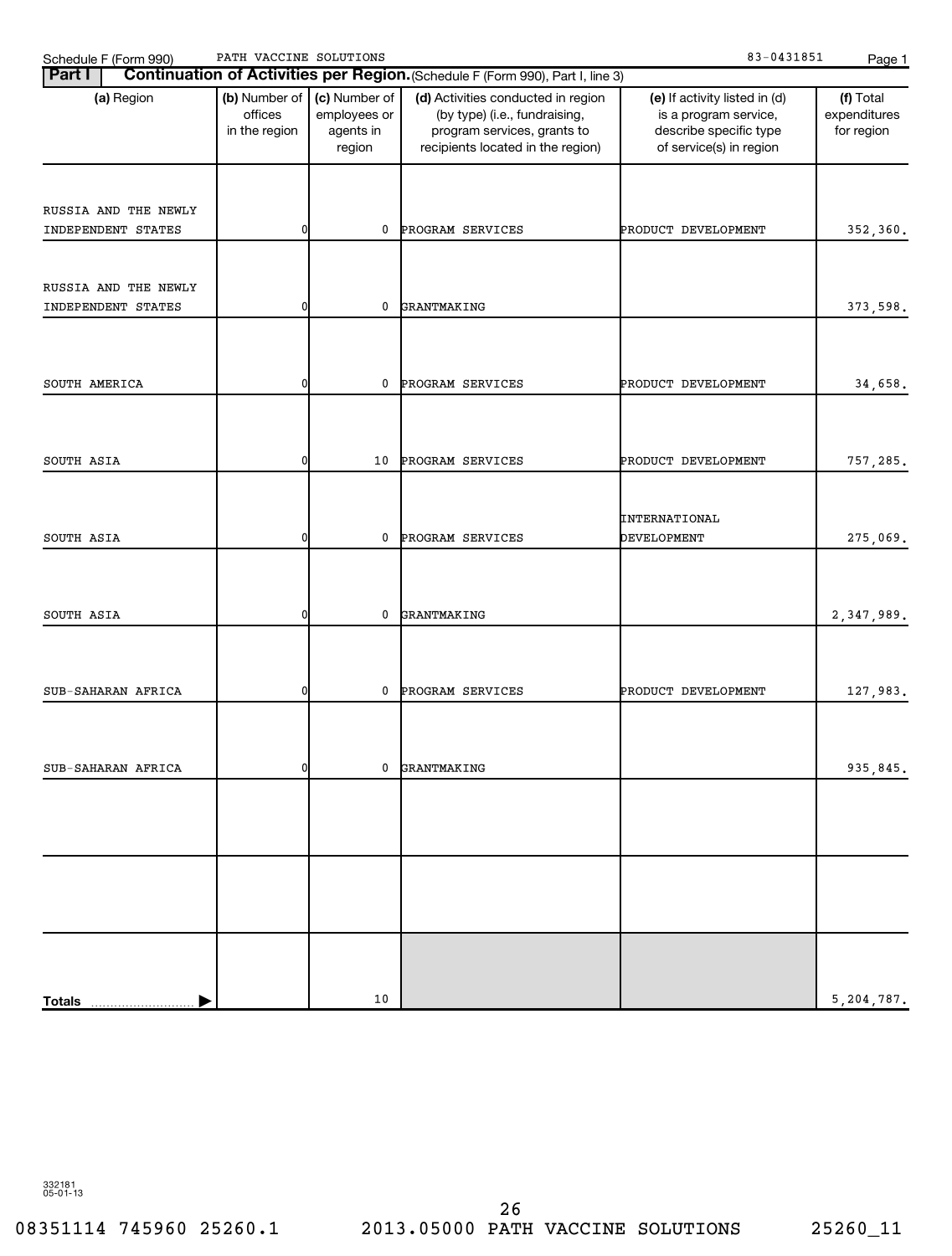| <b>EUROPE</b>     | PRODUCT DEVELOPMENT | 318.485. CHECK/WIRE |  |
|-------------------|---------------------|---------------------|--|
|                   |                     |                     |  |
| RUSSIA AND THE    |                     |                     |  |
| NEWLY INDEPENDENT |                     |                     |  |
| <b>STATES</b>     | PRODUCT DEVELOPMENT | 373.598. CHECK/WIRE |  |

**2** Enter total number of recipient organizations listed above that are recognized as charities by the foreign country, recognized as tax-exempt by the IRS, or for which the grantee or counsel has provided a section  $501(c)(3)$  equivalency letter

**3** Enter total number of other organizations or entities |

**Schedule F (Form 990) 2013**

13 5

recipient who received more than \$5,000. Part II can be duplicated if additional space is needed.

PATH VACCINE SOLUTIONS

## **(a)** Name of organization (b) IRS code section (c) Region (c) Region (d) Purpose of (e) Amount (f) Manner of (g) Amount of (h) Description (i) (a) Name of organization (f) IRS code section (c) Region (d) Purpose of (d) Am (b) IRS code section and EIN (if applicable) (a) Name of organization  $\begin{bmatrix} (b) \\ (c) \end{bmatrix}$  Region  $\begin{bmatrix} (c) \\ (d) \end{bmatrix}$  Purpose of grant (e) Amount of cash grant (f) Manner of cash disbursement (g) Amount of non-cash assistance (h) Description of non-cash assistance (i) Method of valuation (book, FMV, appraisal, other) EAST ASIA AND PACIFIC PRODUCT DEVELOPMENT | 171,532.CHECK/WIRE | 0 EAST ASIA AND PACIFIC PRODUCT DEVELOPMENT 1.145,996.CHECK/WIRE 0. EUROPE PRODUCT DEVELOPMENT 75,000.CHECK/WIRE 0. EUROPE PRODUCT DEVELOPMENT | 112,292.CHECK/WIRE | 0. EUROPE PRODUCT DEVELOPMENT | 121,554.CHECK/WIRE | 0 EUROPE PRODUCT DEVELOPMENT 176,575.CHECK/WIRE 0.

27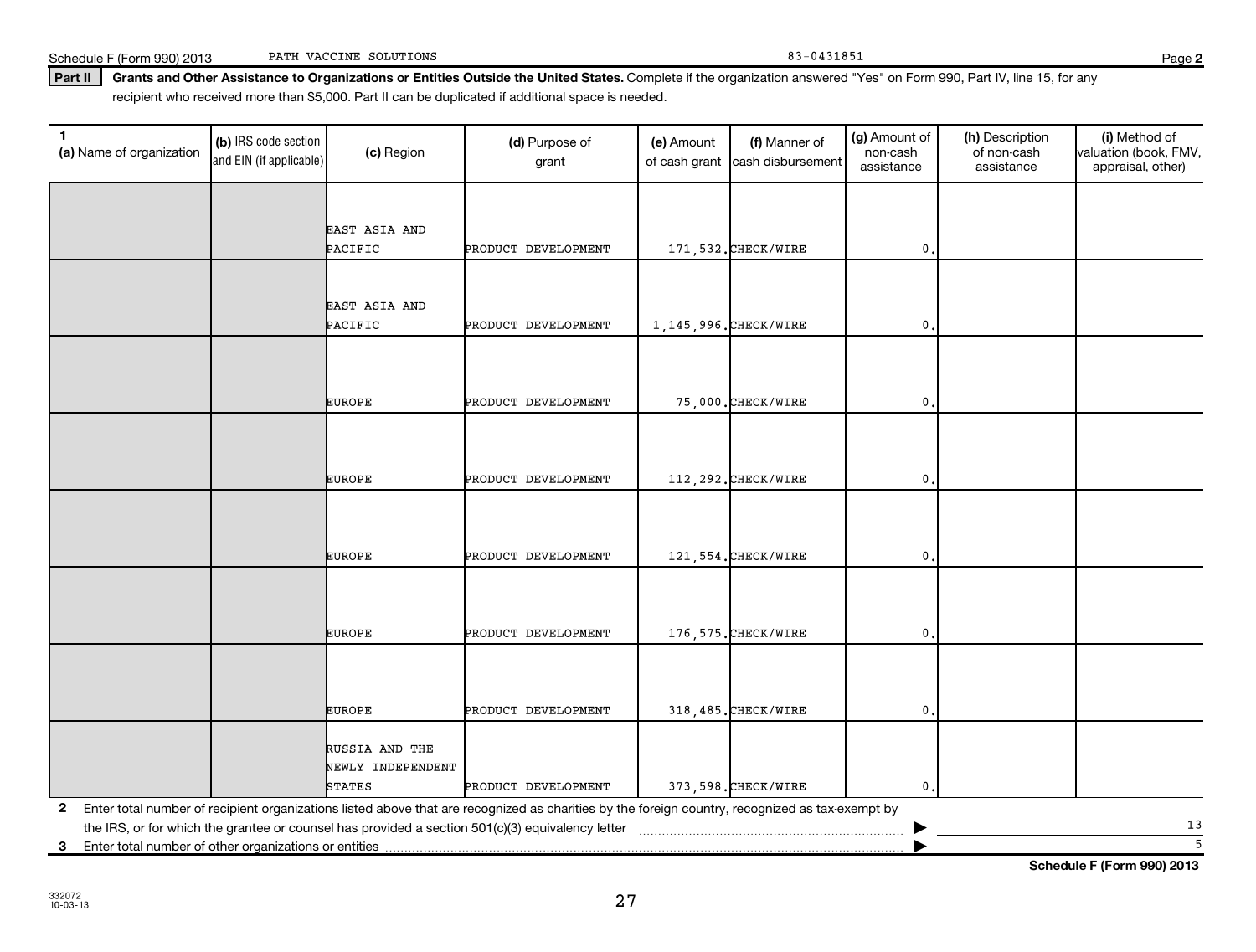| PATH VACCINE SOLUTIONS<br>Schedule F (Form 990) |                          |                                                 |            | 83-0431851<br>Page 2                                                                                                                         |                             |                                    |                                         |                                              |                                                             |
|-------------------------------------------------|--------------------------|-------------------------------------------------|------------|----------------------------------------------------------------------------------------------------------------------------------------------|-----------------------------|------------------------------------|-----------------------------------------|----------------------------------------------|-------------------------------------------------------------|
| Part II                                         |                          |                                                 |            | Continuation of Grants and Other Assistance to Organizations or Entities Outside the United States. (Schedule F (Form 990), Part II, line 1) |                             |                                    |                                         |                                              |                                                             |
| $\mathbf{1}$                                    | (a) Name of organization | (b) IRS code section<br>and EIN (if applicable) | (c) Region | (d) Purpose of<br>grant                                                                                                                      | (e) Amount<br>of cash grant | (f) Manner of<br>cash disbursement | (g) Amount of<br>non-cash<br>assistance | (h) Description<br>of non-cash<br>assistance | (i) Method of<br>valuation (book, FMV,<br>appraisal, other) |
|                                                 |                          |                                                 | SOUTH ASIA | <b>INTERNATIONAL</b><br>DEVELOPMENT                                                                                                          |                             | 58,593. CHECK/WIRE                 | $\mathbf 0$                             |                                              |                                                             |
|                                                 |                          |                                                 | SOUTH ASIA | <b>INTERNATIONAL</b><br>DEVELOPMENT                                                                                                          |                             | 68,749. CHECK/WIRE                 | $\mathbf{0}$                            |                                              |                                                             |
|                                                 |                          |                                                 | SOUTH ASIA | PRODUCT DEVELOPMENT                                                                                                                          |                             | 18, 261. CHECK/WIRE                | 0                                       |                                              |                                                             |
|                                                 |                          |                                                 | SOUTH ASIA | PRODUCT DEVELOPMENT                                                                                                                          |                             | 34,000. CHECK/WIRE                 | $\mathbf{0}$                            |                                              |                                                             |
|                                                 |                          |                                                 | SOUTH ASIA | PRODUCT DEVELOPMENT                                                                                                                          |                             | 98, 919. CHECK/WIRE                | $\mathbf 0$                             |                                              |                                                             |
|                                                 |                          |                                                 | SOUTH ASIA | PRODUCT DEVELOPMENT                                                                                                                          |                             | 99,402. CHECK/WIRE                 | $\mathbf{0}$                            |                                              |                                                             |
|                                                 |                          |                                                 | SOUTH ASIA | PRODUCT DEVELOPMENT                                                                                                                          |                             | 124,406. CHECK/WIRE                | $\mathbf{0}$                            |                                              |                                                             |
|                                                 |                          |                                                 | SOUTH ASIA | PRODUCT DEVELOPMENT                                                                                                                          |                             | 174, 911. CHECK/WIRE               | 0                                       |                                              |                                                             |
|                                                 |                          |                                                 | SOUTH ASIA | PRODUCT DEVELOPMENT                                                                                                                          |                             | 200,000. CHECK/WIRE                | $\mathbf 0$ .                           |                                              |                                                             |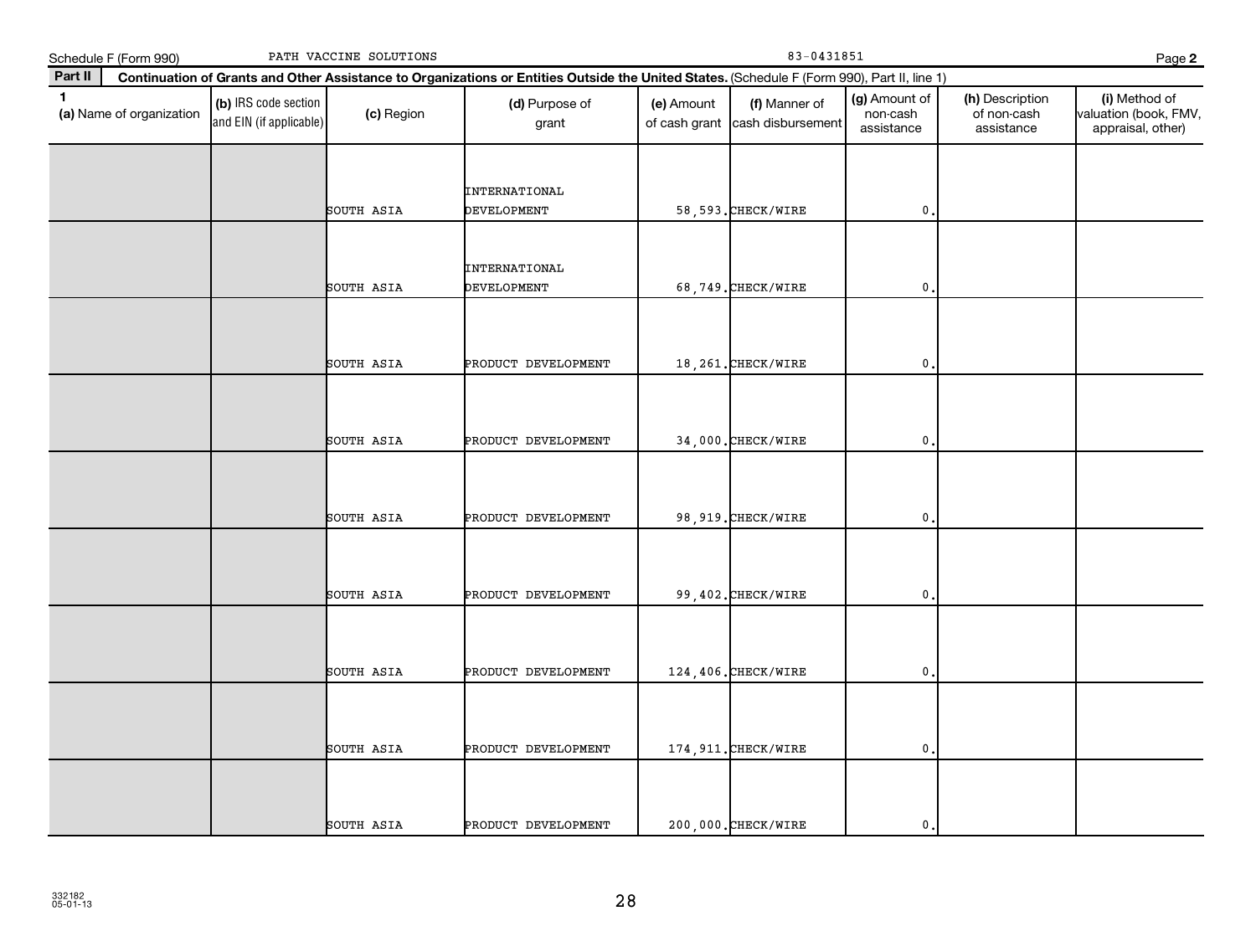|              | Schedule F (Form 990)    |                                                 | PATH VACCINE SOLUTIONS       |                                                                                                                                              |            | Page 2                                           |                                         |                                              |                                                             |  |  |  |
|--------------|--------------------------|-------------------------------------------------|------------------------------|----------------------------------------------------------------------------------------------------------------------------------------------|------------|--------------------------------------------------|-----------------------------------------|----------------------------------------------|-------------------------------------------------------------|--|--|--|
| Part II      |                          |                                                 |                              | Continuation of Grants and Other Assistance to Organizations or Entities Outside the United States. (Schedule F (Form 990), Part II, line 1) |            |                                                  |                                         |                                              |                                                             |  |  |  |
| $\mathbf{1}$ | (a) Name of organization | (b) IRS code section<br>and EIN (if applicable) | (c) Region                   | (d) Purpose of<br>grant                                                                                                                      | (e) Amount | (f) Manner of<br>of cash grant cash disbursement | (g) Amount of<br>non-cash<br>assistance | (h) Description<br>of non-cash<br>assistance | (i) Method of<br>valuation (book, FMV,<br>appraisal, other) |  |  |  |
|              |                          |                                                 | SOUTH ASIA                   | PRODUCT DEVELOPMENT                                                                                                                          |            | 271,688. CHECK/WIRE                              | $\mathbf{0}$                            |                                              |                                                             |  |  |  |
|              |                          |                                                 |                              |                                                                                                                                              |            |                                                  |                                         |                                              |                                                             |  |  |  |
|              |                          |                                                 | SOUTH ASIA                   | PRODUCT DEVELOPMENT                                                                                                                          |            | 298,054. CHECK/WIRE                              | $\mathbf{0}$                            |                                              |                                                             |  |  |  |
|              |                          |                                                 | SOUTH ASIA                   | PRODUCT DEVELOPMENT                                                                                                                          |            | 375,690. CHECK/WIRE                              | 0                                       |                                              |                                                             |  |  |  |
|              |                          |                                                 | SOUTH ASIA                   | PRODUCT DEVELOPMENT                                                                                                                          |            | 523,035. CHECK/WIRE                              | $\mathbf{0}$                            |                                              |                                                             |  |  |  |
|              |                          |                                                 | <b>SUB SAHARAN</b><br>AFRICA | PRODUCT DEVELOPMENT                                                                                                                          |            | 935, 845. CHECK/WIRE                             | 0                                       |                                              |                                                             |  |  |  |
|              |                          |                                                 | EAST ASIA AND<br>PACIFIC     | PRODUCT DEVELOPMENT                                                                                                                          |            | $-98, 165.$ CHECK/WIRE                           | $\mathbf{0}$                            |                                              |                                                             |  |  |  |
|              |                          |                                                 |                              |                                                                                                                                              |            |                                                  |                                         |                                              |                                                             |  |  |  |
|              |                          |                                                 |                              |                                                                                                                                              |            |                                                  |                                         |                                              |                                                             |  |  |  |
|              |                          |                                                 |                              |                                                                                                                                              |            |                                                  |                                         |                                              |                                                             |  |  |  |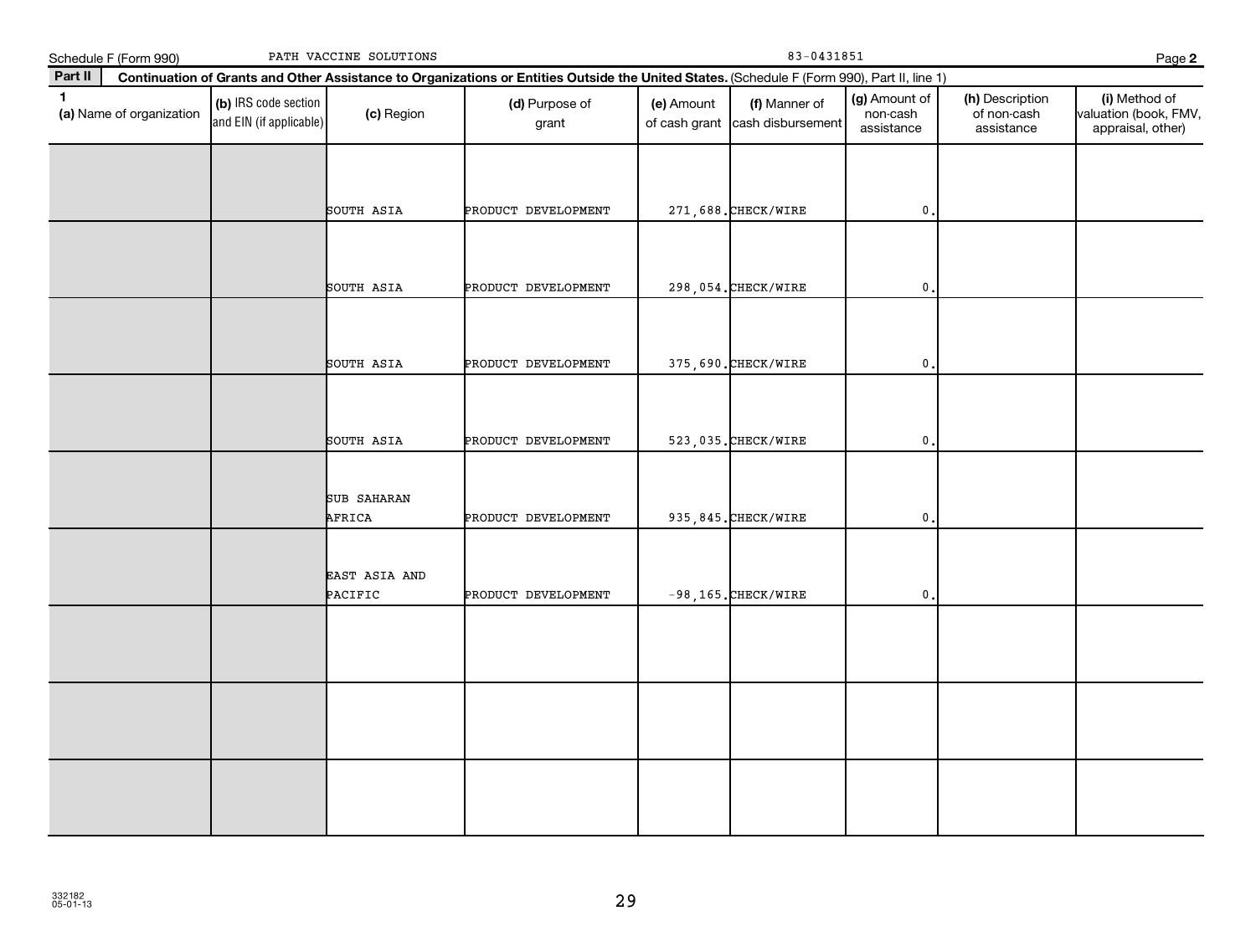| Part III can be duplicated if additional space is needed. |            |                             |                             |                                    |                                         |                                           |                                                                |
|-----------------------------------------------------------|------------|-----------------------------|-----------------------------|------------------------------------|-----------------------------------------|-------------------------------------------|----------------------------------------------------------------|
| (a) Type of grant or assistance                           | (b) Region | (c) Number of<br>recipients | (d) Amount of<br>cash grant | (e) Manner of<br>cash disbursement | (f) Amount of<br>non-cash<br>assistance | (g) Description of<br>non-cash assistance | (h) Method of<br>valuation<br>(book, FMV,<br>appraisal, other) |
|                                                           |            |                             |                             |                                    |                                         |                                           |                                                                |
|                                                           |            |                             |                             |                                    |                                         |                                           |                                                                |
|                                                           |            |                             |                             |                                    |                                         |                                           |                                                                |
|                                                           |            |                             |                             |                                    |                                         |                                           |                                                                |
|                                                           |            |                             |                             |                                    |                                         |                                           |                                                                |
|                                                           |            |                             |                             |                                    |                                         |                                           |                                                                |
|                                                           |            |                             |                             |                                    |                                         |                                           |                                                                |
|                                                           |            |                             |                             |                                    |                                         |                                           |                                                                |
|                                                           |            |                             |                             |                                    |                                         |                                           |                                                                |
|                                                           |            |                             |                             |                                    |                                         |                                           |                                                                |
|                                                           |            |                             |                             |                                    |                                         |                                           |                                                                |
|                                                           |            |                             |                             |                                    |                                         |                                           |                                                                |
|                                                           |            |                             |                             |                                    |                                         |                                           |                                                                |
|                                                           |            |                             |                             |                                    |                                         |                                           |                                                                |

Part III Grants and Other Assistance to Individuals Outside the United States. Complete if the organization answered "Yes" on Form 990, Part IV, line 16.

Schedule F (Form 990) 2013 PATH VACCINE SOLUTIONS 83-0431851

PATH VACCINE SOLUTIONS

**Schedule F (Form 990) 2013**

**3**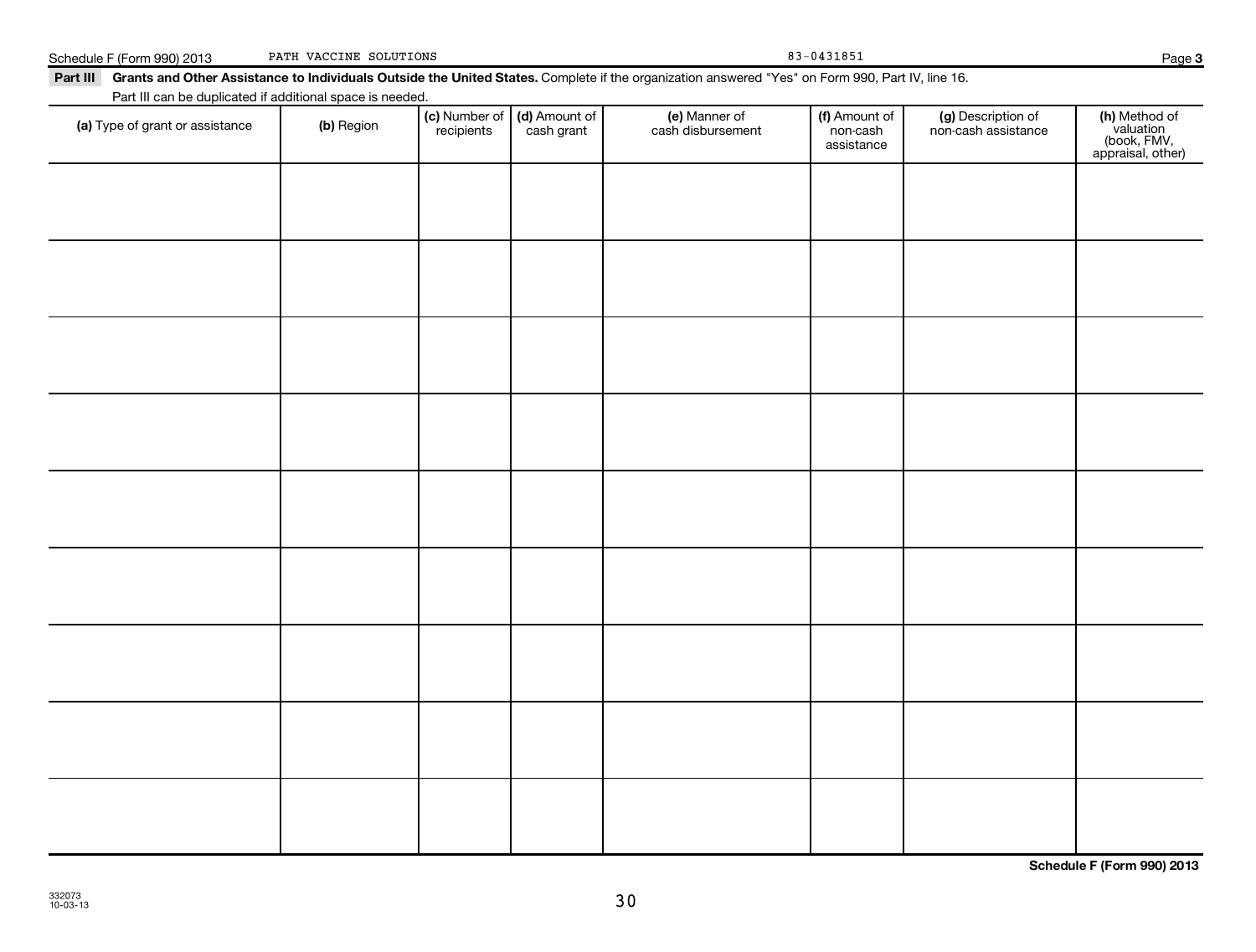|--|--|--|

| 1.           | Was the organization a U.S. transferor of property to a foreign corporation during the tax year? If "Yes," the<br>organization may be required to file Form 926, Return by a U.S. Transferor of Property to a Foreign<br>Corporation (see Instructions for Form 926)                                                                                            | $\mathbf{X}$<br>Yes |                                |
|--------------|-----------------------------------------------------------------------------------------------------------------------------------------------------------------------------------------------------------------------------------------------------------------------------------------------------------------------------------------------------------------|---------------------|--------------------------------|
| $\mathbf{2}$ | Did the organization have an interest in a foreign trust during the tax year? If "Yes," the organization<br>may be required to file Form 3520, Annual Return to Report Transactions with Foreign Trusts and<br>Receipt of Certain Foreign Gifts, and/or Form 3520-A, Annual Information Return of Foreign Trust With                                            | Yes                 | X                              |
| 3            | Did the organization have an ownership interest in a foreign corporation during the tax year? If "Yes,"<br>the organization may be required to file Form 5471, Information Return of U.S. Persons With Respect To                                                                                                                                               | Yes                 | $\mathbf{x}$<br>N <sub>0</sub> |
| 4            | Was the organization a direct or indirect shareholder of a passive foreign investment company or a<br>qualified electing fund during the tax year? If "Yes," the organization may be required to file Form 8621,<br>Information Return by a Shareholder of a Passive Foreign Investment Company or Qualified Electing Fund.<br>(see Instructions for Form 8621) | Yes                 | X                              |
| 5            | Did the organization have an ownership interest in a foreign partnership during the tax year? If "Yes,"<br>the organization may be required to file Form 8865, Return of U.S. Persons With Respect To Certain                                                                                                                                                   | Yes                 | x                              |
| 6            | Did the organization have any operations in or related to any boycotting countries during the tax year? If<br>"Yes," the organization may be required to file Form 5713, International Boycott Report. (see Instructions<br>for Form 5713)                                                                                                                      | Yes                 |                                |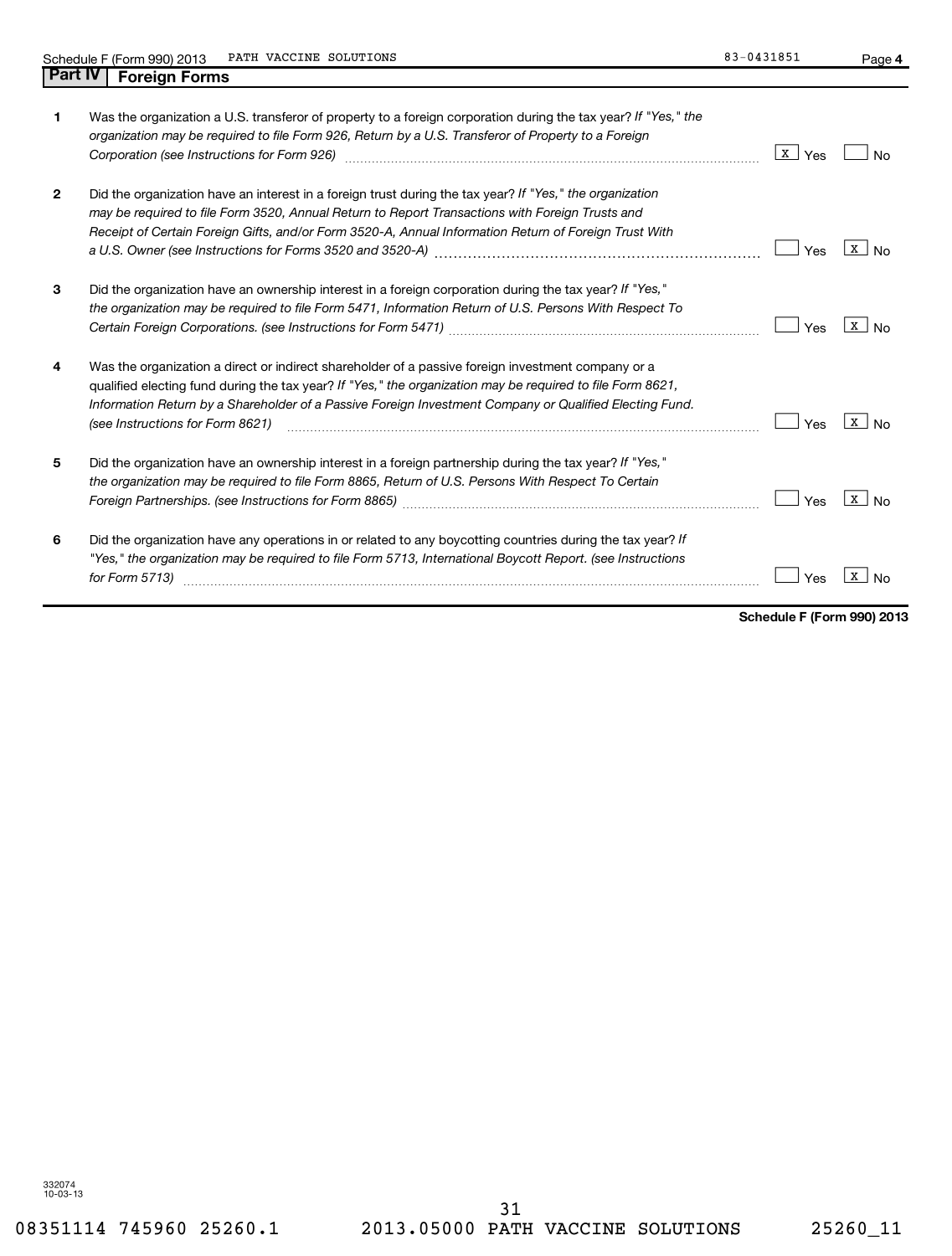| Provide the information required by Part I, line 2 (monitoring of funds); Part I, line 3, column (f) (accounting method; amounts of<br>investments vs. expenditures per region); Part II, line 1 (accounting method); Part III (accounting method); and Part III, column (c)<br>(estimated number of recipients), as applicable. Also complete this part to provide any additional information. |
|-------------------------------------------------------------------------------------------------------------------------------------------------------------------------------------------------------------------------------------------------------------------------------------------------------------------------------------------------------------------------------------------------|
| PART I, LINE 2:                                                                                                                                                                                                                                                                                                                                                                                 |
| EXPLANATION: SUBRECIPIENTS ARE REQUIRED TO SUBMIT PROGRESS REPORTS, WHICH                                                                                                                                                                                                                                                                                                                       |
| ARE REVIEWED BY RESPONSIBLE PROGRAM MANAGERS AND PROGRAM ADMINISTRATORS                                                                                                                                                                                                                                                                                                                         |
| TO ENSURE THAT PROGRAM GOALS ARE ATTAINED IN ACCORDANCE WITH AGREEMENT                                                                                                                                                                                                                                                                                                                          |
| REQUIREMENTS. THE RESPONSIBLE PROGRAM MANAGERS AND PROGRAM ADMINISTRATORS                                                                                                                                                                                                                                                                                                                       |
| CONTACT SUBRECIPIENTS WITH QUESTIONS AND FOLLOW UP ON ANY CONCERNS. IN                                                                                                                                                                                                                                                                                                                          |
| SOME CASES, SUBAWARD TERMS MAY REQUIRE SPECIFIED DELIVERABLES IN ADDITION                                                                                                                                                                                                                                                                                                                       |
| TO, OR IN LIEU OF, TECHNICAL AND FINANCIAL REPORTS. DISCRETIONARY ON-SITE                                                                                                                                                                                                                                                                                                                       |
| VISITS ARE ALSO CONDUCTED TO EVALUATE BOTH COMPLIANCE WITH THE SCIENTIFIC                                                                                                                                                                                                                                                                                                                       |
| OBJECTIVES OF THE PROJECT AND APPROPRIATENESS OF THE SUBRECIPIENT'S                                                                                                                                                                                                                                                                                                                             |
| ADMINISTRATIVE SYSTEMS AND PROCESSES.                                                                                                                                                                                                                                                                                                                                                           |
|                                                                                                                                                                                                                                                                                                                                                                                                 |
|                                                                                                                                                                                                                                                                                                                                                                                                 |
|                                                                                                                                                                                                                                                                                                                                                                                                 |
|                                                                                                                                                                                                                                                                                                                                                                                                 |
|                                                                                                                                                                                                                                                                                                                                                                                                 |
|                                                                                                                                                                                                                                                                                                                                                                                                 |
|                                                                                                                                                                                                                                                                                                                                                                                                 |
|                                                                                                                                                                                                                                                                                                                                                                                                 |
|                                                                                                                                                                                                                                                                                                                                                                                                 |
|                                                                                                                                                                                                                                                                                                                                                                                                 |
|                                                                                                                                                                                                                                                                                                                                                                                                 |
|                                                                                                                                                                                                                                                                                                                                                                                                 |
|                                                                                                                                                                                                                                                                                                                                                                                                 |
|                                                                                                                                                                                                                                                                                                                                                                                                 |
|                                                                                                                                                                                                                                                                                                                                                                                                 |
|                                                                                                                                                                                                                                                                                                                                                                                                 |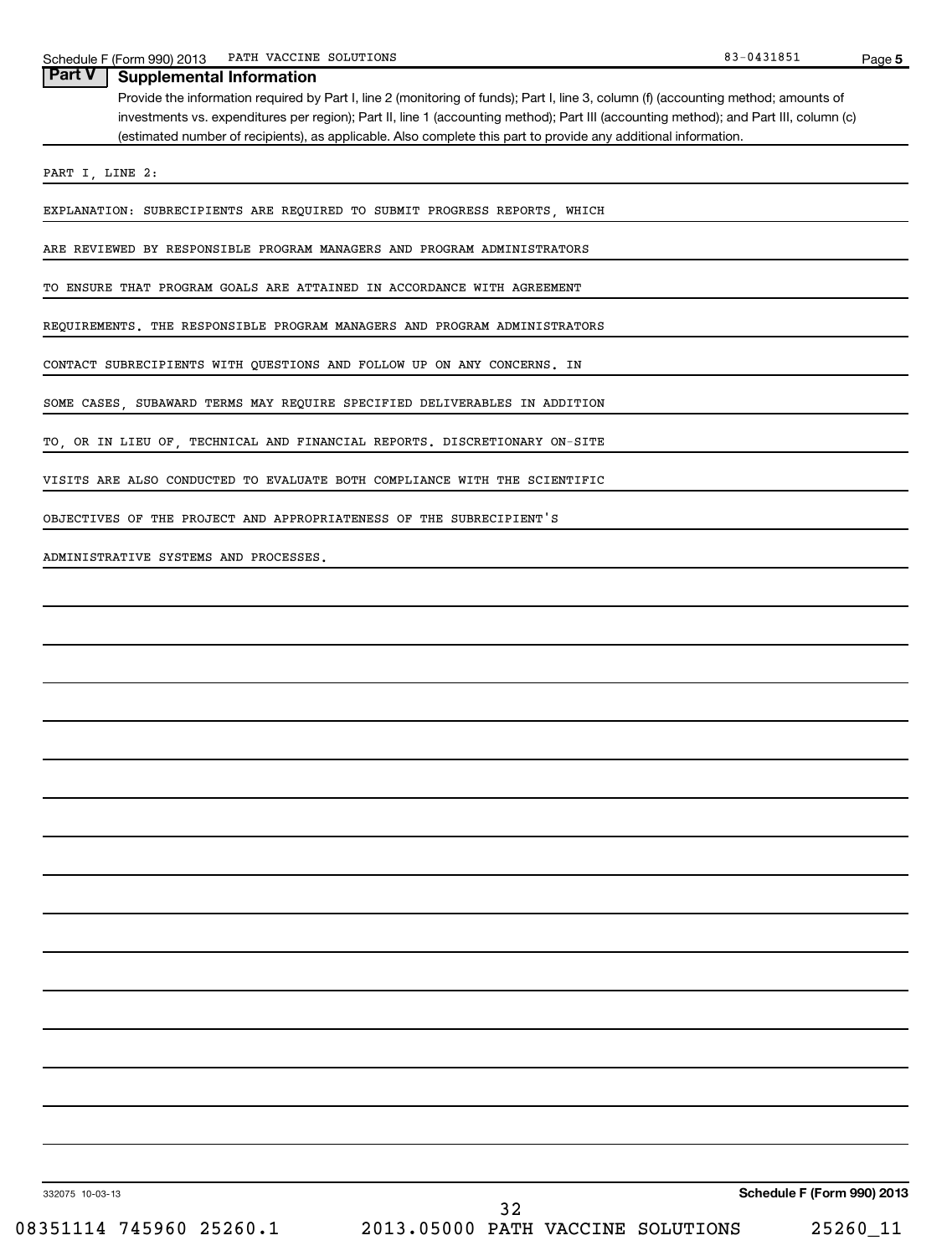| <b>SCHEDULE I</b>                                                                                                                                                                |            | Grants and Other Assistance to Organizations,                                                                                                                              |                             |                                         |                                               |                                           | OMB No. 1545-0047                                   |
|----------------------------------------------------------------------------------------------------------------------------------------------------------------------------------|------------|----------------------------------------------------------------------------------------------------------------------------------------------------------------------------|-----------------------------|-----------------------------------------|-----------------------------------------------|-------------------------------------------|-----------------------------------------------------|
| (Form 990)                                                                                                                                                                       |            | Governments, and Individuals in the United States                                                                                                                          |                             |                                         |                                               |                                           | 2013                                                |
| Department of the Treasury<br>Internal Revenue Service                                                                                                                           |            | Complete if the organization answered "Yes" to Form 990, Part IV, line 21 or 22.<br>Information about Schedule I (Form 990) and its instructions is at www irs gov/form990 | Attach to Form 990.         |                                         |                                               |                                           | <b>Open to Public</b><br>Inspection                 |
| Name of the organization<br>PATH VACCINE SOLUTIONS                                                                                                                               |            |                                                                                                                                                                            |                             |                                         |                                               |                                           | <b>Employer identification number</b><br>83-0431851 |
| Part I<br><b>General Information on Grants and Assistance</b>                                                                                                                    |            |                                                                                                                                                                            |                             |                                         |                                               |                                           |                                                     |
| Does the organization maintain records to substantiate the amount of the grants or assistance, the grantees' eligibility for the grants or assistance, and the selection<br>1.   |            |                                                                                                                                                                            |                             |                                         |                                               |                                           | $X$ Yes<br>l No                                     |
| 2 Describe in Part IV the organization's procedures for monitoring the use of grant funds in the United States                                                                   |            |                                                                                                                                                                            |                             |                                         |                                               |                                           |                                                     |
| Part II<br>Grants and Other Assistance to Governments and Organizations in the United States. Complete if the organization answered "Yes" to Form 990, Part IV, line 21, for any |            |                                                                                                                                                                            |                             |                                         |                                               |                                           |                                                     |
| recipient that received more than \$5,000. Part II can be duplicated if additional space is needed.                                                                              |            |                                                                                                                                                                            |                             |                                         | (f) Method of                                 |                                           |                                                     |
| 1 (a) Name and address of organization<br>or government                                                                                                                          | $(b)$ EIN  | (c) IRC section<br>if applicable                                                                                                                                           | (d) Amount of<br>cash grant | (e) Amount of<br>non-cash<br>assistance | valuation (book,<br>FMV, appraisal,<br>other) | (g) Description of<br>non-cash assistance | (h) Purpose of grant<br>or assistance               |
| THE BOARD OF TRUSTEES OF THE                                                                                                                                                     |            |                                                                                                                                                                            |                             |                                         |                                               |                                           |                                                     |
| UNIVERSITY OF ALABAMA - 701 20TH                                                                                                                                                 |            |                                                                                                                                                                            |                             |                                         |                                               |                                           |                                                     |
| STREET SOUTH, AB 1170                                                                                                                                                            |            |                                                                                                                                                                            |                             |                                         |                                               |                                           |                                                     |
| BIRMINGHAM, AL 35294-0111                                                                                                                                                        | 63-6005396 | 501(C)(3)                                                                                                                                                                  | 9,121                       | 0                                       |                                               |                                           | PRODUCT DEVELOPMENT                                 |
| UNIVERSITY OF WASHINGTON<br>4333 BROOKLYN AVE, NE, BOX 359472<br>SEATTLE, WA 98195                                                                                               | 91-6001537 | 501(C)(3)                                                                                                                                                                  | 13,087                      | 0                                       |                                               |                                           | PRODUCT DEVELOPMENT                                 |
| TULANE EDUCATIONAL FUND<br>1430 TULANE AVENUE TB-32<br>NEW ORLEANS, LA 70112-2632                                                                                                | 72-0423889 | 501(C)(3)                                                                                                                                                                  | 18,000                      | 0                                       |                                               |                                           | PRODUCT DEVELOPMENT                                 |
| JOHNS HOPKINS UNIVERSITY (JHU)<br>3400 N CHARLES ST<br>BALTIMORE, MD 21218                                                                                                       | 13-1687001 | 501(C)(3)                                                                                                                                                                  | 25,887                      | 0                                       |                                               |                                           | PRODUCT DEVELOPMENT                                 |
| CINCINNATI CHILDREN'S HOSPITAL<br>MEDICAL CENTER - 3333 BURNET<br>AVENUE - CINCINNATI, OH 45229                                                                                  | 31-0833936 | 501(C)(3)                                                                                                                                                                  | 27,144.                     | $\mathsf{0}$ .                          |                                               |                                           | PRODUCT DEVELOPMENT                                 |
| WALTER REED ARMY INSTITUTE OF                                                                                                                                                    |            |                                                                                                                                                                            |                             |                                         |                                               |                                           |                                                     |
| RESEARCH (WRAIR) - 503 ROBERT                                                                                                                                                    |            |                                                                                                                                                                            |                             |                                         |                                               |                                           |                                                     |
| GRANT DRIVE - SILVER SPRING, MD                                                                                                                                                  |            |                                                                                                                                                                            |                             |                                         |                                               |                                           |                                                     |
| 20910                                                                                                                                                                            | 52-0664528 | GOVERNMENT                                                                                                                                                                 | 27,500                      | 0.                                      |                                               |                                           | PRODUCT DEVELOPMENT                                 |
| Enter total number of section 501(c)(3) and government organizations listed in the line 1 table<br>$\mathbf{2}$                                                                  |            |                                                                                                                                                                            |                             |                                         |                                               |                                           | 17.                                                 |
| Enter total number of other organizations listed in the line 1 table<br>3                                                                                                        |            |                                                                                                                                                                            |                             |                                         |                                               |                                           | 5.                                                  |
| LHA For Paperwork Reduction Act Notice, see the Instructions for Form 990.                                                                                                       |            |                                                                                                                                                                            |                             |                                         |                                               |                                           | Schedule I (Form 990) (2013)                        |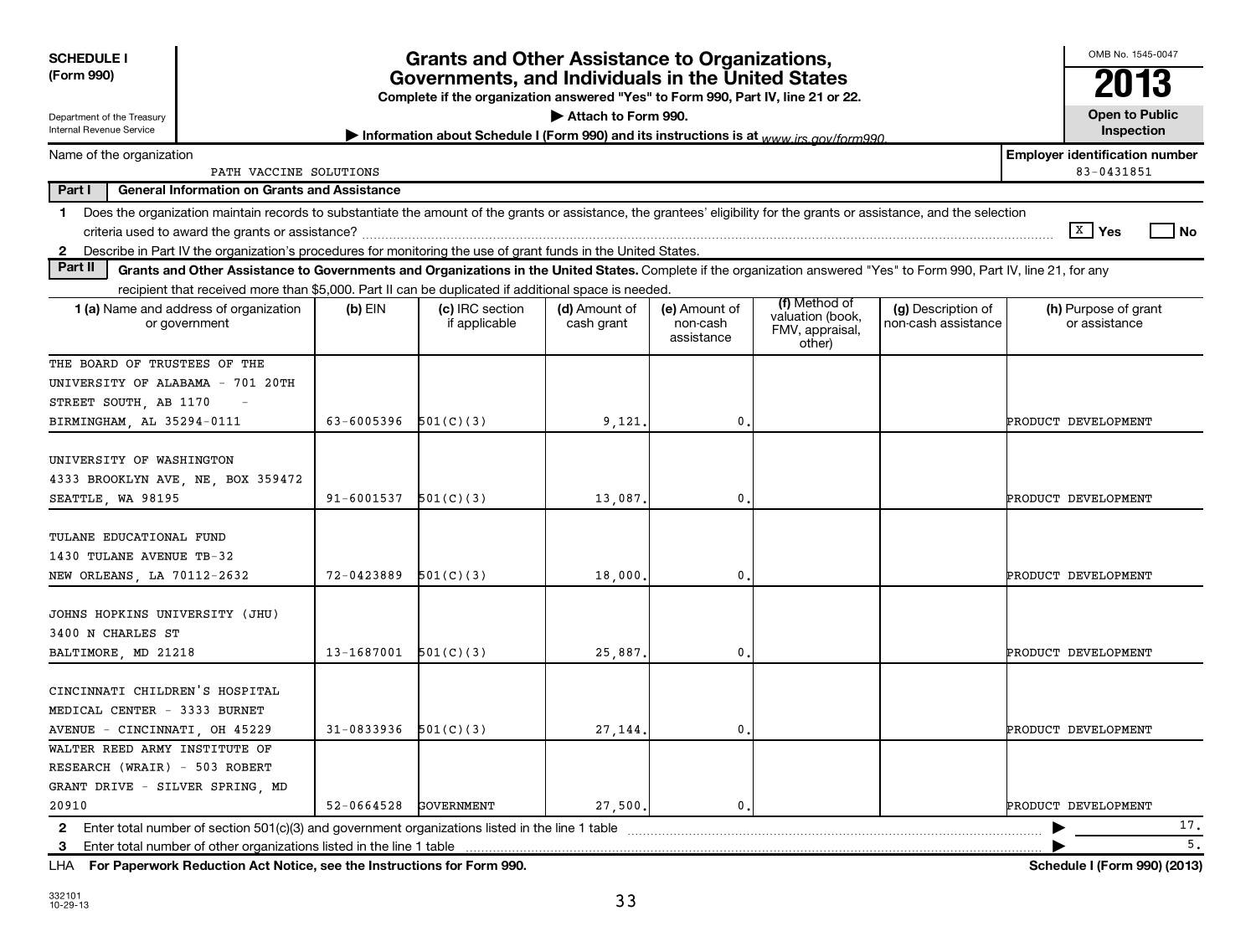**PART SET ASSET CONTINUATE SOLUTIONS**<br>**Part II** Continuation of Grants and Other Assistance to Governments and Organizations in the United States (Sch Schedule I (Form 990) PATH VACCINE SOLUTIONS Page 1

| Part II<br>Continuation of Grants and Other Assistance to Governments and Organizations in the United States (Schedule I (Form 990), Part II.) |                            |                                  |                             |                                         |                                                                |                                           |                                       |
|------------------------------------------------------------------------------------------------------------------------------------------------|----------------------------|----------------------------------|-----------------------------|-----------------------------------------|----------------------------------------------------------------|-------------------------------------------|---------------------------------------|
| (a) Name and address of<br>organization or government                                                                                          | $(b)$ EIN                  | (c) IRC section<br>if applicable | (d) Amount of<br>cash grant | (e) Amount of<br>non-cash<br>assistance | (f) Method of<br>valuation<br>(book, FMV,<br>appraisal, other) | (g) Description of<br>non-cash assistance | (h) Purpose of grant<br>or assistance |
| BIOPROCESS TECHNOLOGY CONSULTANTS                                                                                                              |                            |                                  |                             |                                         |                                                                |                                           |                                       |
| INC. (BPTC) - 12 GILL STREET                                                                                                                   |                            |                                  |                             |                                         |                                                                |                                           |                                       |
| SUITE 5450 - WOBURN, MA 01801                                                                                                                  | $10-0002382$ N/A           |                                  | 27,537.                     | $\mathbf{0}$                            |                                                                |                                           | PRODUCT DEVELOPMENT                   |
|                                                                                                                                                |                            |                                  |                             |                                         |                                                                |                                           |                                       |
| SEATTLE CHILDREN'S HOSPITAL                                                                                                                    |                            |                                  |                             |                                         |                                                                |                                           |                                       |
| 4800 SAND POINT WAY NE                                                                                                                         |                            |                                  |                             |                                         |                                                                |                                           |                                       |
| SEATTLE, WA 98105                                                                                                                              | $91-1156519$ $501(C)(3)$   |                                  | 30,179                      | 0                                       |                                                                |                                           | PRODUCT DEVELOPMENT                   |
| BOARD OF TRUSTEES OF LELAND                                                                                                                    |                            |                                  |                             |                                         |                                                                |                                           |                                       |
| STANFORD JUNIOR UNIVERSITY - 340                                                                                                               |                            |                                  |                             |                                         |                                                                |                                           |                                       |
| PANAMA ST - STANFORD, CA                                                                                                                       |                            |                                  |                             |                                         |                                                                |                                           |                                       |
| 94305-6203                                                                                                                                     | 94-1156365                 | 501(C)(3)                        | 34,235                      | $\mathbf 0$                             |                                                                |                                           | PRODUCT DEVELOPMENT                   |
|                                                                                                                                                |                            |                                  |                             |                                         |                                                                |                                           |                                       |
| UNIVERSITY OF WASHINGTON                                                                                                                       |                            |                                  |                             |                                         |                                                                |                                           |                                       |
| 4333 BROOKLYN AVE, NE, BOX 359472                                                                                                              |                            |                                  |                             |                                         |                                                                |                                           |                                       |
| SEATTLE, WA 98195                                                                                                                              | $91-6001537$ $501(C)(3)$   |                                  | 39,212.                     | $\mathbf{0}$                            |                                                                |                                           | PRODUCT DEVELOPMENT                   |
| TUFTS UNIVERSITY                                                                                                                               |                            |                                  |                             |                                         |                                                                |                                           |                                       |
| 136 HARRISON AVENUE                                                                                                                            |                            |                                  |                             |                                         |                                                                |                                           |                                       |
| BOSTON, MA 02111                                                                                                                               | $04 - 2103634$ $501(C)(3)$ |                                  | 42,096                      | 0                                       |                                                                |                                           | PRODUCT DEVELOPMENT                   |
| WALTER REED ARMY INSTITUTE OF                                                                                                                  |                            |                                  |                             |                                         |                                                                |                                           |                                       |
| RESEARCH (WRAIR) - 503 ROBERT                                                                                                                  |                            |                                  |                             |                                         |                                                                |                                           |                                       |
| GRANT DRIVE - SILVER SPRING, MD                                                                                                                |                            |                                  |                             |                                         |                                                                |                                           |                                       |
| 20910                                                                                                                                          | 52-0664528                 | <b>GOVERNMENT</b>                | 42,258                      | 0                                       |                                                                |                                           | PRODUCT DEVELOPMENT                   |
|                                                                                                                                                |                            |                                  |                             |                                         |                                                                |                                           |                                       |
| OKLAHOMA STATE UNIVERSITY                                                                                                                      |                            |                                  |                             |                                         |                                                                |                                           |                                       |
| 203 WHITEHURST HALL                                                                                                                            |                            |                                  |                             |                                         |                                                                |                                           |                                       |
| STILLWATER, OK 74078                                                                                                                           | 73-6017987                 | GOVERNMENT                       | 60,000                      | $\mathbf{0}$                            |                                                                |                                           | PRODUCT DEVELOPMENT                   |
|                                                                                                                                                |                            |                                  |                             |                                         |                                                                |                                           |                                       |
| JOHNS HOPKINS UNIVERSITY (JHU)                                                                                                                 |                            |                                  |                             |                                         |                                                                |                                           |                                       |
| 3400 N CHARLES ST                                                                                                                              |                            |                                  |                             |                                         |                                                                |                                           |                                       |
| BALTIMORE, MD 21218                                                                                                                            | $13-1687001$ $501(C)(3)$   |                                  | 63,215                      | 0                                       |                                                                |                                           | PRODUCT DEVELOPMENT                   |
|                                                                                                                                                |                            |                                  |                             |                                         |                                                                |                                           |                                       |
| JOHNS HOPKINS UNIVERSITY (JHU)                                                                                                                 |                            |                                  |                             |                                         |                                                                |                                           |                                       |
| 3400 N CHARLES ST                                                                                                                              |                            |                                  |                             |                                         |                                                                |                                           |                                       |
| BALTIMORE, MD 21218                                                                                                                            | $13-1687001$ $501(C)(3)$   |                                  | 69, 353.                    | $\mathbf{0}$ .                          |                                                                |                                           | PRODUCT DEVELOPMENT                   |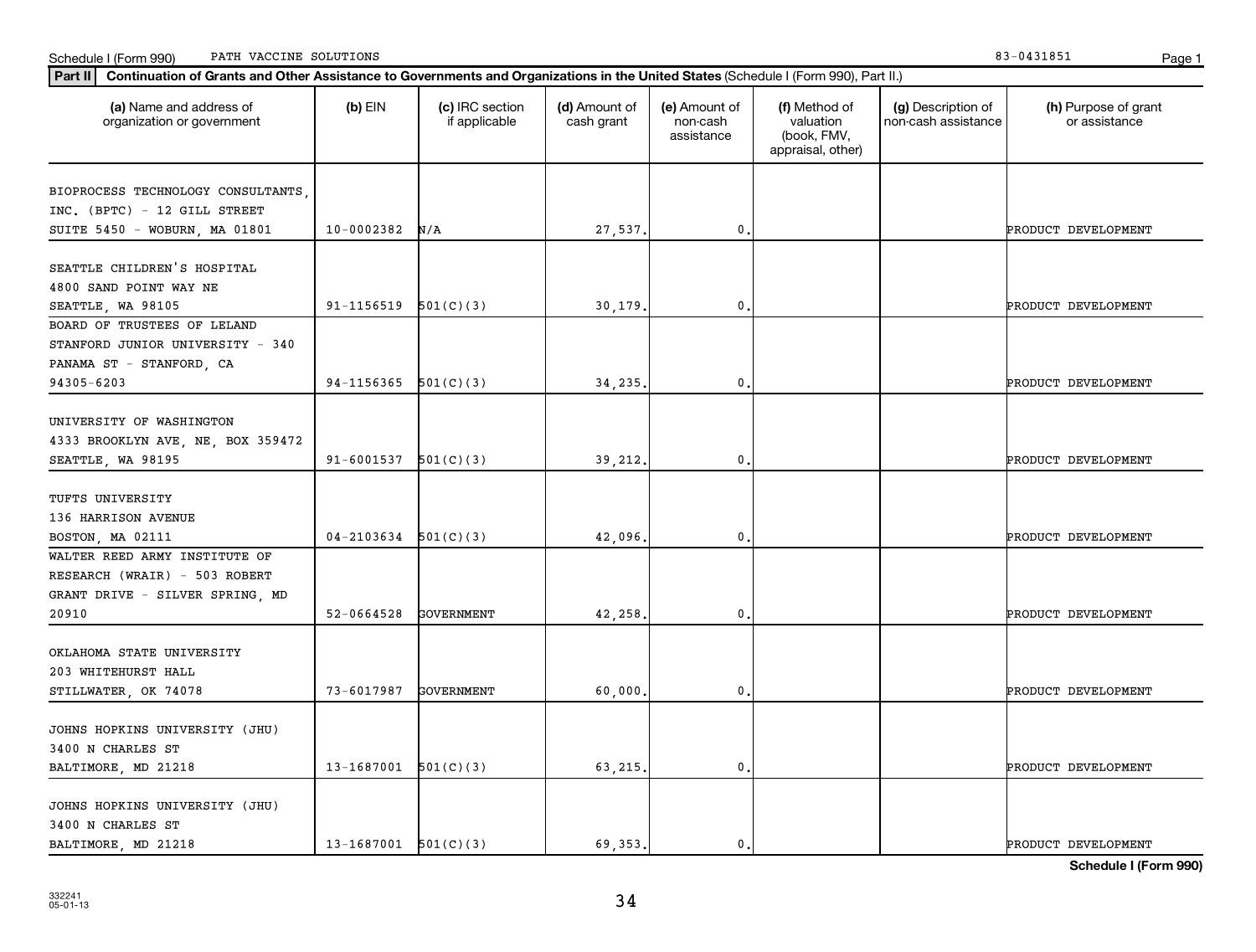Schedule I (Form 990) Page 1 PATH VACCINE SOLUTIONS 83-0431851

| Continuation of Grants and Other Assistance to Governments and Organizations in the United States (Schedule I (Form 990), Part II.)<br>  Part II |                          |                                  |                             |                                         |                                                                |                                           |                                       |
|--------------------------------------------------------------------------------------------------------------------------------------------------|--------------------------|----------------------------------|-----------------------------|-----------------------------------------|----------------------------------------------------------------|-------------------------------------------|---------------------------------------|
| (a) Name and address of<br>organization or government                                                                                            | $(b)$ EIN                | (c) IRC section<br>if applicable | (d) Amount of<br>cash grant | (e) Amount of<br>non-cash<br>assistance | (f) Method of<br>valuation<br>(book, FMV,<br>appraisal, other) | (g) Description of<br>non-cash assistance | (h) Purpose of grant<br>or assistance |
| UNIVERSITY OF PITTSBURGH                                                                                                                         |                          |                                  |                             |                                         |                                                                |                                           |                                       |
| OFFICE OF RESEARCH 123 UNIVERSITY                                                                                                                |                          |                                  |                             |                                         |                                                                |                                           |                                       |
| PLACE, LOWER LOBBY                                                                                                                               |                          |                                  |                             |                                         |                                                                |                                           |                                       |
| PITTSBURGH, PA 1                                                                                                                                 | $25-0965591$ $501(C)(3)$ |                                  | 88,084.                     | 0                                       |                                                                |                                           | PRODUCT DEVELOPMENT                   |
| FAMILY HEALTH INTERNATIONAL (FHI)<br>360 - P.O. BOX 13950 2224 E. NC<br>HWY 54 - DURHAM, NC 27713                                                | 23-7413005               | 501(C)(3)                        | 100,000.                    | 0                                       |                                                                |                                           | PRODUCT DEVELOPMENT                   |
|                                                                                                                                                  |                          |                                  |                             |                                         |                                                                |                                           |                                       |
| SEATTLE CHILDREN'S HOSPITAL                                                                                                                      |                          |                                  |                             |                                         |                                                                |                                           |                                       |
| 4800 SAND POINT WAY NE                                                                                                                           |                          |                                  |                             |                                         |                                                                |                                           |                                       |
| SEATTLE, WA 98105                                                                                                                                | $91-1156519$ $501(C)(3)$ |                                  | 111,816.                    | 0                                       |                                                                |                                           | PRODUCT DEVELOPMENT                   |
| CENTERS FOR DISEASE CONTROL AND<br>PREVENTION (CDC - 1600 CLIFTON<br>ROAD - ATLANTA, GA 30333                                                    | 58-6051157               | GOVERNMENT                       | 123,746.                    | 0                                       |                                                                |                                           | PRODUCT DEVELOPMENT                   |
| JOHNS HOPKINS UNIVERSITY (JHU)<br>3400 N CHARLES ST<br>BALTIMORE, MD 21218                                                                       | 13-1687001               | 501(C)(3)                        | 138,713.                    | 0                                       |                                                                |                                           | PRODUCT DEVELOPMENT                   |
| WALTER REED ARMY INSTITUTE OF                                                                                                                    |                          |                                  |                             |                                         |                                                                |                                           |                                       |
| RESEARCH (WRAIR) - 503 ROBERT<br>GRANT DRIVE - SILVER SPRING, MD                                                                                 |                          |                                  |                             |                                         |                                                                |                                           |                                       |
| 20910                                                                                                                                            | 52-0664528               | <b>GOVERNMENT</b>                | 139,837.                    | 0                                       |                                                                |                                           | PRODUCT DEVELOPMENT                   |
| WALTER REED ARMY INSTITUTE OF<br>RESEARCH (WRAIR) - 503 ROBERT<br>GRANT DRIVE - SILVER SPRING, MD                                                |                          |                                  |                             |                                         |                                                                |                                           |                                       |
| 20910                                                                                                                                            | 52-0664528               | <b>GOVERNMENT</b>                | 160,000.                    | 0                                       |                                                                |                                           | PRODUCT DEVELOPMENT                   |
| UNIVERSITY OF ALABAMA AT<br>BIRMINGHAM - 701 20TH STREET<br>SOUTH, AB 1170<br>- BIRMINGHAM, AL                                                   |                          |                                  |                             |                                         |                                                                |                                           |                                       |
| 35294-0111                                                                                                                                       | 63-6005396               | 501(C)(3)                        | 183,350.                    | 0                                       |                                                                |                                           | PRODUCT DEVELOPMENT                   |
| FINA BIOSOLUTIONS LLC<br>9610 MEDICAL CENTER DRIVE SUITE 2<br>ROCKVILLE, MD 20850                                                                | 20-5448275               | N/A                              | 193,453.                    | 0.                                      |                                                                |                                           | PRODUCT DEVELOPMENT                   |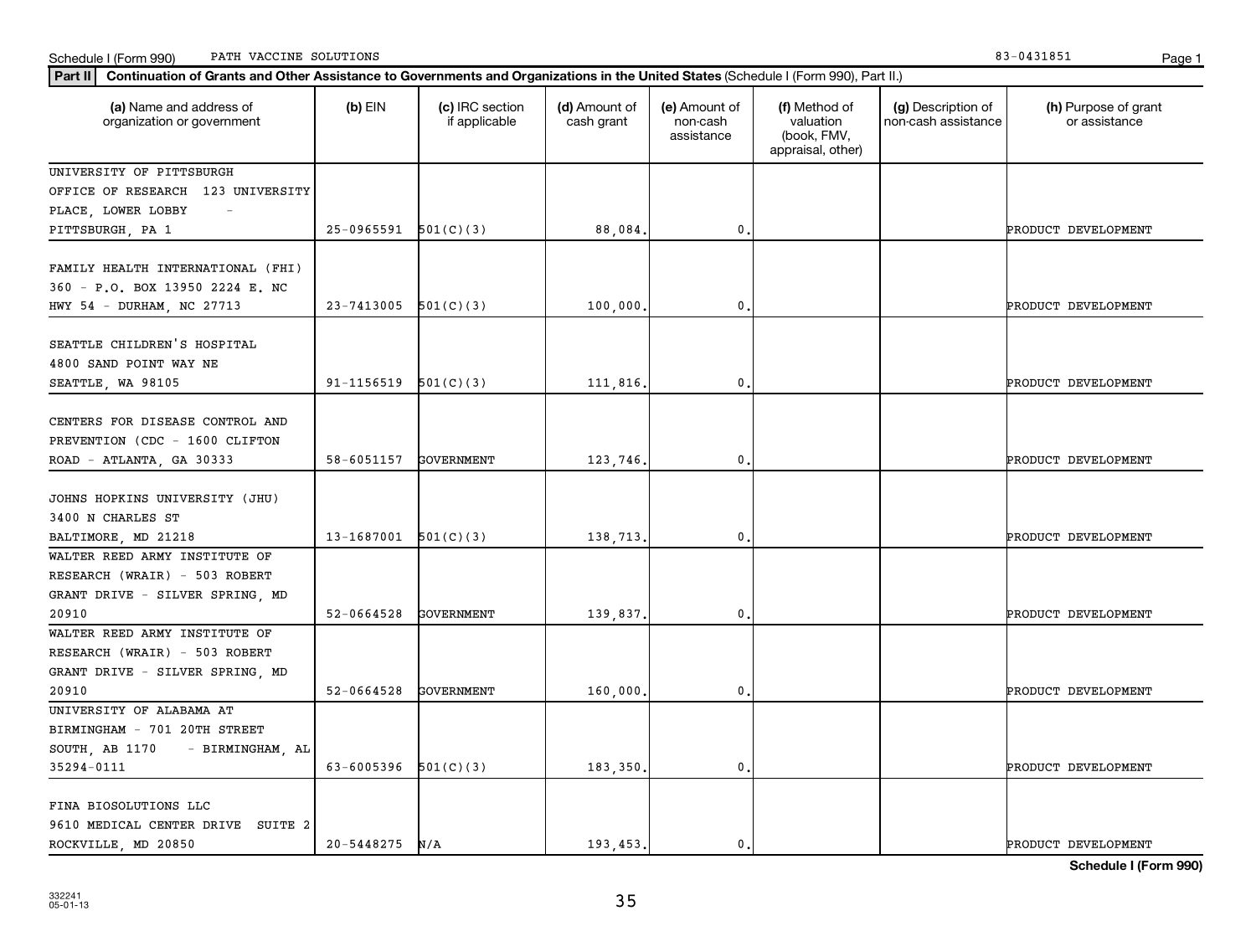Schedule I (Form 990) Page 1 PATH VACCINE SOLUTIONS 83-0431851

| Part II   Continuation of Grants and Other Assistance to Governments and Organizations in the United States (Schedule I (Form 990), Part II.) |                          |                                  |                             |                                         |                                                                |                                           |                                       |  |  |
|-----------------------------------------------------------------------------------------------------------------------------------------------|--------------------------|----------------------------------|-----------------------------|-----------------------------------------|----------------------------------------------------------------|-------------------------------------------|---------------------------------------|--|--|
| (a) Name and address of<br>organization or government                                                                                         | $(b)$ EIN                | (c) IRC section<br>if applicable | (d) Amount of<br>cash grant | (e) Amount of<br>non-cash<br>assistance | (f) Method of<br>valuation<br>(book, FMV,<br>appraisal, other) | (g) Description of<br>non-cash assistance | (h) Purpose of grant<br>or assistance |  |  |
| WALTER REED ARMY INSTITUTE OF                                                                                                                 |                          |                                  |                             |                                         |                                                                |                                           |                                       |  |  |
| RESEARCH (WRAIR) - 503 ROBERT                                                                                                                 |                          |                                  |                             |                                         |                                                                |                                           |                                       |  |  |
| GRANT DRIVE - SILVER SPRING, MD                                                                                                               |                          |                                  |                             |                                         |                                                                |                                           |                                       |  |  |
| 20910                                                                                                                                         | $52 - 0664528$           | GOVERNMENT                       | 199,657.                    | 0                                       |                                                                |                                           | PRODUCT DEVELOPMENT                   |  |  |
| CHILDREN'S HOSPITAL BOSTON                                                                                                                    |                          |                                  |                             |                                         |                                                                |                                           |                                       |  |  |
| 300 LONGWOOD AVENUE                                                                                                                           |                          |                                  |                             |                                         |                                                                |                                           |                                       |  |  |
| BOSTON, MA 02115                                                                                                                              | $04-2774441$ $501(C)(3)$ |                                  | 200,342.                    | $\mathbf{0}$                            |                                                                |                                           | PRODUCT DEVELOPMENT                   |  |  |
| CHILDREN'S GMP, LLC<br>262 DANNY THOMAS PLACE                                                                                                 |                          |                                  |                             |                                         |                                                                |                                           |                                       |  |  |
| MEMPHIS, TN 38105                                                                                                                             | $62-0646012$ $501(C)(3)$ |                                  | 225,889                     | $\mathbf{0}$                            |                                                                |                                           | PRODUCT DEVELOPMENT                   |  |  |
| NOVARTIS VACCINES AND DIAGNOSTICS<br>350 MASSACHUSETTS AVENUE<br>CAMBRIDGE, MA 02139                                                          | 94-2754624               | N/A                              | 238,463.                    | 0                                       |                                                                |                                           | PRODUCT DEVELOPMENT                   |  |  |
| JOHNS HOPKINS UNIVERSITY (JHU)<br>3400 N CHARLES ST<br>BALTIMORE, MD 21218                                                                    | $13-1687001$ $501(C)(3)$ |                                  | 256,204.                    | 0                                       |                                                                |                                           | PRODUCT DEVELOPMENT                   |  |  |
| WALTER REED ARMY INSTITUTE OF<br>RESEARCH (WRAIR) - 503 ROBERT<br>GRANT DRIVE - SILVER SPRING, MD<br>20910                                    | 52-0664528               | <b>GOVERNMENT</b>                | 315,451                     | $\mathbf{0}$                            |                                                                |                                           | PRODUCT DEVELOPMENT                   |  |  |
| MOUNT SINAI SCHOOL OF MEDICINE<br>ONE GUSTAVE L. LEVY PLACE<br>NEW YORK, NY 10029-6574                                                        | 13-6171197               | 501(C)(3)                        | 575,000                     | $\mathbf{0}$                            |                                                                |                                           | PRODUCT DEVELOPMENT                   |  |  |
| JOHNS HOPKINS UNIVERSITY (JHU)<br>3400 N CHARLES ST<br>BALTIMORE, MD 21218                                                                    | $13-1687001$ $501(C)(3)$ |                                  | 1, 113, 278                 | 0                                       |                                                                |                                           | PRODUCT DEVELOPMENT                   |  |  |
| JOHNS HOPKINS UNIVERSITY (JHU)<br>3400 N CHARLES ST<br>BALTIMORE, MD 21218                                                                    | $13-1687001$ $501(C)(3)$ |                                  | 1,656,608                   | $\mathbf{0}$                            |                                                                |                                           | PRODUCT DEVELOPMENT                   |  |  |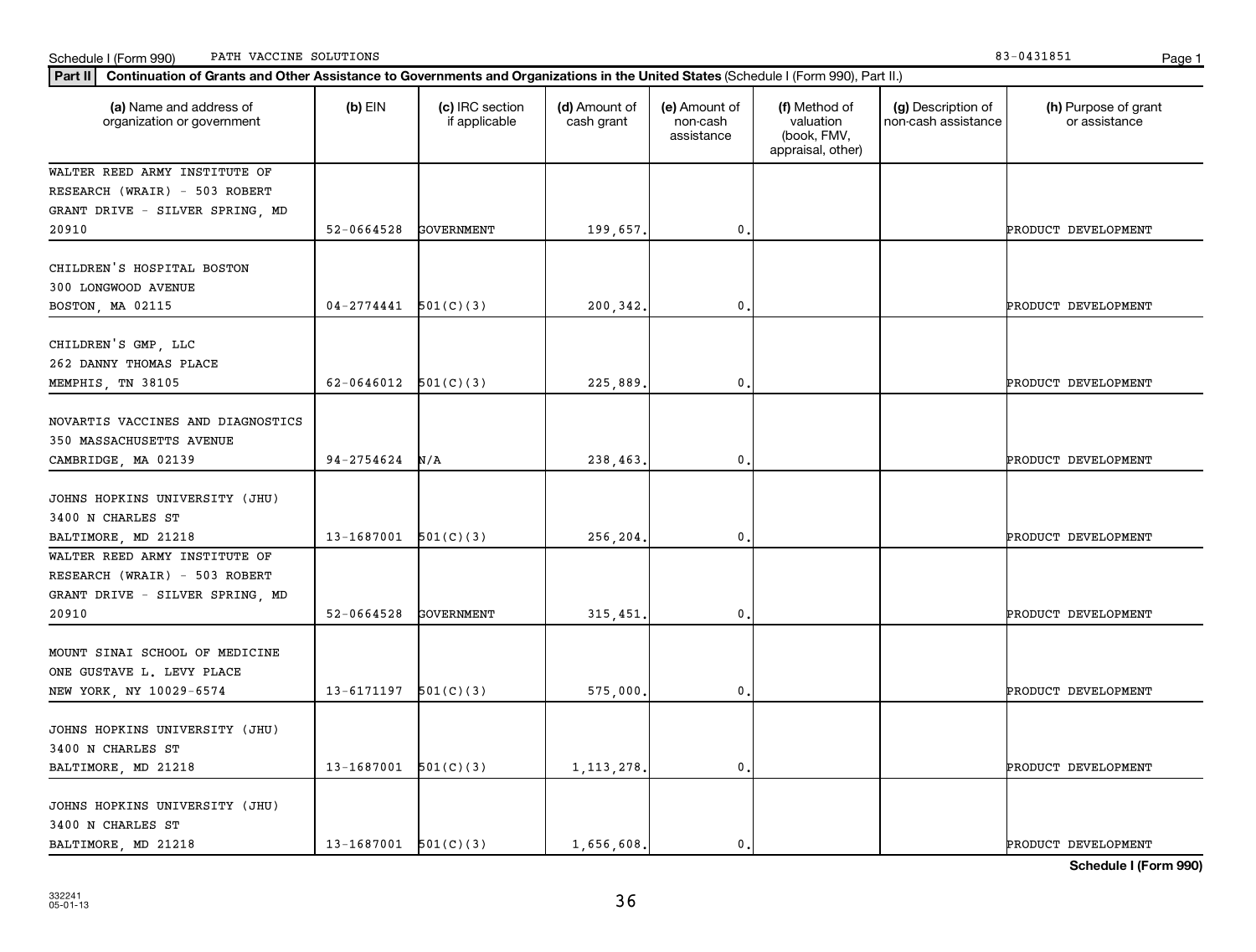Schedule I (Form 990) Page 1 PATH VACCINE SOLUTIONS 83-0431851

| (a) Name and address of<br>organization or government                         | $(b)$ EIN                | (c) IRC section<br>if applicable | (d) Amount of<br>cash grant | (e) Amount of<br>non-cash<br>assistance | (f) Method of<br>valuation<br>(book, FMV,<br>appraisal, other) | (g) Description of<br>non-cash assistance | (h) Purpose of grant<br>or assistance |
|-------------------------------------------------------------------------------|--------------------------|----------------------------------|-----------------------------|-----------------------------------------|----------------------------------------------------------------|-------------------------------------------|---------------------------------------|
| NOVAVAX INC.                                                                  |                          |                                  |                             |                                         |                                                                |                                           |                                       |
| 20 FIRSTFIELD ROAD                                                            |                          |                                  |                             |                                         |                                                                |                                           |                                       |
| ROCKVILLE, MD 20878                                                           | $22 - 2816046$           | N/A                              | 1,950,450.                  | $\mathbf{0}$                            |                                                                |                                           | PRODUCT DEVELOPMENT                   |
| LIQUIDIA TECHNOLOGIES, INC.<br>419 DAVIS DRIVE, SUITE 100<br>DURHAM, NC 27713 | 20-1926605               | N/A                              | 2,149,874.                  | $\mathbf{0}$                            |                                                                |                                           | PRODUCT DEVELOPMENT                   |
|                                                                               |                          |                                  |                             |                                         |                                                                |                                           |                                       |
| PATH<br>2201 WESTLAKE AVE., SUITE 200<br>SEATTLE, WA 98121                    | 83-0431851 $501(C)(3)$   |                                  | 12,702,315.                 | $\mathbf{0}$ .                          |                                                                |                                           | GENERAL SUPPORT                       |
|                                                                               |                          |                                  |                             |                                         |                                                                |                                           |                                       |
| INFECTIOUS DISEASE RESEARCH                                                   |                          |                                  |                             |                                         |                                                                |                                           |                                       |
| INSTITUTE (IDRI) - 1616 EASTLAKE                                              |                          |                                  |                             |                                         |                                                                |                                           |                                       |
| AVENUE EAST - SEATTLE, WA 98102                                               | $91-1608978$ $501(C)(3)$ |                                  | $-171, 196.$                | $\mathbf{0}$                            |                                                                |                                           | PRODUCT DEVELOPMENT                   |
| CHILDREN'S HOSPITAL BOSTON<br>300 LONGWOOD AVE                                |                          |                                  |                             |                                         |                                                                |                                           |                                       |
| BOSTON, MA 02115                                                              | $04 - 2774441$ 501(C)(3) |                                  | $-26,686.$                  | $\mathbf{0}$                            |                                                                |                                           | PRODUCT DEVELOPMENT                   |
| DIAGNOSEARCH LIFE SCIENCES, INC.<br>1140 AVENUE OF THE AMERICAS, 9TH F        |                          |                                  |                             |                                         |                                                                |                                           |                                       |
| NEW YORK, NY 10036                                                            | 03-0507787               | N/A                              | $-25,000.$                  | $\mathbf{0}$                            |                                                                |                                           | PRODUCT DEVELOPMENT                   |
|                                                                               |                          |                                  |                             |                                         |                                                                |                                           |                                       |
|                                                                               |                          |                                  |                             |                                         |                                                                |                                           |                                       |
|                                                                               |                          |                                  |                             |                                         |                                                                |                                           |                                       |
|                                                                               |                          |                                  |                             |                                         |                                                                |                                           |                                       |
|                                                                               |                          |                                  |                             |                                         |                                                                |                                           |                                       |
|                                                                               |                          |                                  |                             |                                         |                                                                |                                           |                                       |
|                                                                               |                          |                                  |                             |                                         |                                                                |                                           |                                       |
|                                                                               |                          |                                  |                             |                                         |                                                                |                                           |                                       |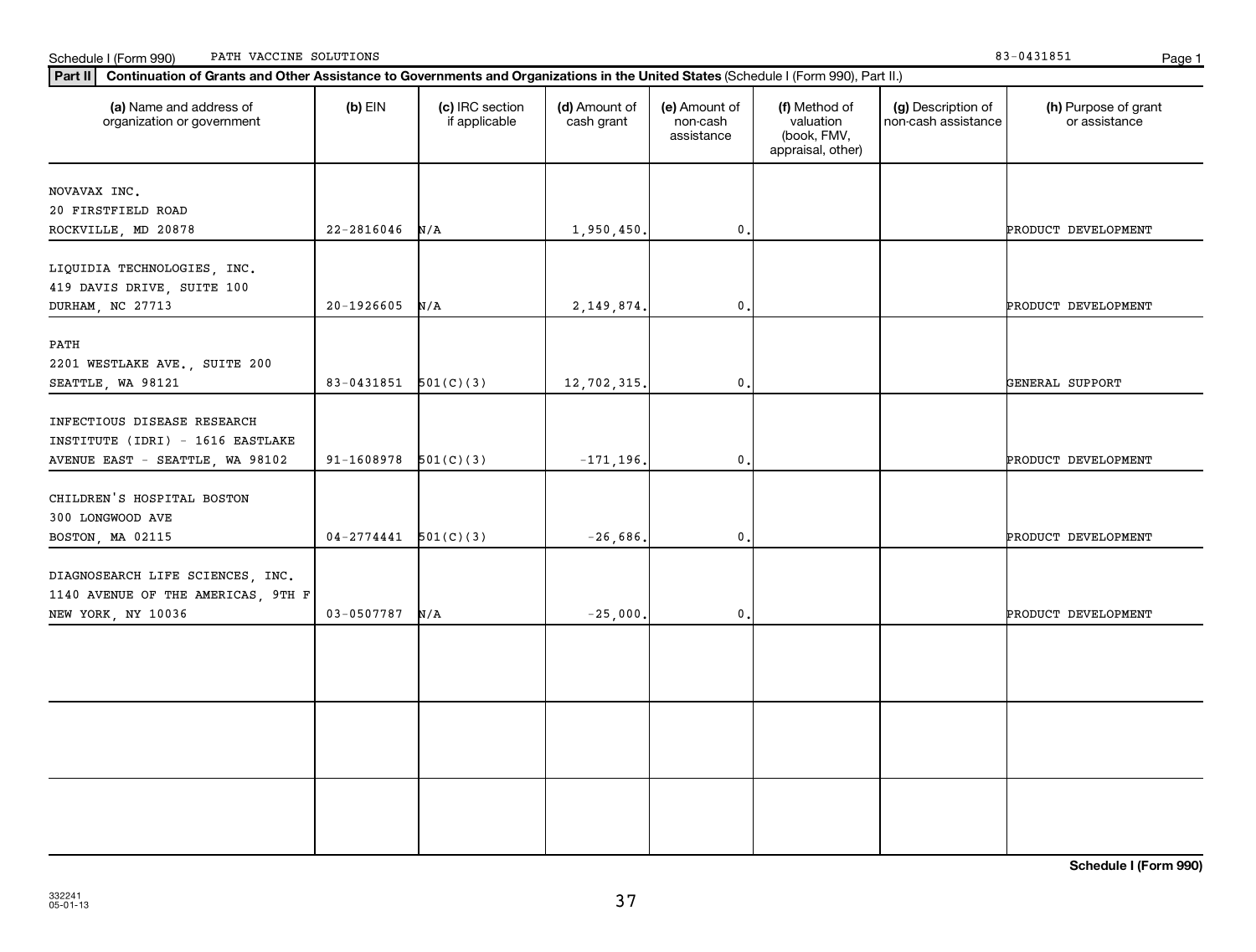Schedule I (Form 990) (2013) PATH VACCINE SOLUTIONS **PATH VACCINE SOLUTIONS** 2004 2014 1997 1998 1998 2014 21:00 PATH VACCINE SOLUTIONS

**2**

Part III | Grants and Other Assistance to Individuals in the United States. Complete if the organization answered "Yes" to Form 990, Part IV, line 22. Part III can be duplicated if additional space is needed.

| (a) Type of grant or assistance | (b) Number of<br>recipients | (c) Amount of<br>cash grant | (d) Amount of non-<br>cash assistance | (e) Method of valuation<br>(book, FMV, appraisal, other) | (f) Description of non-cash assistance |
|---------------------------------|-----------------------------|-----------------------------|---------------------------------------|----------------------------------------------------------|----------------------------------------|
|                                 |                             |                             |                                       |                                                          |                                        |
|                                 |                             |                             |                                       |                                                          |                                        |
|                                 |                             |                             |                                       |                                                          |                                        |
|                                 |                             |                             |                                       |                                                          |                                        |
|                                 |                             |                             |                                       |                                                          |                                        |
|                                 |                             |                             |                                       |                                                          |                                        |
|                                 |                             |                             |                                       |                                                          |                                        |
|                                 |                             |                             |                                       |                                                          |                                        |
|                                 |                             |                             |                                       |                                                          |                                        |
|                                 |                             |                             |                                       |                                                          |                                        |

Part IV | Supplemental Information. Provide the information required in Part I, line 2, Part III, column (b), and any other additional information.

PART I, LINE 2:

EXPLANATION: SUBRECIPIENTS ARE REQUIRED TO SUBMIT PROGRESS REPORTS, WHICH

ARE REVIEWED BY RESPONSIBLE PROGRAM MANAGERS AND PROGRAM ADMINISTRATORS TO

ENSURE THAT PROGRAM GOALS ARE ATTAINED IN ACCORDANCE WITH AGREEMENT

REQUIREMENTS. THE RESPONSIBLE PROGRAM MANAGERS AND PROGRAM ADMINISTRATORS

CONTACT SUBRECIPIENTS WITH QUESTIONS AND FOLLOW UP ON ANY CONCERNS. IN SOME

CASES, SUBAWARD TERMS MAY REQUIRE SPECIFIED DELIVERABLES IN ADDITION TO, OR

IN LIEU OF, TECHNICAL AND FINANCIAL REPORTS. IN ADDITION, DISCRETIONARY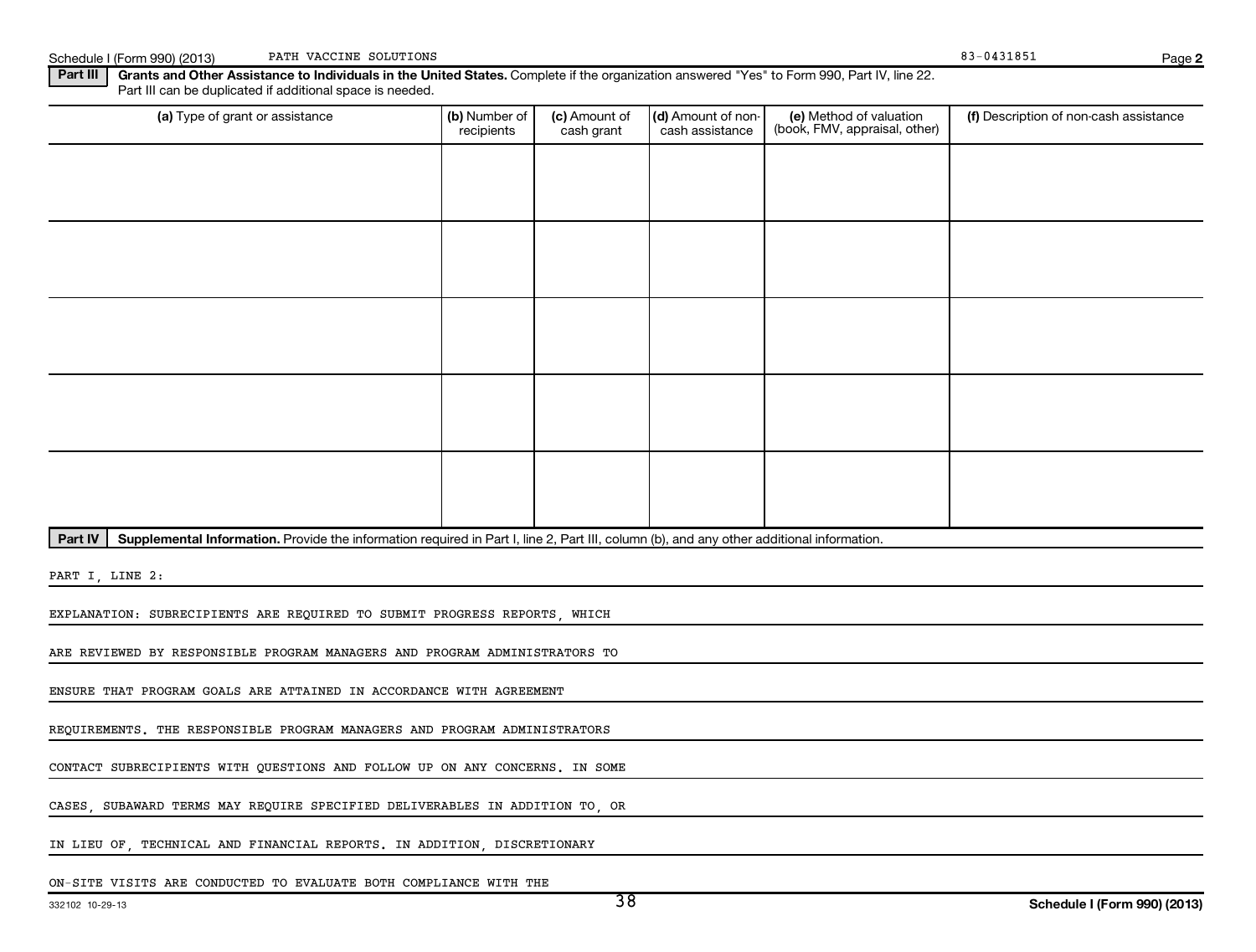**Part IV Supplemental Information**

SCIENTIFIC OBJECTIVES OF THE PROJECT AND THE APPROPRIATENESS OF THE

SUBRECIPIENT'S ADMINISTRATIVE SYSTEMS AND PROCESSES.

**Schedule I (Form 990)**

332291 05-01-13

08351114 745960 25260.1 2013.05000 PATH VACCINE SOLUTIONS 25260\_11 39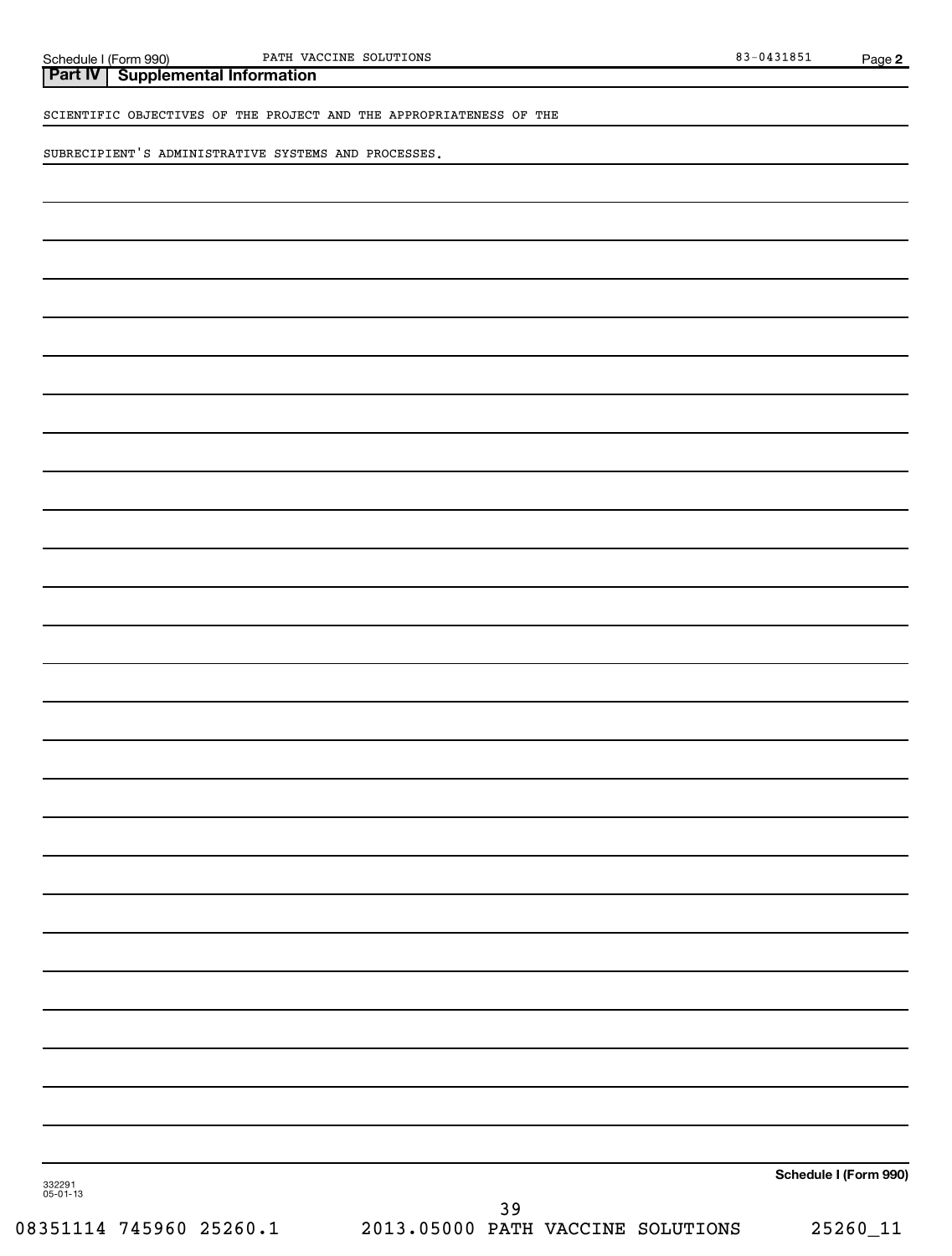| <b>Compensation Information</b><br><b>SCHEDULE J</b> |                                         |                                                                                                                                                                                                                                                |                                       |              |                |    |  |
|------------------------------------------------------|-----------------------------------------|------------------------------------------------------------------------------------------------------------------------------------------------------------------------------------------------------------------------------------------------|---------------------------------------|--------------|----------------|----|--|
|                                                      | (Form 990)                              | For certain Officers, Directors, Trustees, Key Employees, and Highest                                                                                                                                                                          |                                       |              |                |    |  |
|                                                      |                                         | <b>Compensated Employees</b><br>Complete if the organization answered "Yes" on Form 990, Part IV, line 23.                                                                                                                                     |                                       |              |                |    |  |
|                                                      | Department of the Treasury              | Attach to Form 990. See separate instructions.                                                                                                                                                                                                 |                                       |              | Open to Public |    |  |
|                                                      | Internal Revenue Service                | Information about Schedule J (Form 990) and its instructions is at www irs gov/form990                                                                                                                                                         |                                       |              | Inspection     |    |  |
|                                                      | Name of the organization                |                                                                                                                                                                                                                                                | <b>Employer identification number</b> |              |                |    |  |
|                                                      |                                         | PATH VACCINE SOLUTIONS                                                                                                                                                                                                                         | 83-0431851                            |              |                |    |  |
|                                                      | Part I                                  | <b>Questions Regarding Compensation</b>                                                                                                                                                                                                        |                                       |              |                |    |  |
|                                                      |                                         |                                                                                                                                                                                                                                                |                                       |              | Yes            | No |  |
|                                                      |                                         | <b>1a</b> Check the appropriate box(es) if the organization provided any of the following to or for a person listed in Form 990,<br>Part VII, Section A, line 1a. Complete Part III to provide any relevant information regarding these items. |                                       |              |                |    |  |
|                                                      | First-class or charter travel           | Housing allowance or residence for personal use                                                                                                                                                                                                |                                       |              |                |    |  |
|                                                      | Travel for companions                   | Payments for business use of personal residence                                                                                                                                                                                                |                                       |              |                |    |  |
|                                                      |                                         | Health or social club dues or initiation fees<br>Tax indemnification and gross-up payments                                                                                                                                                     |                                       |              |                |    |  |
|                                                      |                                         | Discretionary spending account<br>Personal services (e.g., maid, chauffeur, chef)                                                                                                                                                              |                                       |              |                |    |  |
|                                                      |                                         |                                                                                                                                                                                                                                                |                                       |              |                |    |  |
|                                                      |                                         | <b>b</b> If any of the boxes on line 1a are checked, did the organization follow a written policy regarding payment or                                                                                                                         |                                       |              |                |    |  |
|                                                      |                                         | reimbursement or provision of all of the expenses described above? If "No," complete Part III to explain                                                                                                                                       |                                       | 1b           |                |    |  |
| 2                                                    |                                         | Did the organization require substantiation prior to reimbursing or allowing expenses incurred by all directors,                                                                                                                               |                                       |              |                |    |  |
|                                                      |                                         | trustees, and officers, including the CEO/Executive Director, regarding the items checked in line 1a?                                                                                                                                          |                                       | $\mathbf{2}$ |                |    |  |
|                                                      |                                         |                                                                                                                                                                                                                                                |                                       |              |                |    |  |
| з                                                    |                                         | Indicate which, if any, of the following the filing organization used to establish the compensation of the organization's                                                                                                                      |                                       |              |                |    |  |
|                                                      |                                         | CEO/Executive Director. Check all that apply. Do not check any boxes for methods used by a related organization to                                                                                                                             |                                       |              |                |    |  |
|                                                      |                                         | establish compensation of the CEO/Executive Director, but explain in Part III.                                                                                                                                                                 |                                       |              |                |    |  |
|                                                      | Compensation committee                  | Written employment contract                                                                                                                                                                                                                    |                                       |              |                |    |  |
|                                                      |                                         | Compensation survey or study<br>Independent compensation consultant                                                                                                                                                                            |                                       |              |                |    |  |
|                                                      |                                         | Form 990 of other organizations<br>Approval by the board or compensation committee                                                                                                                                                             |                                       |              |                |    |  |
|                                                      |                                         | During the year, did any person listed in Form 990, Part VII, Section A, line 1a, with respect to the filing                                                                                                                                   |                                       |              |                |    |  |
|                                                      | organization or a related organization: |                                                                                                                                                                                                                                                |                                       |              |                |    |  |
| а                                                    |                                         | Receive a severance payment or change-of-control payment?                                                                                                                                                                                      |                                       | 4a           |                | Х  |  |
| b                                                    |                                         |                                                                                                                                                                                                                                                |                                       | 4b           |                | X  |  |
| c                                                    |                                         |                                                                                                                                                                                                                                                |                                       | 4c           |                | х  |  |
|                                                      |                                         | If "Yes" to any of lines 4a-c, list the persons and provide the applicable amounts for each item in Part III.                                                                                                                                  |                                       |              |                |    |  |
|                                                      |                                         |                                                                                                                                                                                                                                                |                                       |              |                |    |  |
|                                                      |                                         | Only section 501(c)(3) and 501(c)(4) organizations must complete lines 5-9.                                                                                                                                                                    |                                       |              |                |    |  |
| 5                                                    |                                         | For persons listed in Form 990, Part VII, Section A, line 1a, did the organization pay or accrue any compensation                                                                                                                              |                                       |              |                |    |  |
|                                                      | contingent on the revenues of:          |                                                                                                                                                                                                                                                |                                       |              |                |    |  |
| a                                                    |                                         |                                                                                                                                                                                                                                                |                                       | 5a           |                | х  |  |
|                                                      |                                         |                                                                                                                                                                                                                                                |                                       | 5b           |                | х  |  |
|                                                      |                                         | If "Yes" to line 5a or 5b, describe in Part III.                                                                                                                                                                                               |                                       |              |                |    |  |
| 6                                                    |                                         | For persons listed in Form 990, Part VII, Section A, line 1a, did the organization pay or accrue any compensation                                                                                                                              |                                       |              |                |    |  |
|                                                      | contingent on the net earnings of:      |                                                                                                                                                                                                                                                |                                       |              |                | х  |  |
|                                                      |                                         |                                                                                                                                                                                                                                                |                                       | 6a<br>6b     |                | х  |  |
|                                                      |                                         | If "Yes" to line 6a or 6b, describe in Part III.                                                                                                                                                                                               |                                       |              |                |    |  |
| 7                                                    |                                         | For persons listed in Form 990, Part VII, Section A, line 1a, did the organization provide any non-fixed payments                                                                                                                              |                                       |              |                |    |  |
|                                                      |                                         |                                                                                                                                                                                                                                                |                                       | 7            |                | х  |  |
| 8                                                    |                                         | Were any amounts reported in Form 990, Part VII, paid or accrued pursuant to a contract that was subject to the                                                                                                                                |                                       |              |                |    |  |
|                                                      |                                         |                                                                                                                                                                                                                                                |                                       | 8            |                | х  |  |
| 9                                                    |                                         | If "Yes" to line 8, did the organization also follow the rebuttable presumption procedure described in                                                                                                                                         |                                       |              |                |    |  |
|                                                      |                                         |                                                                                                                                                                                                                                                |                                       | 9            |                |    |  |
|                                                      |                                         |                                                                                                                                                                                                                                                |                                       |              |                |    |  |

**For Paperwork Reduction Act Notice, see the Instructions for Form 990. Schedule J (Form 990) 2013** LHA

332111 09-13-13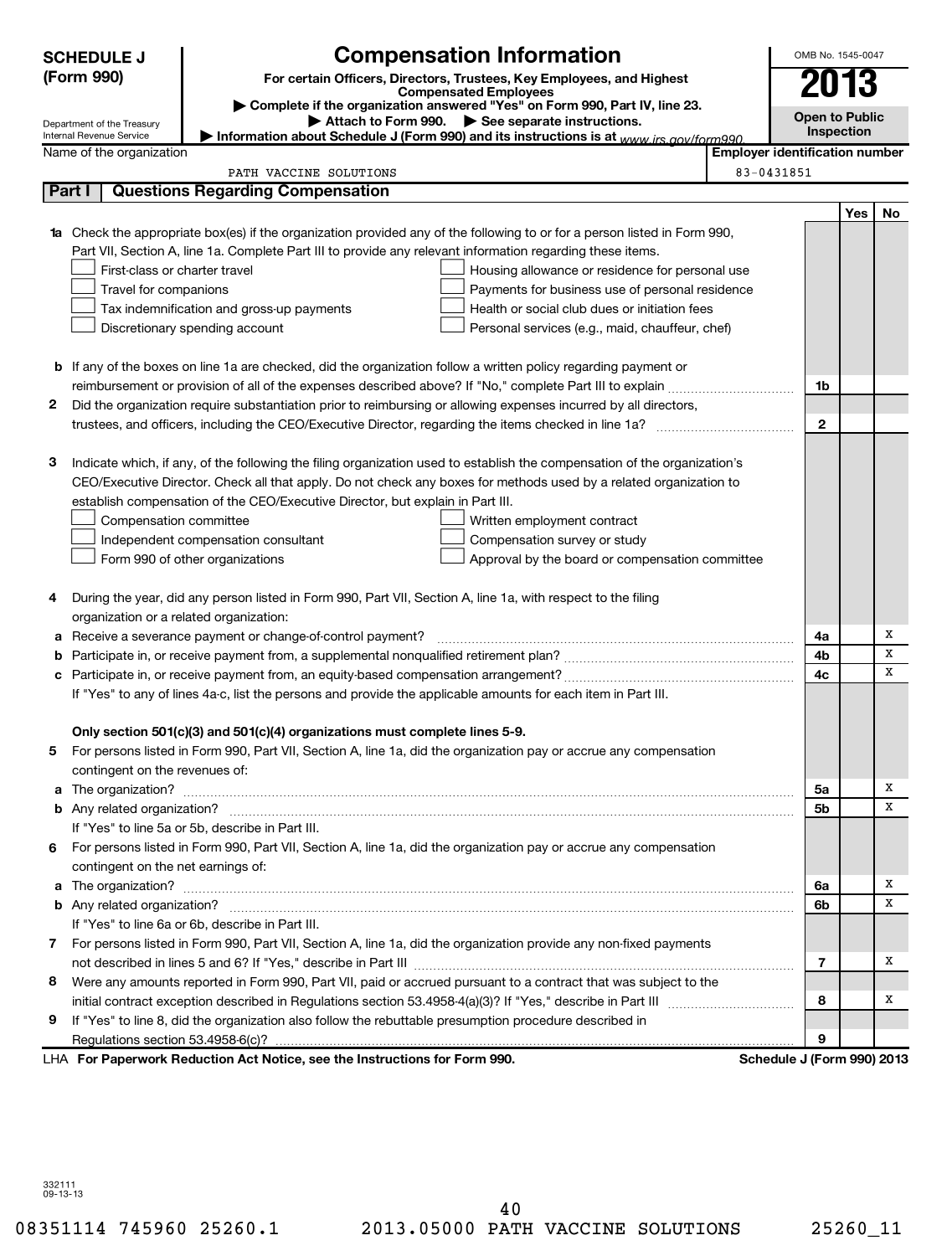#### Part II | Officers, Directors, Trustees, Key Employees, and Highest Compensated Employees. Use duplicate copies if additional space is needed.

For each individual whose compensation must be reported in Schedule J, report compensation from the organization on row (i) and from related organizations, described in the instructions, on row (ii). Do not list any individuals that are not listed on Form 990, Part VII.

Note. The sum of columns (B)(i)-(iii) for each listed individual must equal the total amount of Form 990, Part VII, Section A, line 1a, applicable column (D) and (E) amounts for that individual.

|                             |            |                          | (B) Breakdown of W-2 and/or 1099-MISC compensation |                                           | (C) Retirement and<br>other deferred | (D) Nontaxable<br>benefits | (E) Total of columns<br>$(B)(i)-(D)$ | (F) Compensation<br>reported as deferred |
|-----------------------------|------------|--------------------------|----------------------------------------------------|-------------------------------------------|--------------------------------------|----------------------------|--------------------------------------|------------------------------------------|
| (A) Name and Title          |            | (i) Base<br>compensation | (ii) Bonus &<br>incentive<br>compensation          | (iii) Other<br>reportable<br>compensation | compensation                         |                            |                                      | in prior Form 990                        |
| STEVEN B. DAVIS<br>(1)      | (i)        | $\mathbf{0}$ .           | $\mathfrak{o}$ .                                   | 0.                                        | $\mathbf{0}$ .                       | $\mathbf{0}$ .             | $\mathbf 0$ .                        | $\mathfrak o$ .                          |
| CHAIR                       | (ii)       | 420,801                  | 59,938                                             | 500.                                      | 30,600                               | 11,028                     | 522,867                              | $\mathfrak o$ .                          |
| (2) JACQUELINE D. SHERRIS   | (i)        | 0.                       | 0.                                                 | 0.                                        | 0.                                   | $\mathbf{0}$ .             | $\mathbf 0$ .                        | $\mathfrak o$ .                          |
| VICE CHAIR (UNTIL 10/23/13) | (ii)       | 208,637                  | $\mathbf{0}$ .                                     | 244.                                      | 24,563                               | 2,876.                     | 236,320                              | $\mathfrak o$ .                          |
| ERIC G. WALKER<br>(3)       | (i)        | $\mathbf{0}$ .           | 0.                                                 | 0.                                        | $\mathbf{0}$                         | $\mathbf{0}$               | $\mathbf{0}$                         | $\mathfrak o$ .                          |
| TREASURER (UNTIL 10/23/13)  | (ii)       | 351,054                  | 0.                                                 | 1,000,                                    | 25,448                               | 9,163                      | 386,665                              | $\mathfrak o$ .                          |
| (4) AMIE E. BATSON          | (i)        | 0.                       | $\mathbf 0$ .                                      | 0.                                        | $\mathbf{0}$                         | $\mathbf{0}$ .             | $\mathbf 0$ .                        | $\mathfrak o$ .                          |
| DIRECTOR (BEGAN 10/23/13)   | (ii)       | 178,128                  | 15,000                                             | 0.                                        | 9,625                                | 954.                       | 203,707                              | $\mathfrak o$ .                          |
| (5) DAN LASTER              | (i)        | $\mathbf{0}$ .           | $\mathbf{0}$ .                                     | 0.                                        | $\mathbf{0}$                         | $\mathbf{0}$ .             | $\mathbf{0}$                         | $\mathfrak o$ .                          |
| DIRECTOR / GENERAL COUNSEL  | (ii)       | 224,390                  | $\mathbf{0}$                                       | 770.                                      | 24,497                               | 11,001                     | 260,658                              | $\mathfrak o$ .                          |
| (6) DAVID KASLOW            | (i)        | $\mathbf{0}$             | $\mathbf{0}$                                       | $\mathbf{0}$ .                            | $\mathbf{0}$                         | $\mathbf{0}$               | 0                                    | $\mathfrak o$ .                          |
| DIRECTOR (BEGAN 10/2/13)    | (ii)       | 322,388                  | $\mathbf{0}$                                       | 75.                                       | 28,491                               | 11,028.                    | 361,982                              | $\mathfrak o$ .                          |
| $(7)$ DAVID ALLI            | (i)        | $\mathbf{0}$             | $\mathbf{0}$                                       | 0.                                        | $\mathbf{0}$                         | $\Omega$                   |                                      | $\mathfrak o$ .                          |
| <b>BOARD SECRETARY</b>      | (ii)       | 151,874                  | $\mathbf{0}$ .                                     | 0.                                        | 18,058                               | 10,599.                    | 180,531                              | $\mathfrak o$ .                          |
|                             | $(\sf{i})$ |                          |                                                    |                                           |                                      |                            |                                      |                                          |
|                             | (ii)       |                          |                                                    |                                           |                                      |                            |                                      |                                          |
|                             | (i)        |                          |                                                    |                                           |                                      |                            |                                      |                                          |
|                             | (ii)       |                          |                                                    |                                           |                                      |                            |                                      |                                          |
|                             | (i)        |                          |                                                    |                                           |                                      |                            |                                      |                                          |
|                             | (ii)       |                          |                                                    |                                           |                                      |                            |                                      |                                          |
|                             | (i)        |                          |                                                    |                                           |                                      |                            |                                      |                                          |
|                             | (ii)       |                          |                                                    |                                           |                                      |                            |                                      |                                          |
|                             | $(\sf{i})$ |                          |                                                    |                                           |                                      |                            |                                      |                                          |
|                             | (ii)       |                          |                                                    |                                           |                                      |                            |                                      |                                          |
|                             | (i)        |                          |                                                    |                                           |                                      |                            |                                      |                                          |
|                             | (ii)       |                          |                                                    |                                           |                                      |                            |                                      |                                          |
|                             | (i)        |                          |                                                    |                                           |                                      |                            |                                      |                                          |
|                             | (ii)       |                          |                                                    |                                           |                                      |                            |                                      |                                          |
|                             | (i)        |                          |                                                    |                                           |                                      |                            |                                      |                                          |
|                             | (ii)       |                          |                                                    |                                           |                                      |                            |                                      |                                          |
|                             | (i)        |                          |                                                    |                                           |                                      |                            |                                      |                                          |
|                             | (ii)       |                          |                                                    |                                           |                                      |                            |                                      |                                          |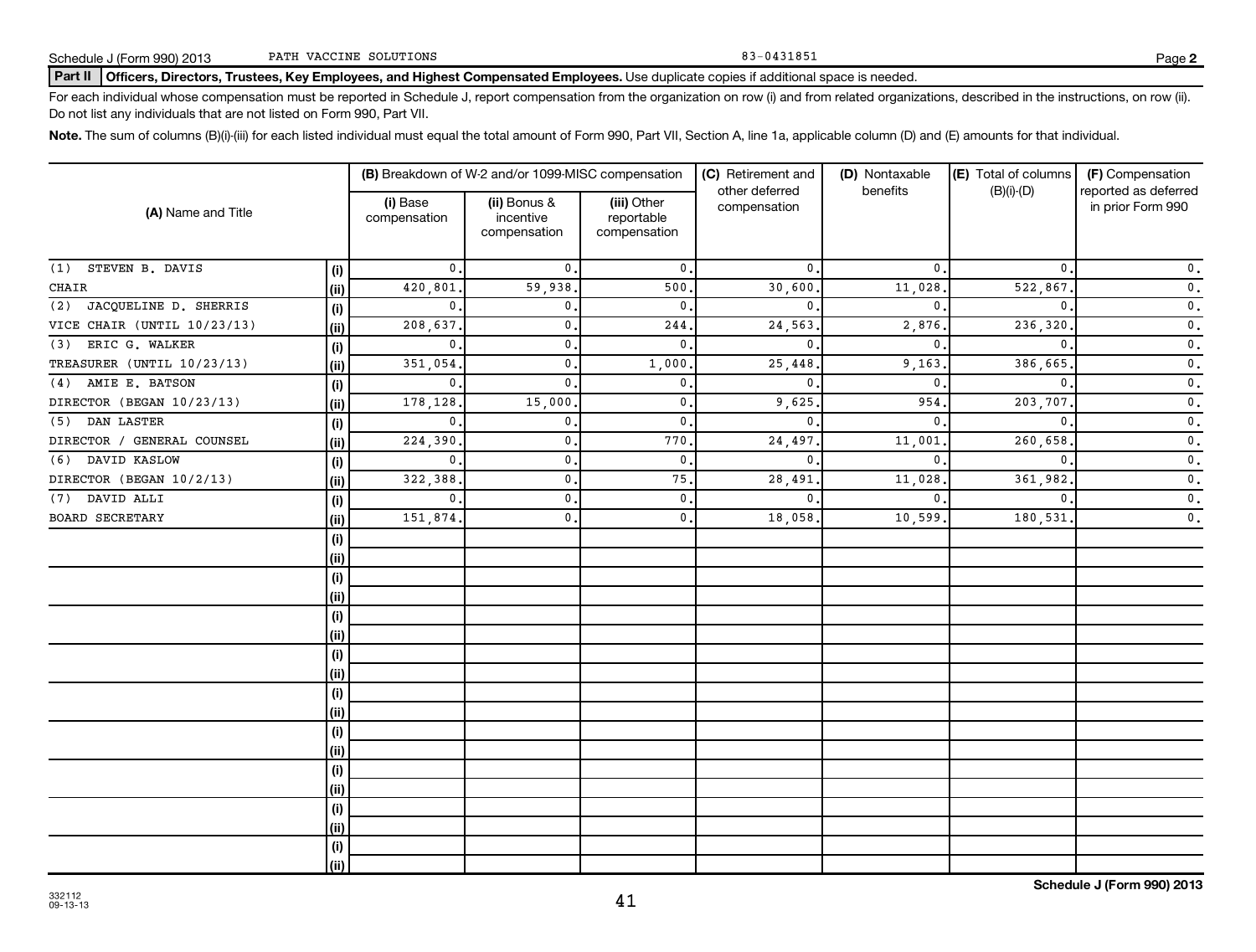Page 3

#### **Part III Supplemental Information**

Provide the information, explanation, or descriptions required for Part I, lines 1a, 1b, 3, 4a, 4b, 4c, 5a, 5b, 6a, 6b, 7, and 8, and for Part II. Also complete this part for any additional information.

PART I, LINE 3:

EXPLANATION: PATH VACCINE SOLUTIONS RELIES ON A RELATED ORGANIZATION,

PATH, TO DETERMINE COMPENSATION. PATH USES THE FOLLOWING TO ESTABLISH

COMPENSATION OF THE EXECUTIVE DIRECTOR:

- INDEPENDENT COMPENSATION CONSULTANT

- COMPENSATION COMMITTEE

- COMPENSATION SURVEY OR STUDY

- APPROVAL BY THE BOARD OR COMPENSATION COMMITTEE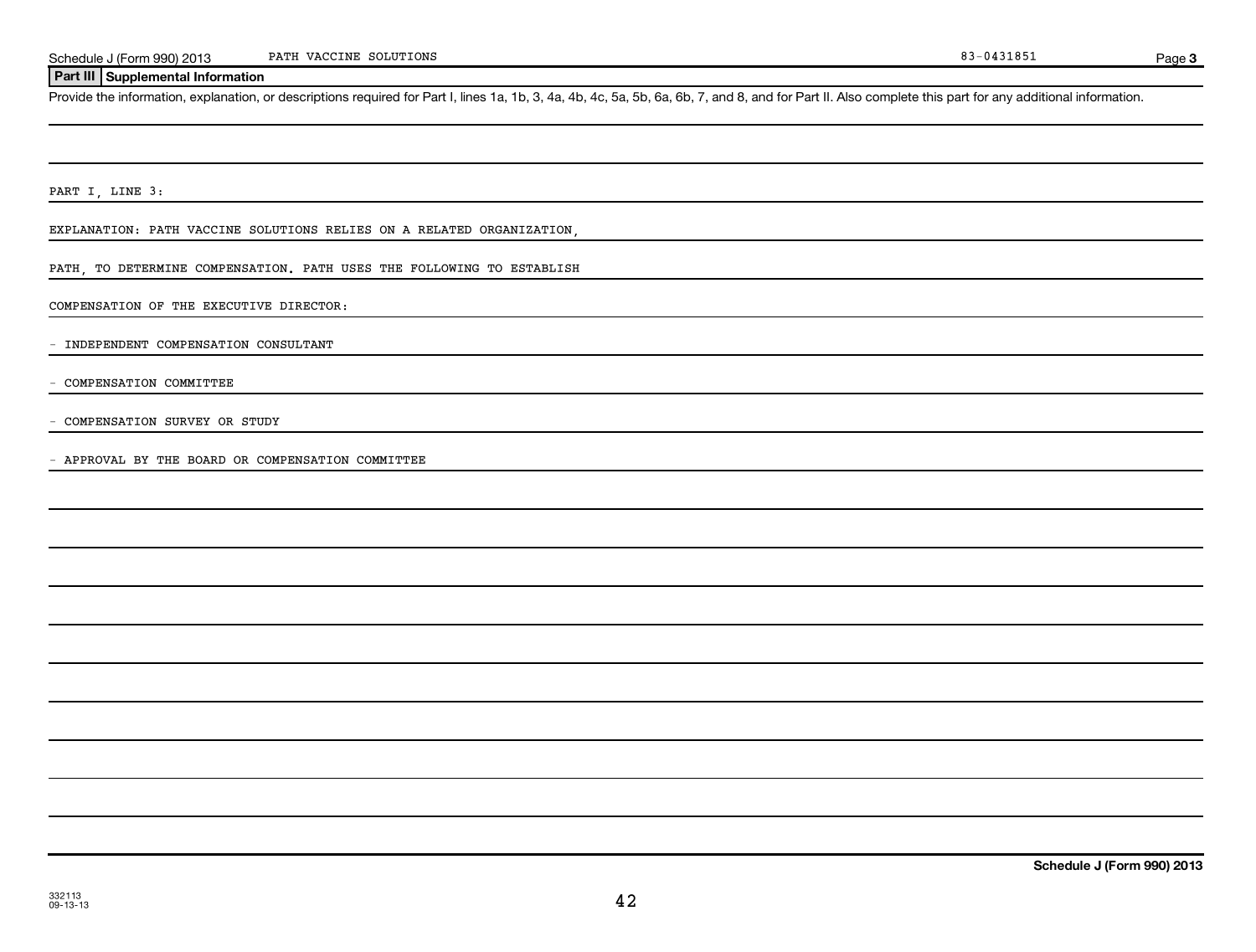| <b>SCHEDULE O</b>                                      | Supplemental Information to Form 990 or 990-EZ<br>Complete to provide information for responses to specific questions on           |            | OMB No. 1545-0047                      |
|--------------------------------------------------------|------------------------------------------------------------------------------------------------------------------------------------|------------|----------------------------------------|
| (Form 990 or 990-EZ)                                   | Form 990 or 990-EZ or to provide any additional information.                                                                       |            |                                        |
| Department of the Treasury<br>Internal Revenue Service | Attach to Form 990 or 990-EZ.<br>Information about Schedule O (Form 990 or 990-EZ) and its instructions is at www.jrs.cov/form990. |            | <b>Open to Public</b><br>Inspection    |
| Name of the organization                               | PATH VACCINE SOLUTIONS                                                                                                             | 83-0431851 | <b>Employer identification number</b>  |
|                                                        | FORM 990, PART III, LINE 1, DESCRIPTION OF ORGANIZATION MISSION:                                                                   |            |                                        |
|                                                        | COMMERCIAL PARTNERS, SUCH AS VACCINE MANUFACTURERS AND BIOTECHNOLOGY                                                               |            |                                        |
|                                                        | FIRMS, AND NONPROFIT PARTNERS, SUCH AS UNIVERSITIES AND RESEARCH                                                                   |            |                                        |
|                                                        | INSTITUTIONS, TO SHORTEN THE TIMELINE FOR VACCINE DEVELOPMENT.                                                                     |            |                                        |
|                                                        | PVS WORKS WITH PARTNERS TO DEVELOP NEW VACCINES BY PROVIDING FUNDING                                                               |            |                                        |
|                                                        | AND EXPERTISE IN PRECLINICAL DEVELOPMENT, MANUFACTURING, AND CLINICAL                                                              |            |                                        |
|                                                        | DEVELOPMENT, WITH A FOCUS ON LOW-RESOURCE COUNTRIES. IN RETURN,                                                                    |            |                                        |
|                                                        | PARTNERS AGREE TO TERMS THAT HELP ENSURE THE RESULTING PRODUCTS ARE                                                                |            |                                        |
|                                                        | AFFORDABLE AND AVAILABLE IN DEVELOPING COUNTRIES.                                                                                  |            |                                        |
|                                                        |                                                                                                                                    |            |                                        |
|                                                        | FORM 990, PART III, LINE 4A, PROGRAM SERVICE ACCOMPLISHMENTS:                                                                      |            |                                        |
|                                                        | INSTITUTE OF INDIA. TAILORED TO CHILDREN'S NEEDS IN LOW-RESOURCE                                                                   |            |                                        |
|                                                        | COUNTRIES THE PCV-10 CANDIDATE IS DESIGNED TO BE AFFORDABLE AND                                                                    |            |                                        |
|                                                        | FOCUSES ON VARIETIES OF THE PNEUMOCOCCUS BACTERIUM THAT ARE PREVALENT                                                              |            |                                        |
| IN THESE COUNTRIES.                                    |                                                                                                                                    |            |                                        |
|                                                        |                                                                                                                                    |            |                                        |
|                                                        | INFECTION WITH ROTAVIRUS IS A MAJOR CAUSE OF SEVERE DIARRHEA AND DEATH                                                             |            |                                        |
|                                                        | AMONG YOUNG CHILDREN IN LOW-RESOURCE COUNTRIES. PVS ACCELERATES THE                                                                |            |                                        |
|                                                        | INTRODUCTION OF SAFE, AFFORDABLE, AND EFFECTIVE ROTAVIRUS VACCINES BY                                                              |            |                                        |
|                                                        | PROVIDING TECHNICAL AND FINANCIAL SUPPORT TO EMERGING-COUNTRY                                                                      |            |                                        |
| MANUFACTURERS.                                         |                                                                                                                                    |            |                                        |
|                                                        |                                                                                                                                    |            |                                        |
|                                                        | IN PARTNERSHIP WITH BHARAT BIOTECH OF INDIA, WE CONDUCTED A PHASE 3                                                                |            |                                        |
|                                                        | TRIAL TO DETERMINE THE EFFICACY OF ONE OF THESE VACCINES. WE                                                                       |            |                                        |
|                                                        | ACCUMULATED SUFFICIENT CASES TO HAVE THE DATA REVIEWED BY THE STUDY'S                                                              |            |                                        |
| 332211<br>$09 - 04 - 13$                               | LHA For Paperwork Reduction Act Notice, see the Instructions for Form 990 or 990-EZ.                                               |            | Schedule O (Form 990 or 990-EZ) (2013) |
|                                                        | 43                                                                                                                                 |            |                                        |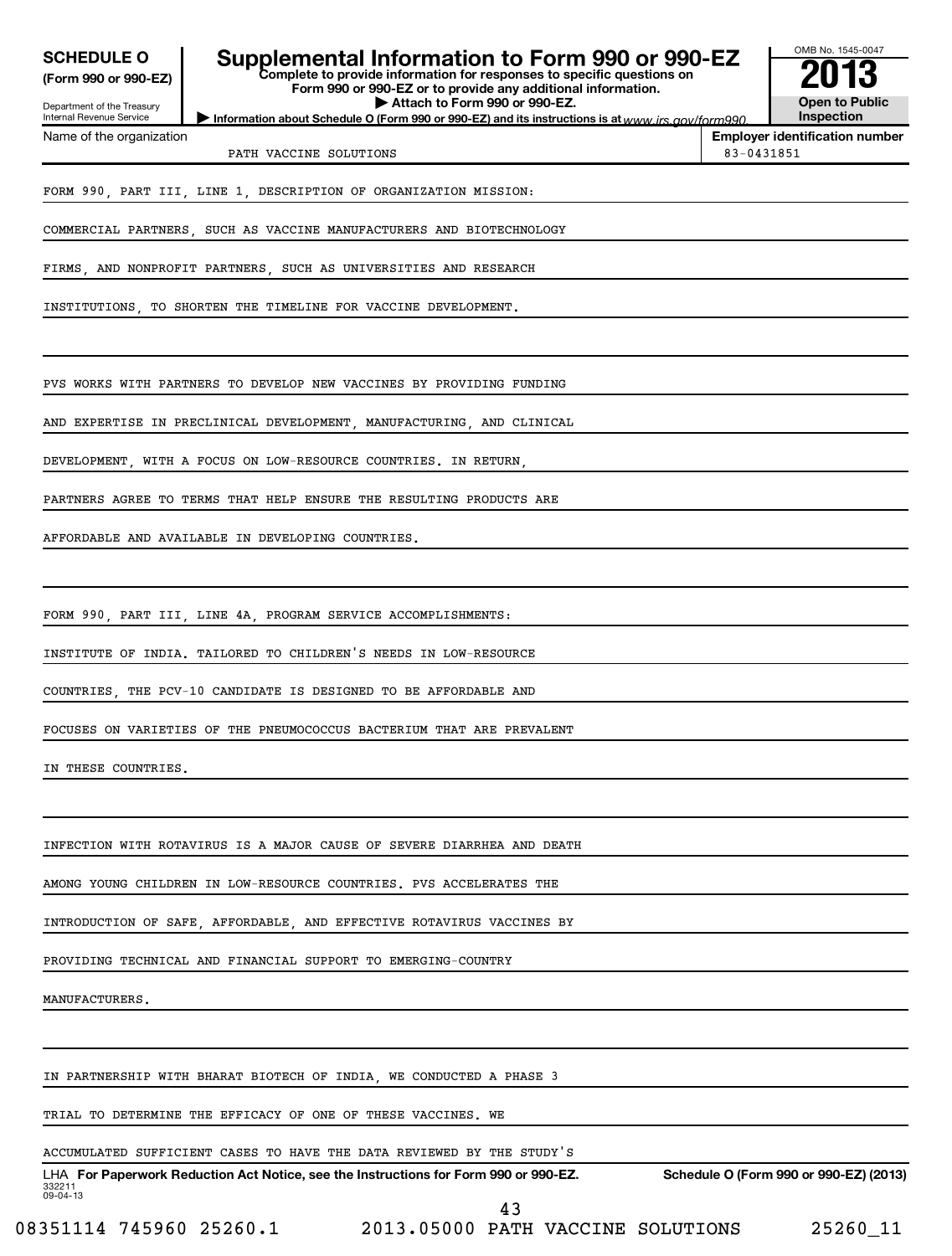| Schedule O (Form 990 or 990-EZ) (2013)                                  | Page 2                                              |
|-------------------------------------------------------------------------|-----------------------------------------------------|
| Name of the organization<br>PATH VACCINE SOLUTIONS                      | <b>Employer identification number</b><br>83-0431851 |
| DATA AND SAFETY MONITORING BOARD. THE VACCINE WAS SHOWN TO              |                                                     |
| SIGNIFICANTLY REDUCE SEVERE ROTOVIRUS DIARRHEA BY MORE THAN HALF (56    |                                                     |
| PERCENT DURING THE FIRST YEAR OF LIFE) WITH PROTECTION CONTINUING INTO  |                                                     |
| THE SECOND YEAR OF LIFE. THE VACCINE EFFICACY COMPARES FAVORABLY WITH   |                                                     |
| THAT OF THE CURRENTLY LICENSED VACCINES BUT WILL BE FAR MORE            |                                                     |
| AFFORDABLE.                                                             |                                                     |
|                                                                         |                                                     |
| WE SUBMITTED A LICENSE APPLICATION TO THE DRUG CONTROLLER GENERAL OF    |                                                     |
| INDIA AND RECEIVED A FAVORABLE RECOMMENDATION IN AUGUST 2013 FROM       |                                                     |
| INDIA'S NEW DRUG ADVISORY COMMITTEE. WE ALSO SUPPORTED THE GOVERNMENT   |                                                     |
| TO HOST A SCIENTIFIC CONFERENCE TO PRESENT THE RESULTS. SUBSEQUENTLY,   |                                                     |
| WE COMPLETED THE PHASE 3 STUDY AND FINAL DATA SET, WHICH SHOWED ROBUST  |                                                     |
| EFFICACY OF THE VACCINE IN THE SECOND YEAR OF LIFE.                     |                                                     |
|                                                                         |                                                     |
| IN ADDITION, IN 2013 PVS COMPLETED A PHASE 1 STUDY OF A NOVEL,          |                                                     |
| NON-REPLICATING ROTAVIRUS VACCINE. BECAUSE THE RESULTS WERE             |                                                     |
| ENCOURAGING, WE BEGAN PREPARATIONS FOR A PHASE 2 TRIAL IN SOUTH AFRICA. |                                                     |
|                                                                         |                                                     |
| PVS ALSO PARTNERS WITH PUBLIC- AND PRIVATE-SECTOR ORGANIZATIONS TO      |                                                     |
| ADVANCE THE RESEARCH AND DEVELOPMENT OF VACCINES AGAINST THE TWO        |                                                     |
| LEADING BACTERIAL CAUSES OF DIARRHEA, SHIGELLA AND ENTEROTOXIGENIC      |                                                     |
| ESCHERICHIA COLI (ETEC). KEY ACTIVITIES IN 2013 INCLUDED COMPLETING A   |                                                     |
| PHASE 1 TRIAL OF THE INACTIVATED TRIVALENT WHOLE CELL SHIGELLA VACCINE; |                                                     |
| INITIATING A PHASE 1 STUDY OF A LIVE, ATTENUATED SHIGELLA SONNEI        |                                                     |
| VACCINE CANDIDATE; COMPLETING A PHASE 1 TRIAL OF A LIVE, ATTENUATED     |                                                     |
| ETEC VACCINE; CONDUCTING A PHASE 1 TRIAL OF THAT SAME VACCINE WITH A    |                                                     |
| NOVEL ADJUVANT (AN INGREDIENT THAT BOOSTS THE BODY'S IMMUNE RESPONSE);  |                                                     |
| AND CONVENING A WORKSHOP OF LEADING SCIENTIFIC EXPERTS TO ASSESS        |                                                     |
| 332212<br>09-04-13<br>44                                                | Schedule O (Form 990 or 990-EZ) (2013)              |
| 08351114 745960 25260.1 2013.05000 PATH VACCINE SOLUTIONS               | 25260_11                                            |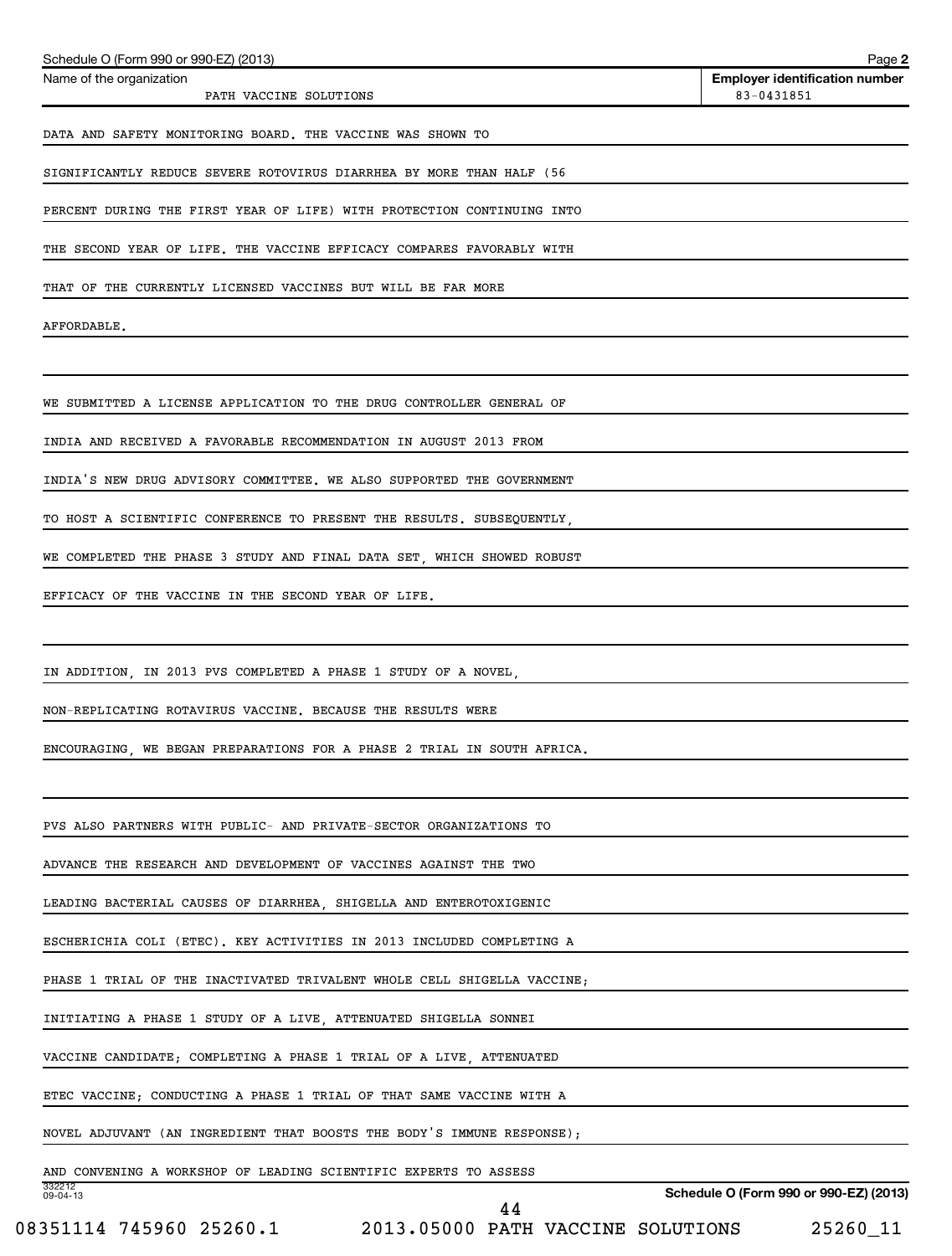| Schedule O (Form 990 or 990-EZ) (2013)                                      | Page 2                                              |
|-----------------------------------------------------------------------------|-----------------------------------------------------|
| Name of the organization<br>PATH VACCINE SOLUTIONS                          | <b>Employer identification number</b><br>83-0431851 |
| OPTIONS FOR A COMBINED SHIGELLA/ETEC VACCINE.                               |                                                     |
|                                                                             |                                                     |
| FORM 990, PART VI, SECTION B, LINE 11:                                      |                                                     |
| EXPLANATION: THE FORM 990 WAS PREPARED BY THE OUTSIDE ACCOUNTING FIRM USING |                                                     |
| INFORMATION PROVIDED BY PATH ACCOUNTING SERVICES STAFF. PATH SENIOR         |                                                     |
| MANAGEMENT REVIEWED THE DRAFT FORM. A COPY OF THE FINAL 990 WAS SENT TO THE |                                                     |
| BOARD OF DIRECTORS FOR COMMENT. AFTER THE COMMENT PERIOD, THE CFO SIGNED    |                                                     |
| THE RETURN.                                                                 |                                                     |
|                                                                             |                                                     |
| FORM 990, PART VI, SECTION B, LINE 12C:                                     |                                                     |
| EXPLANATION: PVS HAS A WRITTEN CONFLICT OF INTEREST POLICY UNDER WHICH ALL  |                                                     |
| PVS BOARD MEMBERS AND OFFICERS MUST COMPLETE A CONFLICT OF INTEREST         |                                                     |
| DISCLOSURE FORM EACH YEAR. PVS DOES NOT HAVE EMPLOYEES. PVS IS A SUPPORTING |                                                     |
| ORGANIZATION TO PATH WITHIN THE MEANING OF IRC SECTION 509(A)(3), AND PVS   |                                                     |
| CONTRACTS WITH PATH FOR MANAGEMENT SERVICES. PATH HAS A WRITTEN CONFLICT OF |                                                     |
| INTEREST POLICY UNDER WHICH ALL PATH BOARD MEMBERS, OFFICERS, AND STAFF     |                                                     |
| ABOVE A DESIGNATED LEVEL MUST COMPLETE A CONFLICT OF INTEREST DISCLOSURE    |                                                     |
| FORM EACH YEAR. ALL PVS AND PATH DISCLOSURE FORMS ARE REVIEWED AND KEPT ON  |                                                     |
| FILE. A CONFLICT MANAGEMENT PLAN IS DEVELOPED FOR ANY EMPLOYEE WITH A       |                                                     |
| SIGNIFICANT ACTUAL OR PERCEIVED CONFLICT OF INTEREST.                       |                                                     |
|                                                                             |                                                     |
| FORM 990, PART VI, SECTION C, LINE 19:                                      |                                                     |
| EXPLANATION: PVS'S FINANCIAL STATEMENTS, GOVERNING DOCUMENTS, AND CONFLICT  |                                                     |
| OF INTEREST POLICY ARE MADE AVAILABLE TO THE PUBLIC UPON REQUEST.           |                                                     |
|                                                                             |                                                     |
|                                                                             |                                                     |
|                                                                             |                                                     |
|                                                                             |                                                     |
| 332212<br>09-04-13                                                          | Schedule O (Form 990 or 990-EZ) (2013)              |

08351114 745960 25260.1 2013.05000 PATH VACCINE SOLUTIONS 25260\_11 45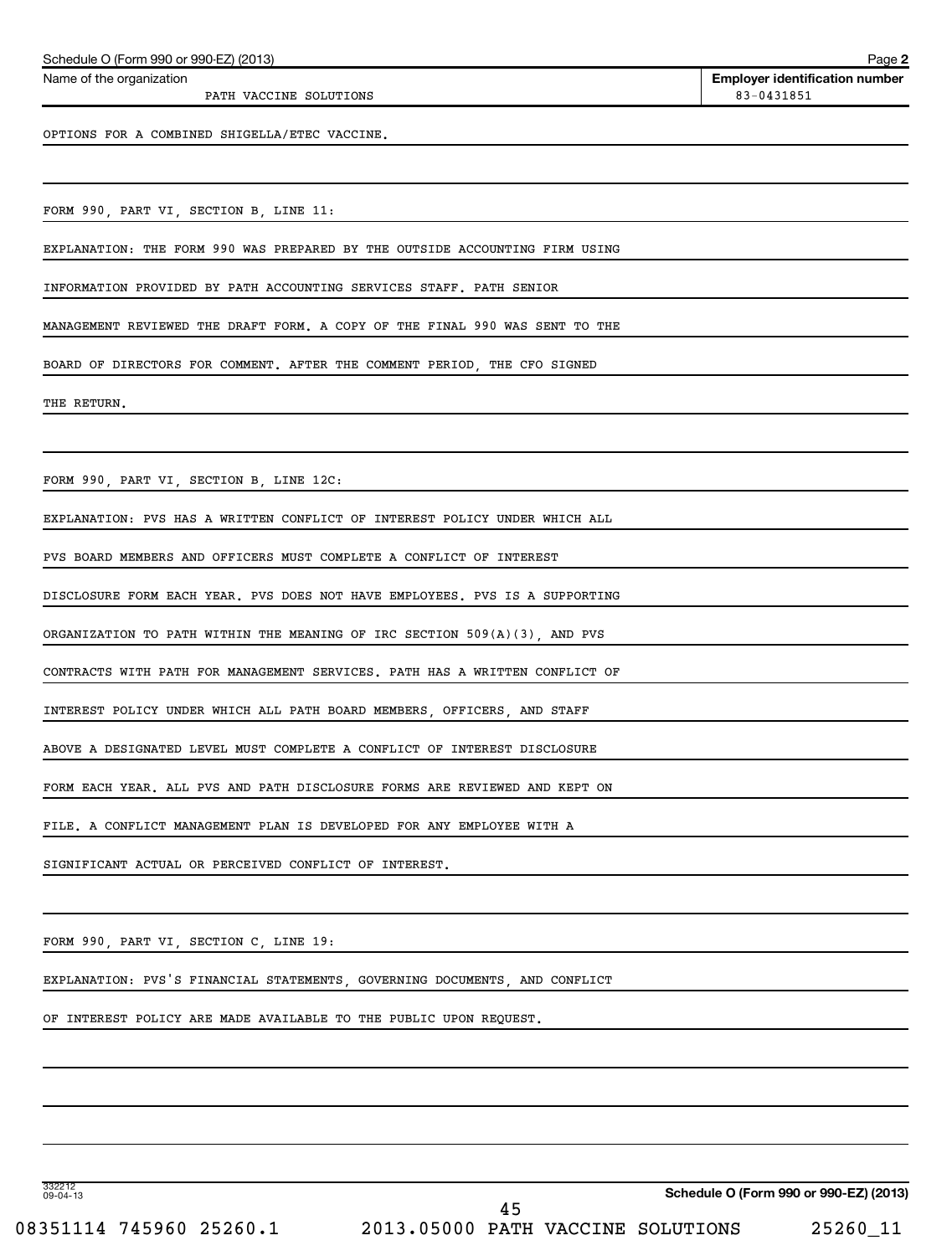| <b>SCHEDULE R</b>    |
|----------------------|
| $T_{\rm{arm}}$ $000$ |

**(Form 990) Complete if the organizations and Unrelated Partnerships**<br> **Related Organization answered "Yes" on Form 990, Part IV, line 33, 34, 35b, 36, or 37.**<br>
■ 2013 Attach to Form 990.

Department of the Treasury Internal Revenue Service

Name of the organization

▶ See separate instructions.<br> **Attachm is a separate instructions** is at *www.irs.gov/form990* **example instructions** is at *www.irs.gov/form990* Information about Schedule R (Form 990) and its instructions is at <sub>www</sub> irs.gov/form990.

**Employer identification number**

OMB No. 1545-0047

PATH VACCINE SOLUTIONS 83-0431851

Part I lentification of Disregarded Entities Complete if the organization answered "Yes" on Form 990, Part IV, line 33.

| (a)<br>Name, address, and EIN (if applicable)<br>of disregarded entity | (b)<br>Primary activity | (c)<br>Legal domicile (state or<br>foreign country) | (d)<br>Total income | (e)<br>End-of-year assets | (f)<br>Direct controlling<br>entity |  |  |  |  |  |  |
|------------------------------------------------------------------------|-------------------------|-----------------------------------------------------|---------------------|---------------------------|-------------------------------------|--|--|--|--|--|--|
|                                                                        |                         |                                                     |                     |                           |                                     |  |  |  |  |  |  |
|                                                                        |                         |                                                     |                     |                           |                                     |  |  |  |  |  |  |
|                                                                        |                         |                                                     |                     |                           |                                     |  |  |  |  |  |  |
|                                                                        |                         |                                                     |                     |                           |                                     |  |  |  |  |  |  |

Part II ldentification of Related Tax-Exempt Organizations Complete if the organization answered "Yes" on Form 990, Part IV, line 34 because it had one or more related tax-exempt<br>Complete it is a seminary way were presente organizations during the tax year.

| (a)<br>Name, address, and EIN<br>of related organization | (b)<br>Primary activity    | (c)<br>Legal domicile (state or<br>foreign country) | (d)<br>Exempt Code<br>section | (e)<br>Public charity<br>status (if section | (f)<br>Direct controlling<br>entity | $(g)$<br>Section 512(b)(13) | controlled<br>entity? |
|----------------------------------------------------------|----------------------------|-----------------------------------------------------|-------------------------------|---------------------------------------------|-------------------------------------|-----------------------------|-----------------------|
|                                                          |                            |                                                     |                               | 501(c)(3))                                  |                                     | Yes                         | No.                   |
| PATH - 91-1157127                                        |                            |                                                     |                               |                                             |                                     |                             |                       |
| 2201 WESTLAKE AVE, SUITE 200                             |                            |                                                     |                               |                                             |                                     |                             |                       |
| SEATTLE, WA 98121                                        | GLOBAL HEALTH              | WASHINGTON                                          | 501(C)(3)                     | LINE 7                                      | N/A                                 |                             | х                     |
| PATH DRUG SOLUTIONS - 94-3384500                         | DEVELOPMENT & DISTRIBUTION |                                                     |                               |                                             |                                     |                             |                       |
| 280 UTAH AVENUE, SUITE 250                               | OF SAFE, EFFECTIVE, AND    |                                                     |                               |                                             |                                     |                             |                       |
| SAN FRANCISCO, CA 94080                                  | AFFORDABLE MEDICINES       | CALIFORNIA                                          | 501(C)(3)                     | LINE 11A                                    | РАТН                                | х                           |                       |
| ORGANIZATION FOR APPROPRIATE TECHNOLOGY IN               |                            |                                                     |                               |                                             |                                     |                             |                       |
| HEALTH, 25 (BUILDING B0 SHOTA RUSTAVELI                  | REDUCE THE TB BURDEN IN    |                                                     |                               |                                             |                                     |                             |                       |
| STR., KYIV, UKRAINE                                      | UKRAINE                    | UKRAINE                                             | N/A                           | N/A                                         | РАТН                                | x                           |                       |
| FOUNDATION FOR APPROPRIATE TECHNOLOGIES IN               |                            |                                                     |                               |                                             |                                     |                             |                       |
| HEALTH - SWITZERLAND, 207 ROUTE DE FERNEY                | EDUCATIONAL AND SCIENTIFIC |                                                     |                               |                                             |                                     |                             |                       |
| 1218 LE GRAND-SACONNEX, GENEVA, SWITZERLAND              | PROMOTION OF HEALTH        | <b>SWITZERLAND</b>                                  | N/A                           | N/A                                         | PATH                                | x                           |                       |

**For Paperwork Reduction Act Notice, see the Instructions for Form 990. Schedule R (Form 990) 2013**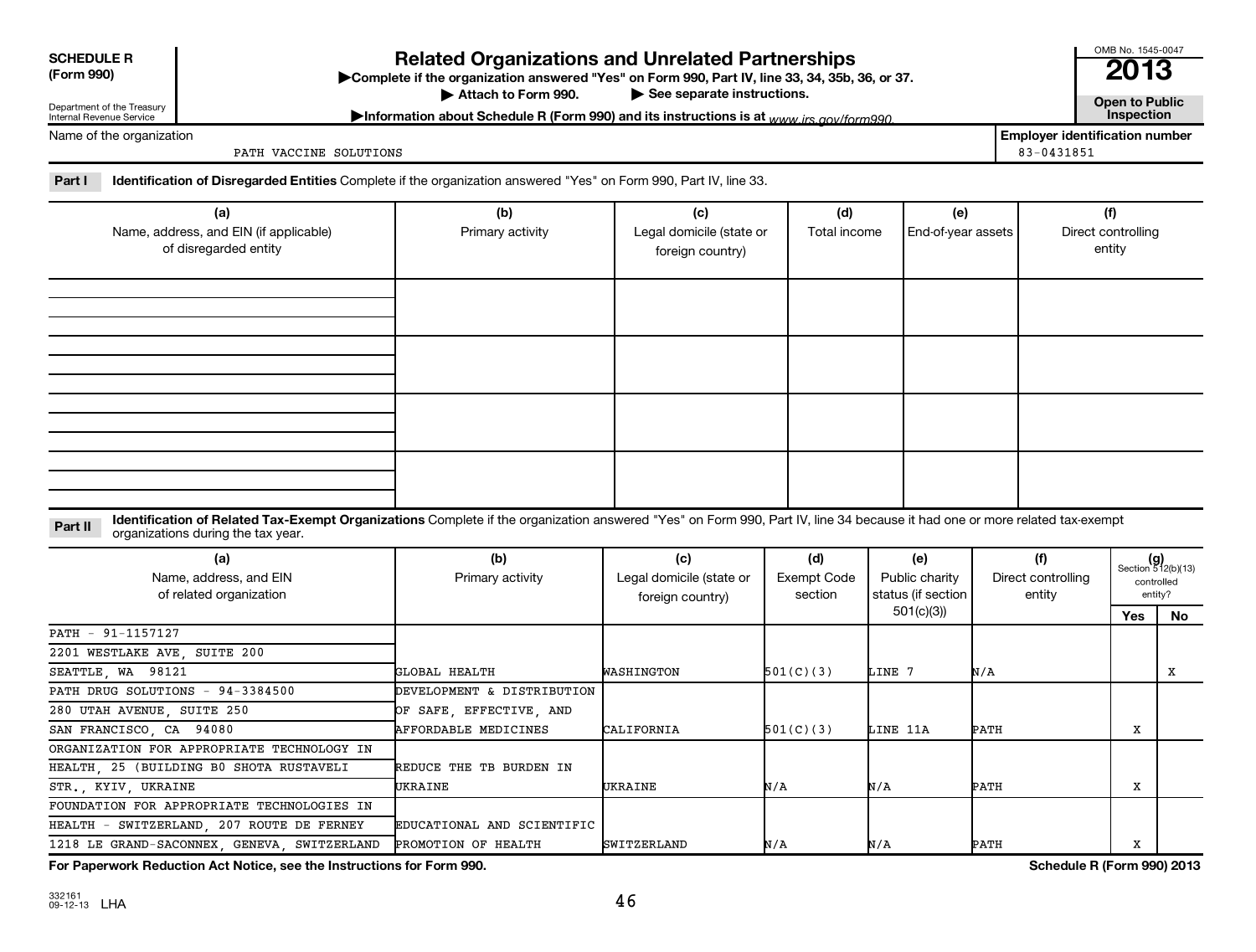**2**

Part III Identification of Related Organizations Taxable as a Partnership Complete if the organization answered "Yes" on Form 990, Part IV, line 34 because it had one or more related<br>Read to consistions tracted as a partne organizations treated as a partnership during the tax year.

| (a)                                                                                                                                                                                               | (b)              | (c)                                       | (d)                          |                            | (e)                                                                   |  | (f)                                  | (g) |                          |     |             | (h)                     |                         | (i)    |                                                                                                               | (i) | (k)                              |                                                                  |  |                      |  |                                    |  |
|---------------------------------------------------------------------------------------------------------------------------------------------------------------------------------------------------|------------------|-------------------------------------------|------------------------------|----------------------------|-----------------------------------------------------------------------|--|--------------------------------------|-----|--------------------------|-----|-------------|-------------------------|-------------------------|--------|---------------------------------------------------------------------------------------------------------------|-----|----------------------------------|------------------------------------------------------------------|--|----------------------|--|------------------------------------|--|
| Name, address, and EIN<br>of related organization                                                                                                                                                 | Primary activity | Legal<br>domicile<br>(state or<br>foreign | Direct controlling<br>entity |                            | Predominant income<br>(related, unrelated,<br>excluded from tax under |  | Share of total<br>Share of<br>income |     |                          |     | end-of-year |                         | assets                  |        |                                                                                                               |     | Disproportionate<br>allocations? | Code V-UBI<br>amount in box<br>20 of Schedule<br>K-1 (Form 1065) |  | nanaging<br>partner? |  | General or Percentage<br>ownership |  |
|                                                                                                                                                                                                   |                  | country)                                  |                              |                            | sections $512-514$ )                                                  |  |                                      |     |                          | Yes | <b>No</b>   |                         |                         | Yes No |                                                                                                               |     |                                  |                                                                  |  |                      |  |                                    |  |
|                                                                                                                                                                                                   |                  |                                           |                              |                            |                                                                       |  |                                      |     |                          |     |             |                         |                         |        |                                                                                                               |     |                                  |                                                                  |  |                      |  |                                    |  |
|                                                                                                                                                                                                   |                  |                                           |                              |                            |                                                                       |  |                                      |     |                          |     |             |                         |                         |        |                                                                                                               |     |                                  |                                                                  |  |                      |  |                                    |  |
|                                                                                                                                                                                                   |                  |                                           |                              |                            |                                                                       |  |                                      |     |                          |     |             |                         |                         |        |                                                                                                               |     |                                  |                                                                  |  |                      |  |                                    |  |
|                                                                                                                                                                                                   |                  |                                           |                              |                            |                                                                       |  |                                      |     |                          |     |             |                         |                         |        |                                                                                                               |     |                                  |                                                                  |  |                      |  |                                    |  |
|                                                                                                                                                                                                   |                  |                                           |                              |                            |                                                                       |  |                                      |     |                          |     |             |                         |                         |        |                                                                                                               |     |                                  |                                                                  |  |                      |  |                                    |  |
|                                                                                                                                                                                                   |                  |                                           |                              |                            |                                                                       |  |                                      |     |                          |     |             |                         |                         |        |                                                                                                               |     |                                  |                                                                  |  |                      |  |                                    |  |
|                                                                                                                                                                                                   |                  |                                           |                              |                            |                                                                       |  |                                      |     |                          |     |             |                         |                         |        |                                                                                                               |     |                                  |                                                                  |  |                      |  |                                    |  |
|                                                                                                                                                                                                   |                  |                                           |                              |                            |                                                                       |  |                                      |     |                          |     |             |                         |                         |        |                                                                                                               |     |                                  |                                                                  |  |                      |  |                                    |  |
|                                                                                                                                                                                                   |                  |                                           |                              |                            |                                                                       |  |                                      |     |                          |     |             |                         |                         |        |                                                                                                               |     |                                  |                                                                  |  |                      |  |                                    |  |
|                                                                                                                                                                                                   |                  |                                           |                              |                            |                                                                       |  |                                      |     |                          |     |             |                         |                         |        |                                                                                                               |     |                                  |                                                                  |  |                      |  |                                    |  |
|                                                                                                                                                                                                   |                  |                                           |                              |                            |                                                                       |  |                                      |     |                          |     |             |                         |                         |        |                                                                                                               |     |                                  |                                                                  |  |                      |  |                                    |  |
|                                                                                                                                                                                                   |                  |                                           |                              |                            |                                                                       |  |                                      |     |                          |     |             |                         |                         |        |                                                                                                               |     |                                  |                                                                  |  |                      |  |                                    |  |
|                                                                                                                                                                                                   |                  |                                           |                              |                            |                                                                       |  |                                      |     |                          |     |             |                         |                         |        |                                                                                                               |     |                                  |                                                                  |  |                      |  |                                    |  |
| Identification of Related Organizations Taxable as a Corporation or Trust Complete if the organization answered "Yes" on Form 990, Part IV, line 34 because it had one or more related<br>Part IV |                  |                                           |                              |                            |                                                                       |  |                                      |     |                          |     |             |                         |                         |        |                                                                                                               |     |                                  |                                                                  |  |                      |  |                                    |  |
| organizations treated as a corporation or trust during the tax year.                                                                                                                              |                  |                                           |                              |                            |                                                                       |  |                                      |     |                          |     |             |                         |                         |        |                                                                                                               |     |                                  |                                                                  |  |                      |  |                                    |  |
| (a)                                                                                                                                                                                               |                  |                                           | (b)                          | (c)                        | (d)                                                                   |  | (e)                                  |     | (f)                      |     |             | (g)                     | (h)                     |        |                                                                                                               |     |                                  |                                                                  |  |                      |  |                                    |  |
| Name, address, and EIN<br>of related organization                                                                                                                                                 |                  |                                           | Primary activity             | Legal domicile<br>state or | Direct controlling<br>entity                                          |  | Type of entity<br>(C corp, S corp,   |     | Share of total<br>income |     |             | Share of<br>end-of-year | Percentage<br>ownership |        | $\begin{array}{c} \textbf{(i)}\\ \text{Section}\\ 512 \text{(b)} \text{(13)}\\ \text{controlled} \end{array}$ |     |                                  |                                                                  |  |                      |  |                                    |  |
|                                                                                                                                                                                                   |                  |                                           |                              | foreign<br>country)        |                                                                       |  | or trust)                            |     |                          |     |             | assets                  |                         |        | entity?<br>Yes                                                                                                | No  |                                  |                                                                  |  |                      |  |                                    |  |
|                                                                                                                                                                                                   |                  |                                           |                              |                            |                                                                       |  |                                      |     |                          |     |             |                         |                         |        |                                                                                                               |     |                                  |                                                                  |  |                      |  |                                    |  |
|                                                                                                                                                                                                   |                  |                                           |                              |                            |                                                                       |  |                                      |     |                          |     |             |                         |                         |        |                                                                                                               |     |                                  |                                                                  |  |                      |  |                                    |  |
|                                                                                                                                                                                                   |                  |                                           |                              |                            |                                                                       |  |                                      |     |                          |     |             |                         |                         |        |                                                                                                               |     |                                  |                                                                  |  |                      |  |                                    |  |
|                                                                                                                                                                                                   |                  |                                           |                              |                            |                                                                       |  |                                      |     |                          |     |             |                         |                         |        |                                                                                                               |     |                                  |                                                                  |  |                      |  |                                    |  |
|                                                                                                                                                                                                   |                  |                                           |                              |                            |                                                                       |  |                                      |     |                          |     |             |                         |                         |        |                                                                                                               |     |                                  |                                                                  |  |                      |  |                                    |  |
|                                                                                                                                                                                                   |                  |                                           |                              |                            |                                                                       |  |                                      |     |                          |     |             |                         |                         |        |                                                                                                               |     |                                  |                                                                  |  |                      |  |                                    |  |
|                                                                                                                                                                                                   |                  |                                           |                              |                            |                                                                       |  |                                      |     |                          |     |             |                         |                         |        |                                                                                                               |     |                                  |                                                                  |  |                      |  |                                    |  |
|                                                                                                                                                                                                   |                  |                                           |                              |                            |                                                                       |  |                                      |     |                          |     |             |                         |                         |        |                                                                                                               |     |                                  |                                                                  |  |                      |  |                                    |  |
|                                                                                                                                                                                                   |                  |                                           |                              |                            |                                                                       |  |                                      |     |                          |     |             |                         |                         |        |                                                                                                               |     |                                  |                                                                  |  |                      |  |                                    |  |
|                                                                                                                                                                                                   |                  |                                           |                              |                            |                                                                       |  |                                      |     |                          |     |             |                         |                         |        |                                                                                                               |     |                                  |                                                                  |  |                      |  |                                    |  |
|                                                                                                                                                                                                   |                  |                                           |                              |                            |                                                                       |  |                                      |     |                          |     |             |                         |                         |        |                                                                                                               |     |                                  |                                                                  |  |                      |  |                                    |  |
|                                                                                                                                                                                                   |                  |                                           |                              |                            |                                                                       |  |                                      |     |                          |     |             |                         |                         |        |                                                                                                               |     |                                  |                                                                  |  |                      |  |                                    |  |
|                                                                                                                                                                                                   |                  |                                           |                              |                            |                                                                       |  |                                      |     |                          |     |             |                         |                         |        |                                                                                                               |     |                                  |                                                                  |  |                      |  |                                    |  |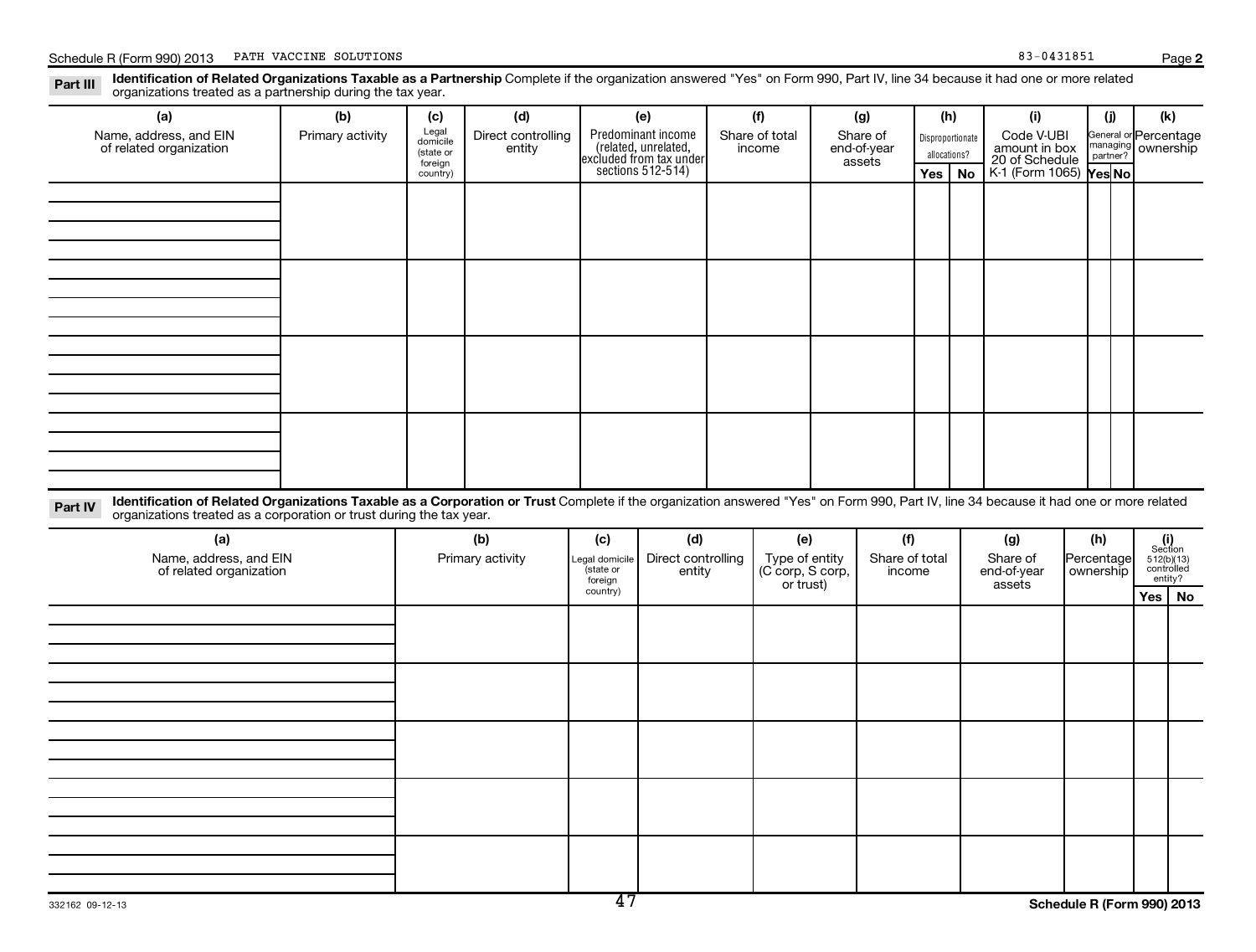|            | Note. Complete line 1 if any entity is listed in Parts II, III, or IV of this schedule.                                                                                                                                        |                           |                 |                                       |                | Yes <sub>l</sub> | No           |  |  |  |
|------------|--------------------------------------------------------------------------------------------------------------------------------------------------------------------------------------------------------------------------------|---------------------------|-----------------|---------------------------------------|----------------|------------------|--------------|--|--|--|
|            | 1 During the tax year, did the organization engage in any of the following transactions with one or more related organizations listed in Parts II-IV?                                                                          |                           |                 |                                       |                |                  |              |  |  |  |
|            |                                                                                                                                                                                                                                |                           |                 |                                       | 1a             |                  | X            |  |  |  |
|            | b Gift, grant, or capital contribution to related organization(s) manufaction contracts and contribution to related organization(s) manufaction contribution to related organization(s)                                        |                           |                 |                                       | 1 <sub>b</sub> | $\mathbf x$      |              |  |  |  |
|            |                                                                                                                                                                                                                                |                           |                 |                                       | 1 <sub>c</sub> | $\mathbf x$      |              |  |  |  |
|            |                                                                                                                                                                                                                                |                           |                 |                                       |                |                  |              |  |  |  |
|            | e Loans or loan guarantees by related organization(s) www.assession.com/www.assession.com/www.assession.com/www.assession.com/www.assession.com/www.assession.com/www.assession.com/www.assession.com/www.assession.com/www.as |                           |                 |                                       | 1e             |                  | x            |  |  |  |
|            |                                                                                                                                                                                                                                |                           |                 |                                       |                |                  |              |  |  |  |
|            |                                                                                                                                                                                                                                |                           |                 |                                       | 1f             |                  | х            |  |  |  |
|            |                                                                                                                                                                                                                                |                           |                 |                                       |                |                  |              |  |  |  |
|            | h Purchase of assets from related organization(s) manufactured content to content the content of the content of the content of the content of the content of the content of the content of the content of the content of the c |                           |                 |                                       | 1h             |                  | X            |  |  |  |
|            | i Exchange of assets with related organization(s) machinamic manufacture contract the contract of assets with related organization(s)                                                                                          |                           |                 |                                       | 1i.            |                  | X            |  |  |  |
|            |                                                                                                                                                                                                                                |                           |                 |                                       | 1i.            |                  | X            |  |  |  |
|            |                                                                                                                                                                                                                                |                           |                 |                                       |                |                  |              |  |  |  |
|            |                                                                                                                                                                                                                                |                           |                 |                                       | 1k             |                  | х            |  |  |  |
|            |                                                                                                                                                                                                                                |                           |                 |                                       | 11             |                  | X            |  |  |  |
|            |                                                                                                                                                                                                                                |                           |                 |                                       | 1 <sub>m</sub> |                  | x            |  |  |  |
|            |                                                                                                                                                                                                                                |                           |                 |                                       | 1n             |                  | X            |  |  |  |
|            |                                                                                                                                                                                                                                |                           |                 |                                       |                |                  |              |  |  |  |
|            |                                                                                                                                                                                                                                |                           |                 |                                       |                |                  |              |  |  |  |
|            |                                                                                                                                                                                                                                |                           |                 |                                       | 1p             |                  | х            |  |  |  |
|            |                                                                                                                                                                                                                                |                           |                 |                                       | 1q             |                  | X            |  |  |  |
|            |                                                                                                                                                                                                                                |                           |                 |                                       |                |                  |              |  |  |  |
|            |                                                                                                                                                                                                                                |                           |                 |                                       | 1r             |                  | х            |  |  |  |
|            |                                                                                                                                                                                                                                |                           |                 |                                       | 1s             |                  | $\mathbf{x}$ |  |  |  |
|            | 2 If the answer to any of the above is "Yes," see the instructions for information on who must complete this line, including covered relationships and transaction thresholds.                                                 |                           |                 |                                       |                |                  |              |  |  |  |
|            |                                                                                                                                                                                                                                | (b)                       | (c)             | (d)                                   |                |                  |              |  |  |  |
|            | (a)<br>Name of related organization                                                                                                                                                                                            | Transaction<br>type (a-s) | Amount involved | Method of determining amount involved |                |                  |              |  |  |  |
|            |                                                                                                                                                                                                                                |                           |                 |                                       |                |                  |              |  |  |  |
| (1)        |                                                                                                                                                                                                                                |                           |                 |                                       |                |                  |              |  |  |  |
|            |                                                                                                                                                                                                                                |                           |                 |                                       |                |                  |              |  |  |  |
| <u>(2)</u> |                                                                                                                                                                                                                                |                           |                 |                                       |                |                  |              |  |  |  |
| (3)        |                                                                                                                                                                                                                                |                           |                 |                                       |                |                  |              |  |  |  |
|            |                                                                                                                                                                                                                                |                           |                 |                                       |                |                  |              |  |  |  |
| (4)        |                                                                                                                                                                                                                                |                           |                 |                                       |                |                  |              |  |  |  |
| (5)        |                                                                                                                                                                                                                                |                           |                 |                                       |                |                  |              |  |  |  |
|            |                                                                                                                                                                                                                                |                           |                 |                                       |                |                  |              |  |  |  |
| (6)        |                                                                                                                                                                                                                                |                           |                 |                                       |                |                  |              |  |  |  |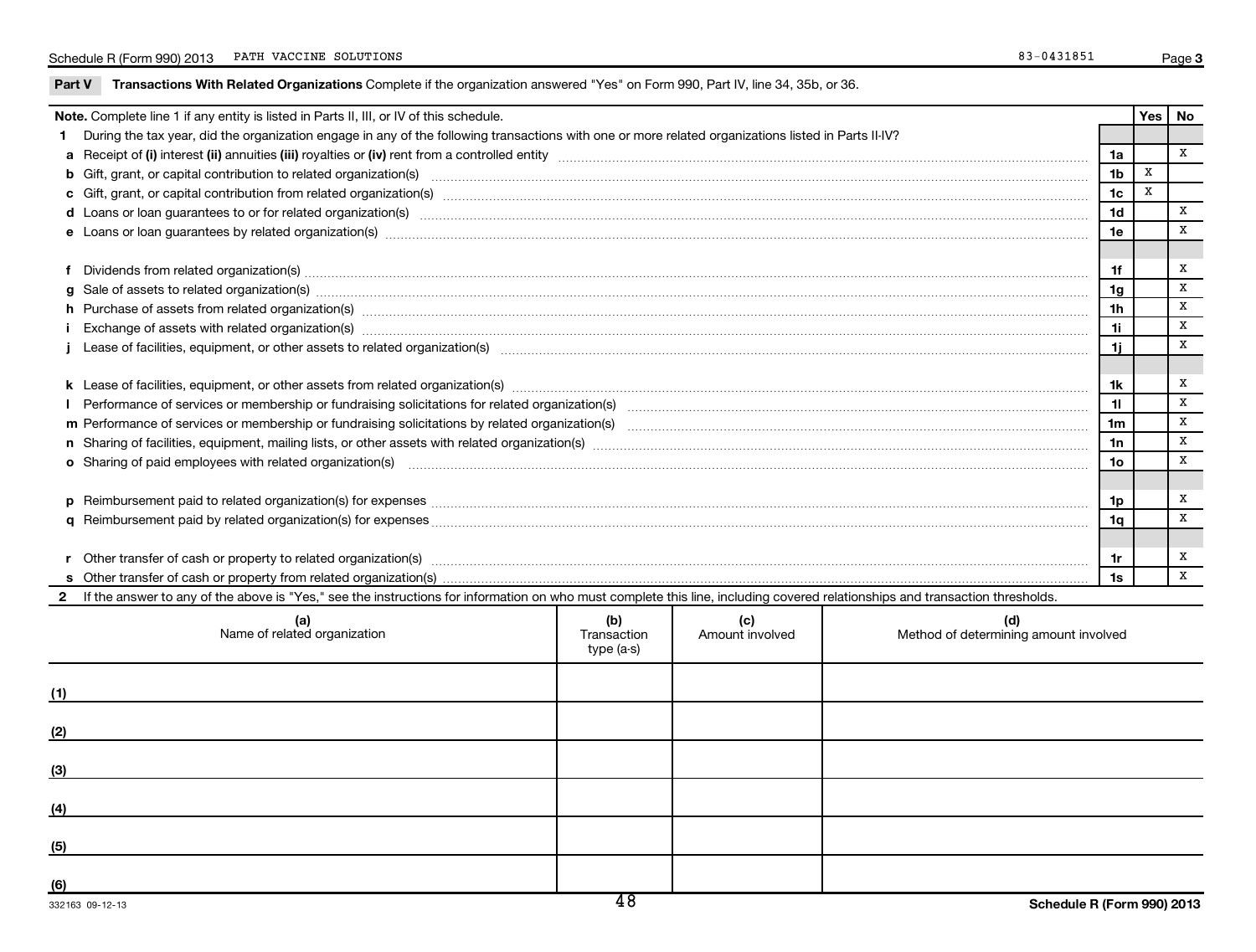#### Schedule R (Form 990) 2013 PATH VACCINE SOLUTIONS Page (Separate Solutions of the Same Solutions of the Solutions of the Solutions of the Solutions of the Solutions of the Solutions of the Solution of the Solution of the S

**4**

#### Part VI Unrelated Organizations Taxable as a Partnership Complete if the organization answered "Yes" on Form 990, Part IV, line 37.

Provide the following information for each entity taxed as a partnership through which the organization conducted more than five percent of its activities (measured by total assets or gross revenue) that was not a related organization. See instructions regarding exclusion for certain investment partnerships.

| (a)<br>Name, address, and EIN<br>of entity | ັ<br>ັ<br>(b)<br>Primary activity | (c)<br>Legal domicile<br>(state or foreign<br>country) | . .<br>(d)<br>$\begin{array}{ l l } \hline \text{Predfominant income} & \text{Area all} \\ \hline \text{(related, unrelated,} & \text{501(c)(3)}\\ \text{excluded from tax} & \text{501(c)(3)}\\ \text{under section 512-514)} & \text{Yes. No} \\\hline \end{array}$ | $(e)$<br>Are all | (f)<br>Share of<br>total<br>income | (g)<br>Share of<br>end-of-year<br>assets | (h)<br>Dispropor-<br>tionate | allocations?<br>Yes No | (i)<br>Code V-UBI<br>amount in box 20<br>of Schedule K-1<br>(Form 1065)<br>$\frac{1}{\sqrt{1+\frac{1}{2}}}\sqrt{\frac{1}{2}}$<br>(Form 1065)<br>These No | (i)<br>Yes NO | (k) |
|--------------------------------------------|-----------------------------------|--------------------------------------------------------|-----------------------------------------------------------------------------------------------------------------------------------------------------------------------------------------------------------------------------------------------------------------------|------------------|------------------------------------|------------------------------------------|------------------------------|------------------------|----------------------------------------------------------------------------------------------------------------------------------------------------------|---------------|-----|
|                                            |                                   |                                                        |                                                                                                                                                                                                                                                                       |                  |                                    |                                          |                              |                        |                                                                                                                                                          |               |     |
|                                            |                                   |                                                        |                                                                                                                                                                                                                                                                       |                  |                                    |                                          |                              |                        |                                                                                                                                                          |               |     |
|                                            |                                   |                                                        |                                                                                                                                                                                                                                                                       |                  |                                    |                                          |                              |                        |                                                                                                                                                          |               |     |
|                                            |                                   |                                                        |                                                                                                                                                                                                                                                                       |                  |                                    |                                          |                              |                        |                                                                                                                                                          |               |     |
|                                            |                                   |                                                        |                                                                                                                                                                                                                                                                       |                  |                                    |                                          |                              |                        |                                                                                                                                                          |               |     |
|                                            |                                   |                                                        |                                                                                                                                                                                                                                                                       |                  |                                    |                                          |                              |                        |                                                                                                                                                          |               |     |
|                                            |                                   |                                                        |                                                                                                                                                                                                                                                                       |                  |                                    |                                          |                              |                        |                                                                                                                                                          |               |     |
|                                            |                                   |                                                        |                                                                                                                                                                                                                                                                       |                  |                                    |                                          |                              |                        |                                                                                                                                                          |               |     |
|                                            |                                   |                                                        |                                                                                                                                                                                                                                                                       |                  |                                    |                                          |                              |                        |                                                                                                                                                          |               |     |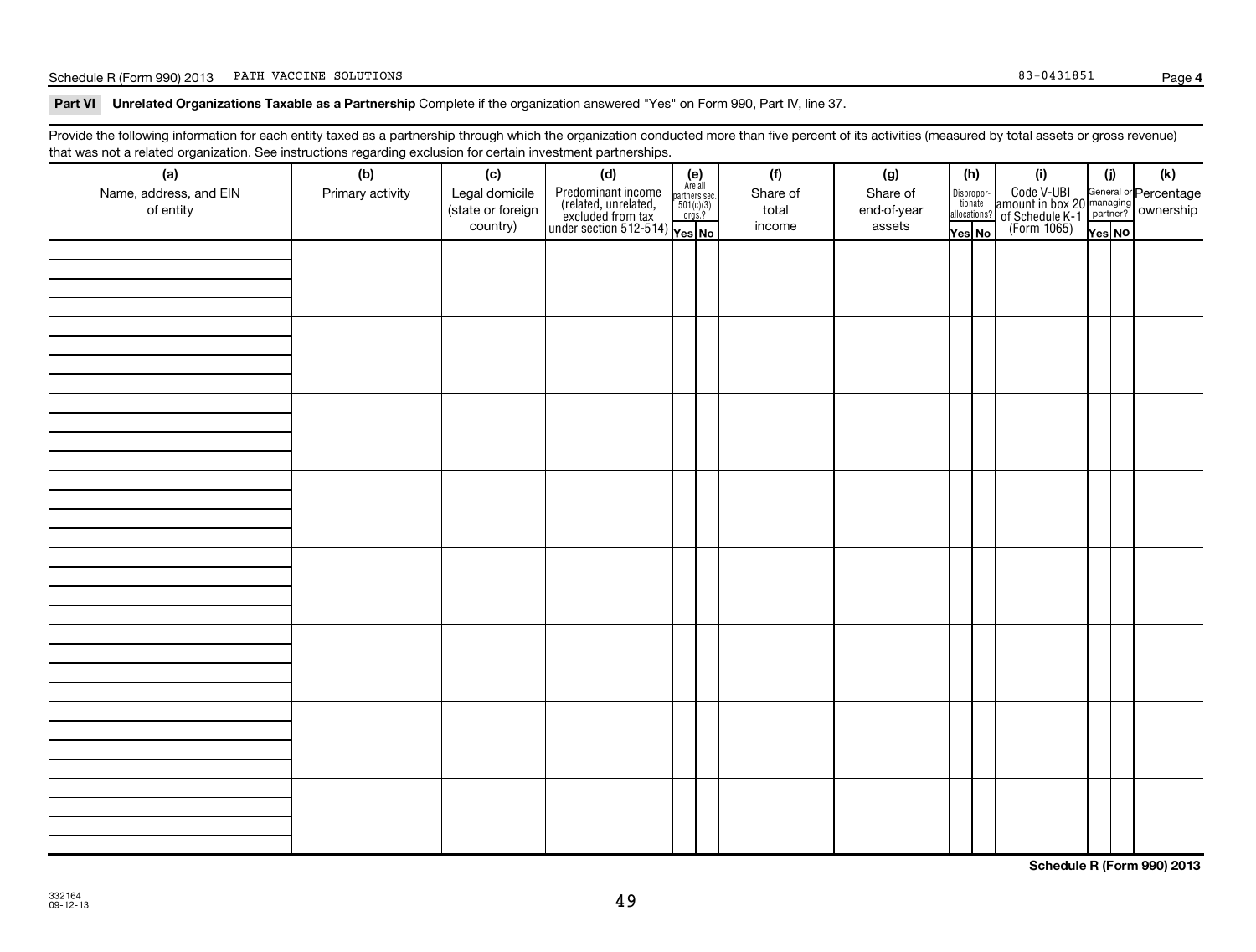| Part VII Supplemental Information |  |
|-----------------------------------|--|
|-----------------------------------|--|

**Supplemental Information**<br>Provide additional information for responses to questions on Schedule R (see instructions).

| 332165 09-12-13<br>08351114 745960 25260.1 | 50<br>2013.05000 PATH VACCINE SOLUTIONS | Schedule R (Form 990) 2013<br>$25260\_11$ |
|--------------------------------------------|-----------------------------------------|-------------------------------------------|
|                                            |                                         |                                           |
|                                            |                                         |                                           |
|                                            |                                         |                                           |
|                                            |                                         |                                           |
|                                            |                                         |                                           |
|                                            |                                         |                                           |
|                                            |                                         |                                           |
|                                            |                                         |                                           |
|                                            |                                         |                                           |
|                                            |                                         |                                           |
|                                            |                                         |                                           |
|                                            |                                         |                                           |
|                                            |                                         |                                           |
|                                            |                                         |                                           |
|                                            |                                         |                                           |
|                                            |                                         |                                           |
|                                            |                                         |                                           |
|                                            |                                         |                                           |
|                                            |                                         |                                           |
|                                            |                                         |                                           |
|                                            |                                         |                                           |
|                                            |                                         |                                           |
|                                            |                                         |                                           |
|                                            |                                         |                                           |
|                                            |                                         |                                           |